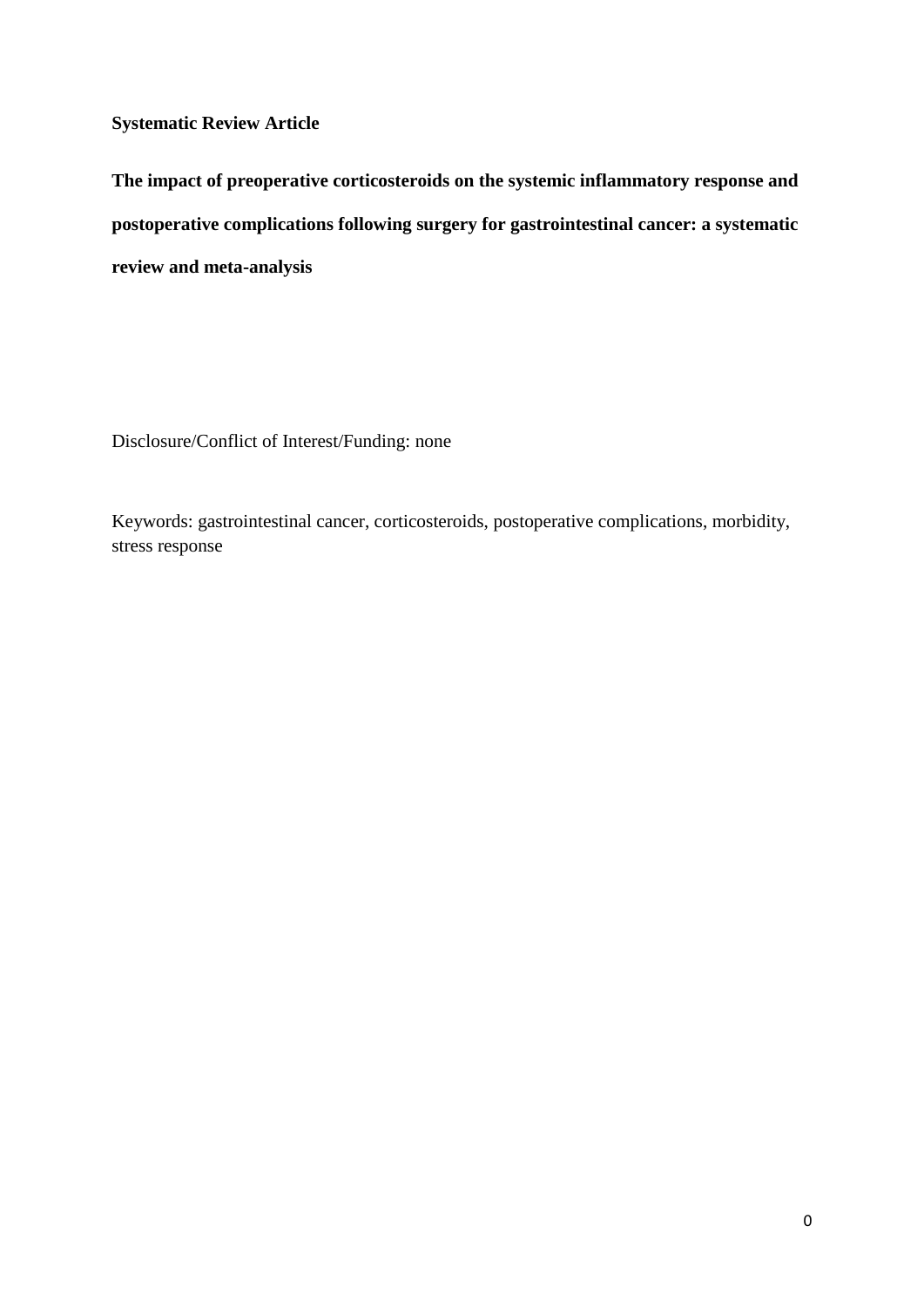**Systematic Review Article**

**The impact of preoperative corticosteroids on the systemic inflammatory response and postoperative complications following surgery for gastrointestinal cancer: a systematic review and meta-analysis**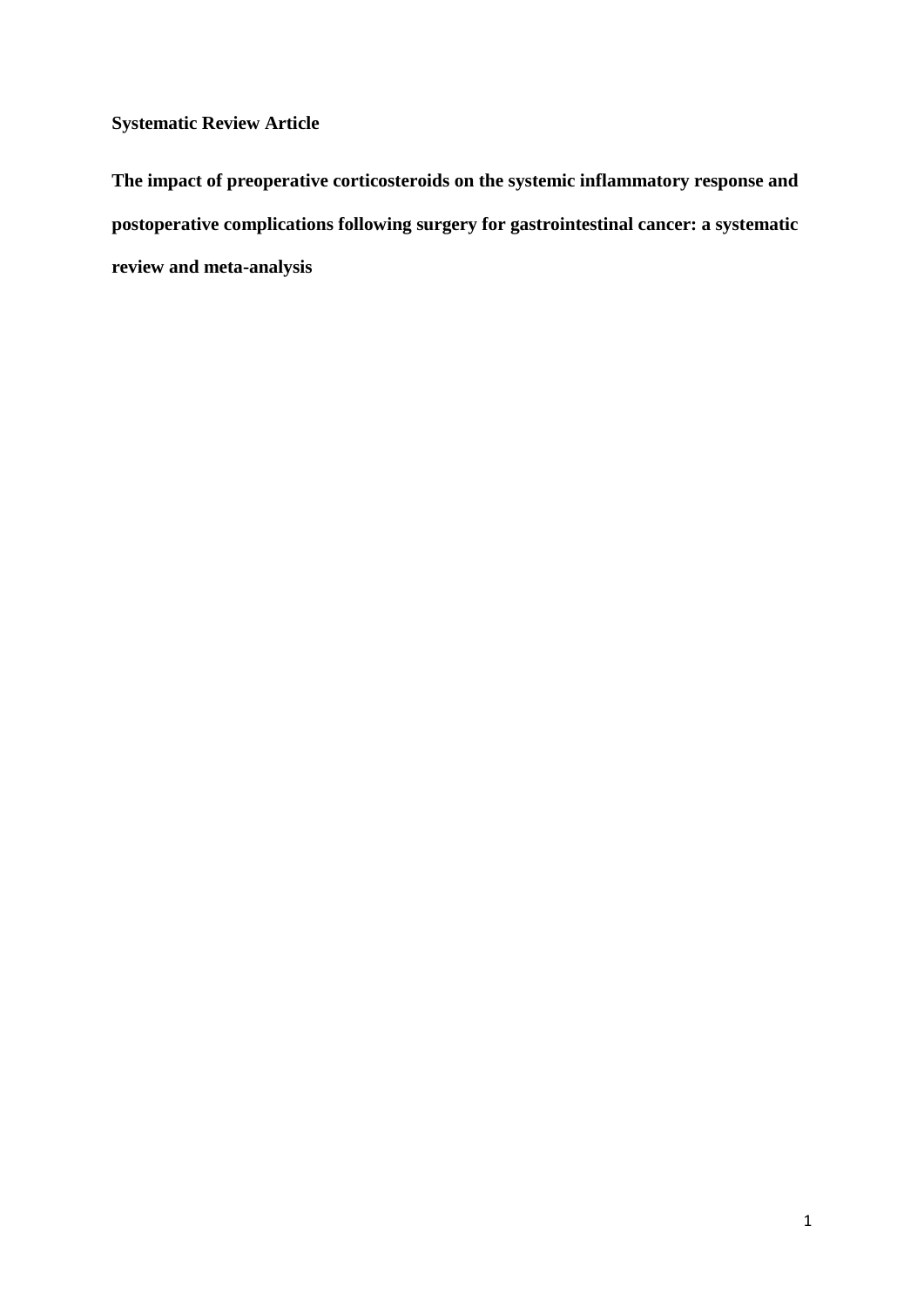### **Highlights**

- Systematic review and meta-analysis of preoperative corticosteroids in surgery for GI cancers
- Reports significant association between preoperative corticosteroids and lower postoperative IL-6 and CRP
- The relationship between corticosteroids and lower postoperative systemic inflammatory response may underpin the impact on postoperative complications

### **Keywords**

gastrointestinal cancer, corticosteroids, postoperative complications, morbidity, stress response

### **Vitae:**

Mr Stephen T McSorley MBChB BSc(Hons) MRCS: Mr McSorley completed his undergraduate training at the University of Glasgow School of Medicine. He is currently a surgical trainee in the West of Scotland and a Clinical Research Fellow at the University of Glasgow.

Professor Paul G Horgan PhD FRCS: Prof Horgan is currently Professor of Surgery at the University of Glasgow and a consultant colorectal surgeon at the Glasgow Royal Infirmary

Professor Donald C McMillan PhD: Prof McMillan is currently Professor of Surgical Science in the University of Glasgow Academic Unit of Surgery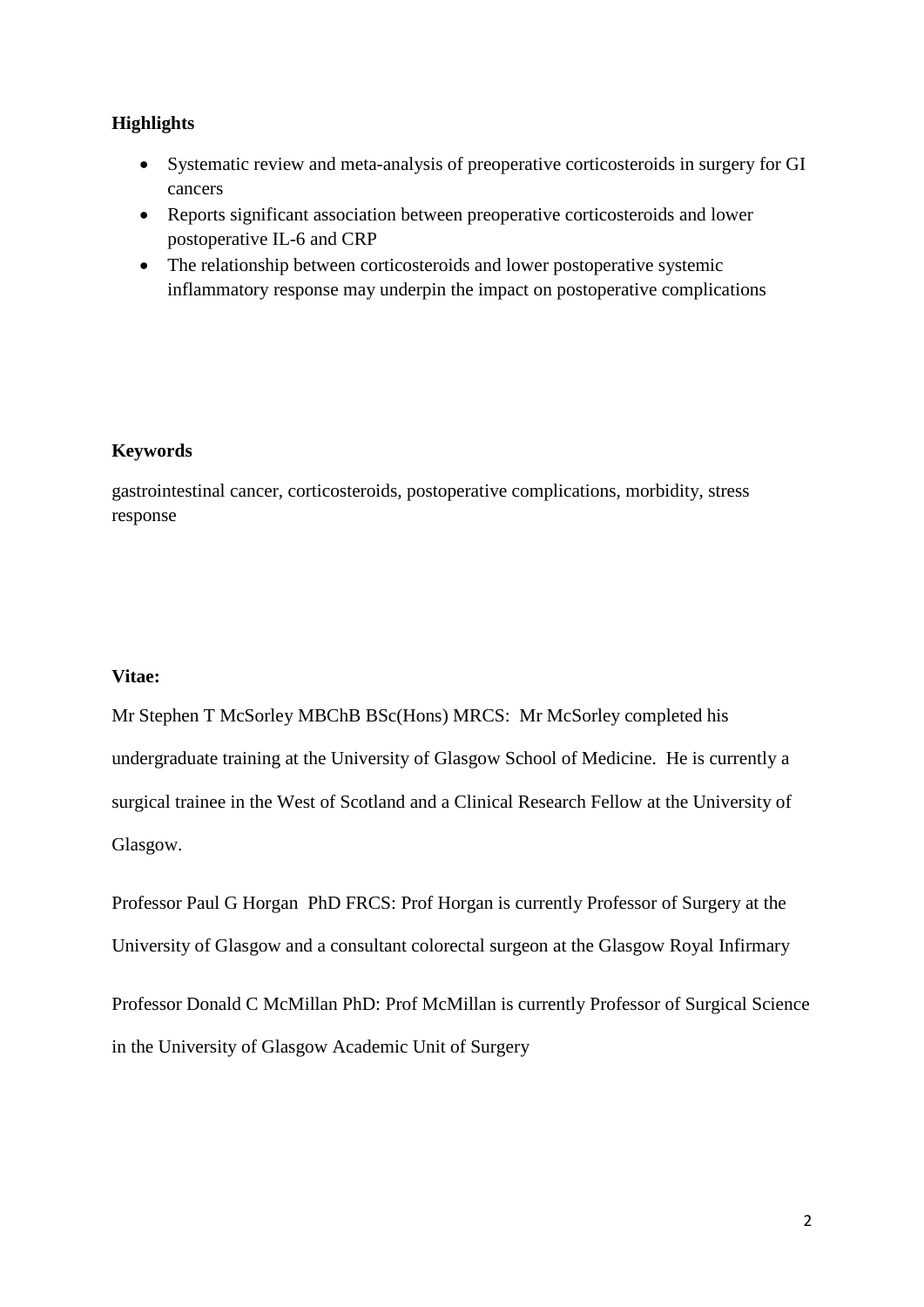#### **Abstract**

#### Background:

This meta-analysis examined the impact of preoperative corticosteroids on interleukin 6 (IL-6), C-reactive protein (CRP), and complications following surgery for gastrointestinal cancer.

#### Methods:

A systematic review was performed using appropriate keywords. Random-effects metaanalysis was performed.

#### Results:

11 RCTs with 474 patients, were included. Corticosteroids were significantly associated with lower IL-6 on postoperative day 1 (mean difference -148 pg/mL, 95% CI -205 to -92, p<0.001), 2 (-33 pg/mL, 95% CI -58 to -8, p=0.01), and 3 (-31 pg/mL, 95% CI -52 to -11, p=0.002), lower CRP on day 3 (-45 mg/L, 95% CI -68 to -21, p<0.001), and 7 (-14 mg/L, 95% CI -27 to -1, p=0.04), and fewer postoperative infective complications (OR 0.47, 95% CI 0.26 to 0.83,  $p=0.01$ ).

#### Conclusion:

Corticosteroids were associated with reduction in the postoperative systemic inflammatory response and complications following surgery for gastrointestinal cancer.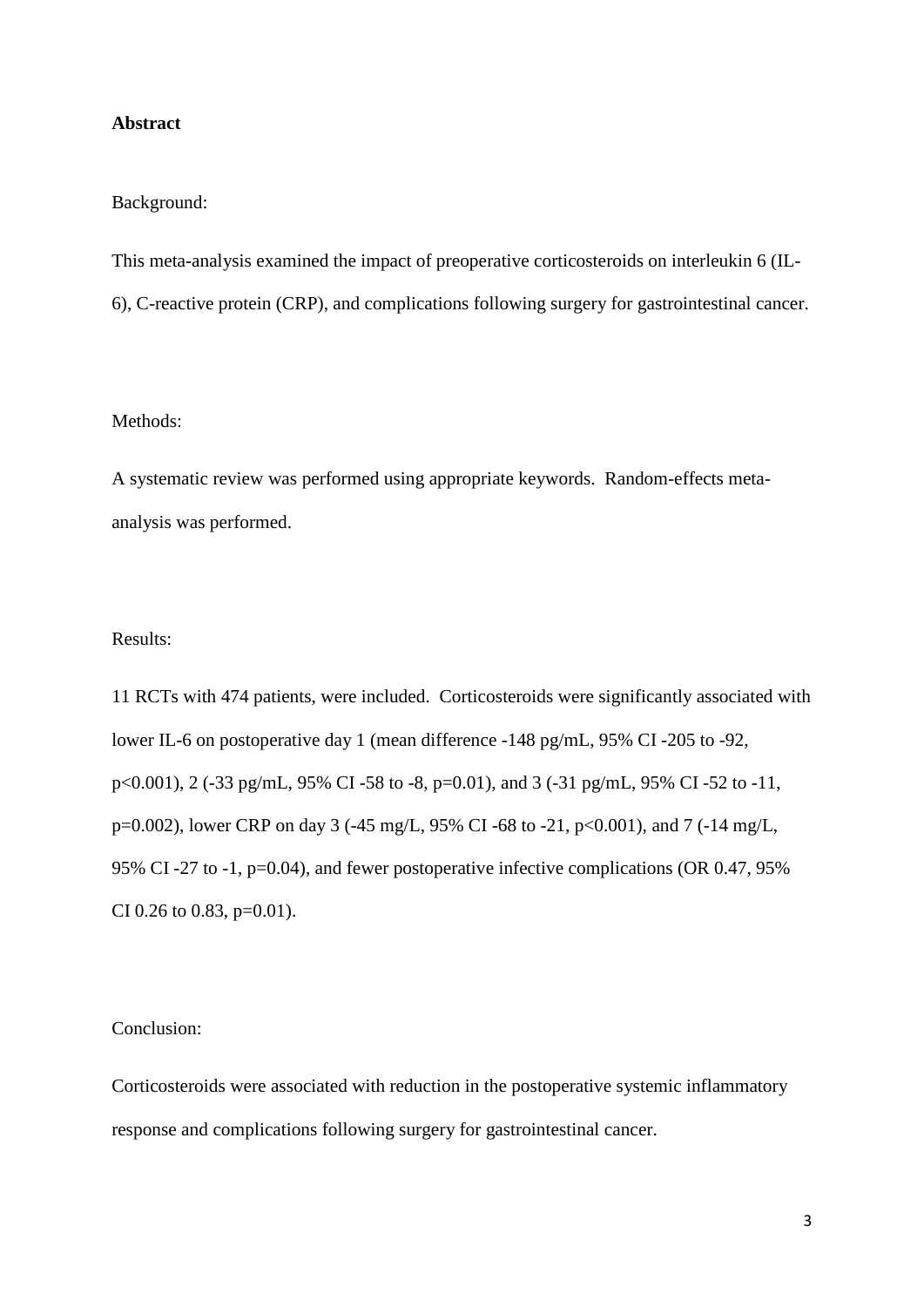## **Table of Contents**

| 3.4 Impact of preoperative corticosteroids on C-reactive protein13                                                                                                            |
|-------------------------------------------------------------------------------------------------------------------------------------------------------------------------------|
| 3.5 Impact of preoperative corticosteroid dose on postoperative IL 6 and CRP14                                                                                                |
| 3.6 Impact of preoperative corticosteroids on all postoperative complications14                                                                                               |
| 3.7 Impact of preoperative corticosteroids on postoperative infective complications.15                                                                                        |
| 3.8 Impact of preoperative corticosteroids on anastomotic leak15                                                                                                              |
|                                                                                                                                                                               |
|                                                                                                                                                                               |
|                                                                                                                                                                               |
|                                                                                                                                                                               |
|                                                                                                                                                                               |
| 7.1 Table 1: Clinical trials investigating the impact of preoperative corticosteroids on<br>the postoperative stress response following surgery for gastrointestinal cancer32 |
|                                                                                                                                                                               |
| 8.1 Figure 1: PRISMA flowchart demonstrating study selection34                                                                                                                |
| 8.2 Figure 2: Impact of preoperative corticosteroids on serum interleukin 6 following                                                                                         |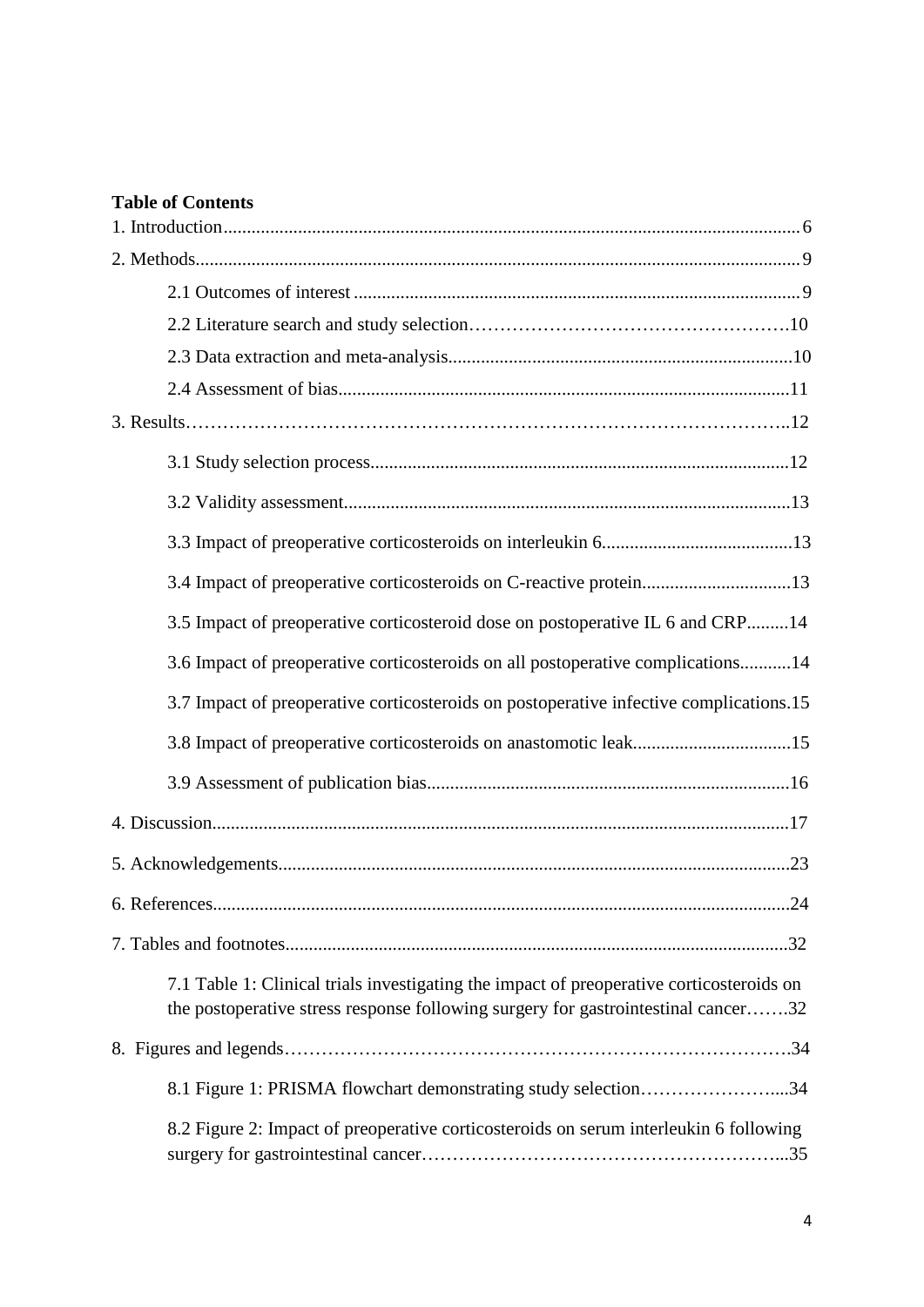| 8.3 Figure 3: Impact of preoperative corticosteroids on serum C-reactive protein                                                                                            |
|-----------------------------------------------------------------------------------------------------------------------------------------------------------------------------|
| 8.4 Figure 4: Impact of preoperative corticosteroids on all postoperative                                                                                                   |
| 8.5 Figure 5: Impact of preoperative corticosteroids on infective postoperative<br>complications following surgery for gastrointestinal cancer38                            |
| 8.6 Figure 6: Impact of preoperative corticosteroids on anastomotic leak following                                                                                          |
| 8.7 Figure 7: Funnel plots of the impact of preoperative corticosteroids on A:<br>postoperative C-reactive protein and <b>B</b> : all postoperative complications following |
|                                                                                                                                                                             |
| 9.1 Supplementary Digital Content 1 - PRISMA Checklist.docx41                                                                                                               |
| 9.2 Supplemental Digital Content 2 - Risk of bias summary.pdf44                                                                                                             |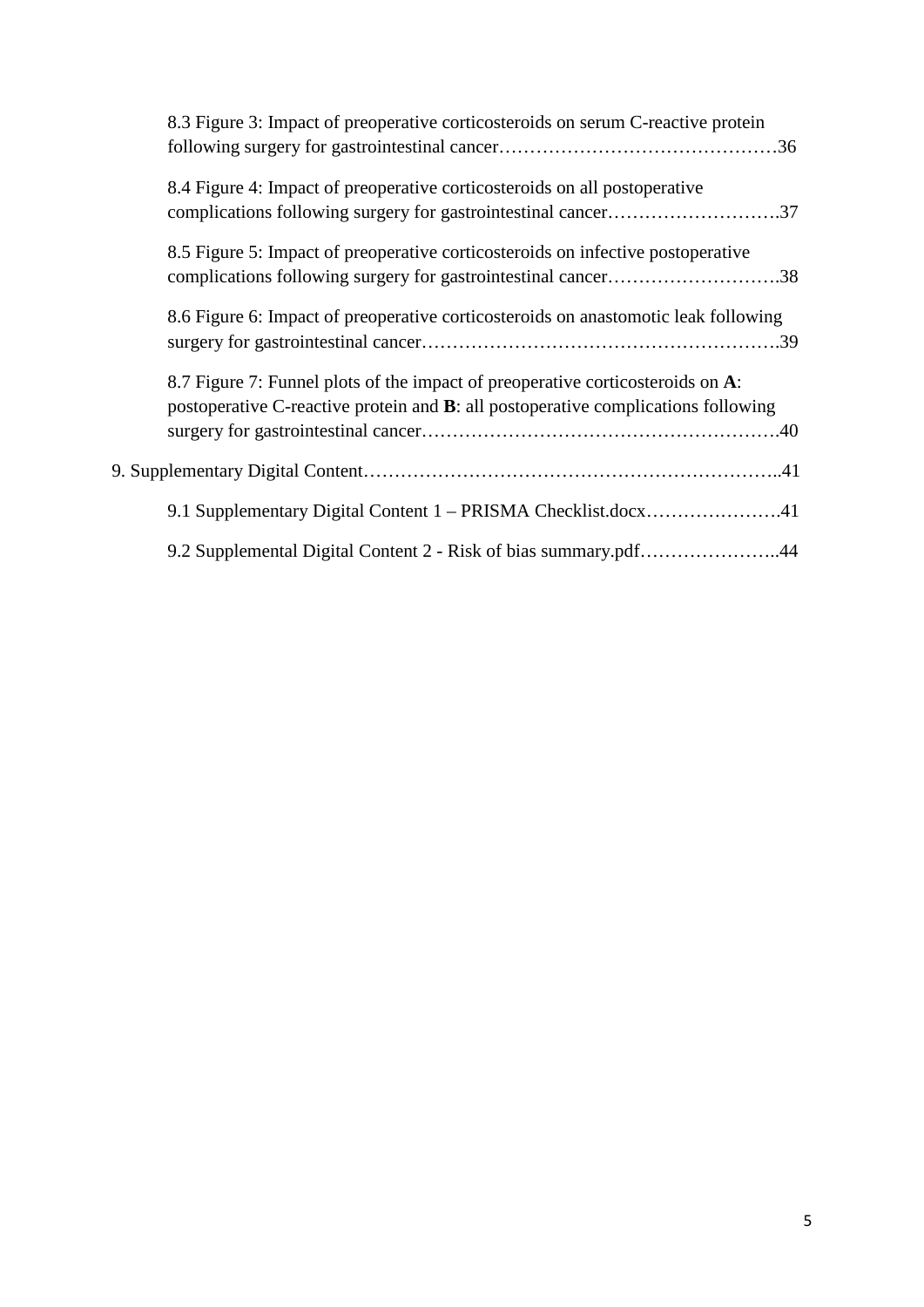#### **1. Introduction**

Surgery leads to a predictable metabolic, neuroendocrine and immunological response [1-2]. Activation of the sympathetic nervous system leads to the release of catecholamines which induce tachycardia, hypertension and tachypnoea [3]. The cellular response to surgical trauma involves the production of pro-inflammatory cytokines including tumour necrosis factor (TNF) alpha, interleukin (IL) 1, IL-6, and IL-8 [4-5]. Such cytokines act to mobilise the innate immune system, resulting in the activation of neutrophils, macrophages and platelets, causing fever and contributing to nausea. Circulating pro-inflammatory cytokines also act on hepatocytes, altering the synthesis of the acute phase proteins, such as C-reactive protein (CRP), albumin, fibrinogen and constituents of the complement cascade [6].

Postoperative IL-6 and CRP concentrations in particular, have been found to be useful markers of the magnitude of the surgical injury [7]. The magnitude of this postoperative systemic inflammatory response, and in particular the routinely available CRP, is associated with the development of complications following colorectal surgery, oesophagectomy and liver resection [8-10]. Furthermore, threshold concentrations of CRP have been established, in the postoperative period, (190 mg/L on postoperative day 2, 170mg/L on postoperative day 3 and 145 mg/L on postoperative day 4), which predict the likelihood of developing or not developing infective complications and anastomotic leak [11-12].

The magnitude of this postoperative systemic inflammatory response and its relationship with postoperative complications is of particular interest in the context of surgery for gastrointestinal cancers. Previous studies have demonstrated an association between postoperative complications, particularly infective complications, and poorer long-term and oncologic outcomes following surgery for gastrointestinal cancer [13-14]. Indeed, it has been suggested that the magnitude of the postoperative systemic inflammatory response should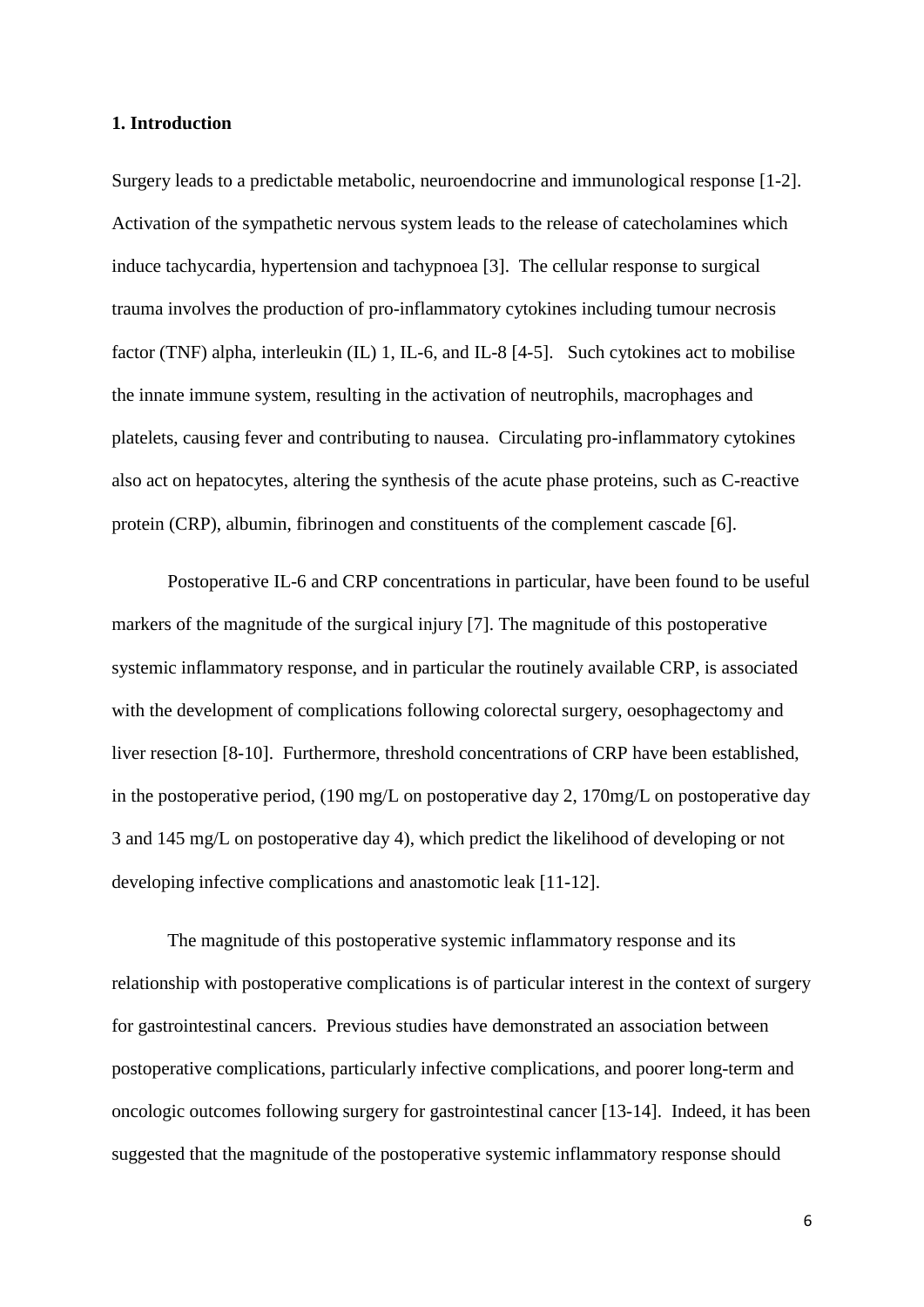prompt further investigation to exclude the development of a postoperative infective complication [15]. Furthermore, the upcoming PRECious trial (NCT02102217) aims to randomize patients to early CT imaging or standard postoperative care if CRP rises above 140mg/L on postoperative day 3 to 5 following abdominal surgery [16].

Given the relationship between the magnitude of the postoperative systemic inflammatory response, the development of postoperative complications, and long-term outcomes, there is increasing interest in the attenuation of this postoperative stress response. Preoperative corticosteroids are a logical choice of intervention given their potential potency and duration of effect [17-18]. Indeed, preoperative corticosteroids have been used as they have been found to reduce postoperative nausea and vomiting and analgesic requirements following abdominal surgery [19-20]. A recent meta-analysis reported that preoperative corticosteroids significantly reduced postoperative day one IL-6, postoperative complications, infective complications, and length of stay following abdominal surgery [21]. Preoperative corticosteroids have also been reported to reduce postoperative IL-6 and complication rates following liver resection and oesophagectomy in meta-analyses of small numbers of studies [22-24]. To our knowledge, no prior meta-analysis has investigated comprehensively the impact of preoperative corticosteroids on the postoperative surgical stress response following surgery for gastrointestinal cancer. The present meta-analysis is the first to examine their impact on CRP. Both IL-6 and CRP are objective measures of the magnitude of the systemic inflammatory response to surgery, however CRP is more readily available in the clinical setting [7]. Furthermore, no meta-analysis has attempted to assess the dose response between preoperative corticosteroids and the magnitude of the postoperative systemic inflammatory response and postoperative complication rate.

Therefore the objective of the present systematic review and meta-analysis was to examine the impact of preoperative corticosteroids compared to placebo in the context of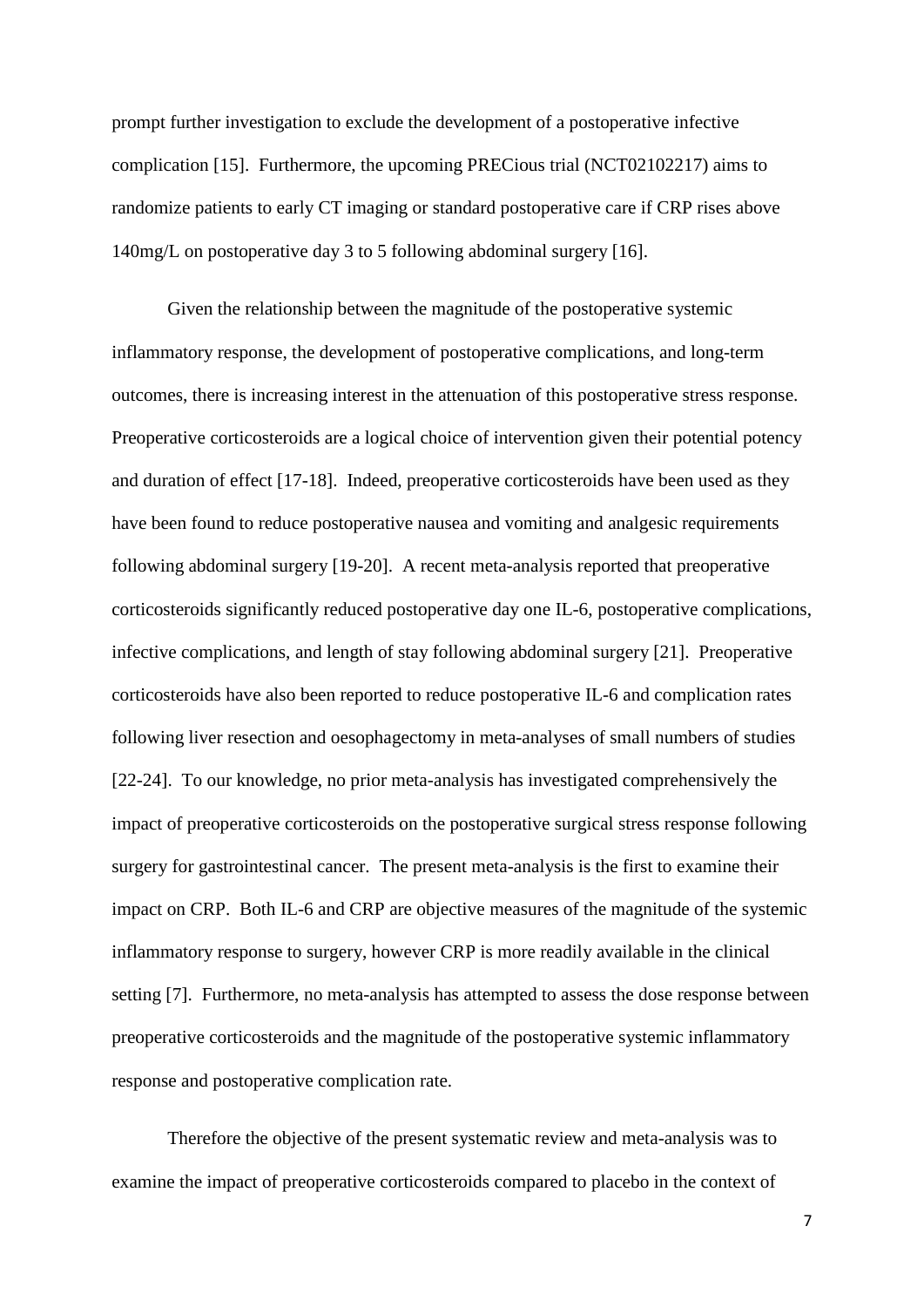randomized controlled trials, on the surgical stress response, in particular postoperative IL 6 and CRP, and their relationship with the development of infective complications, following surgery for gastrointestinal cancers.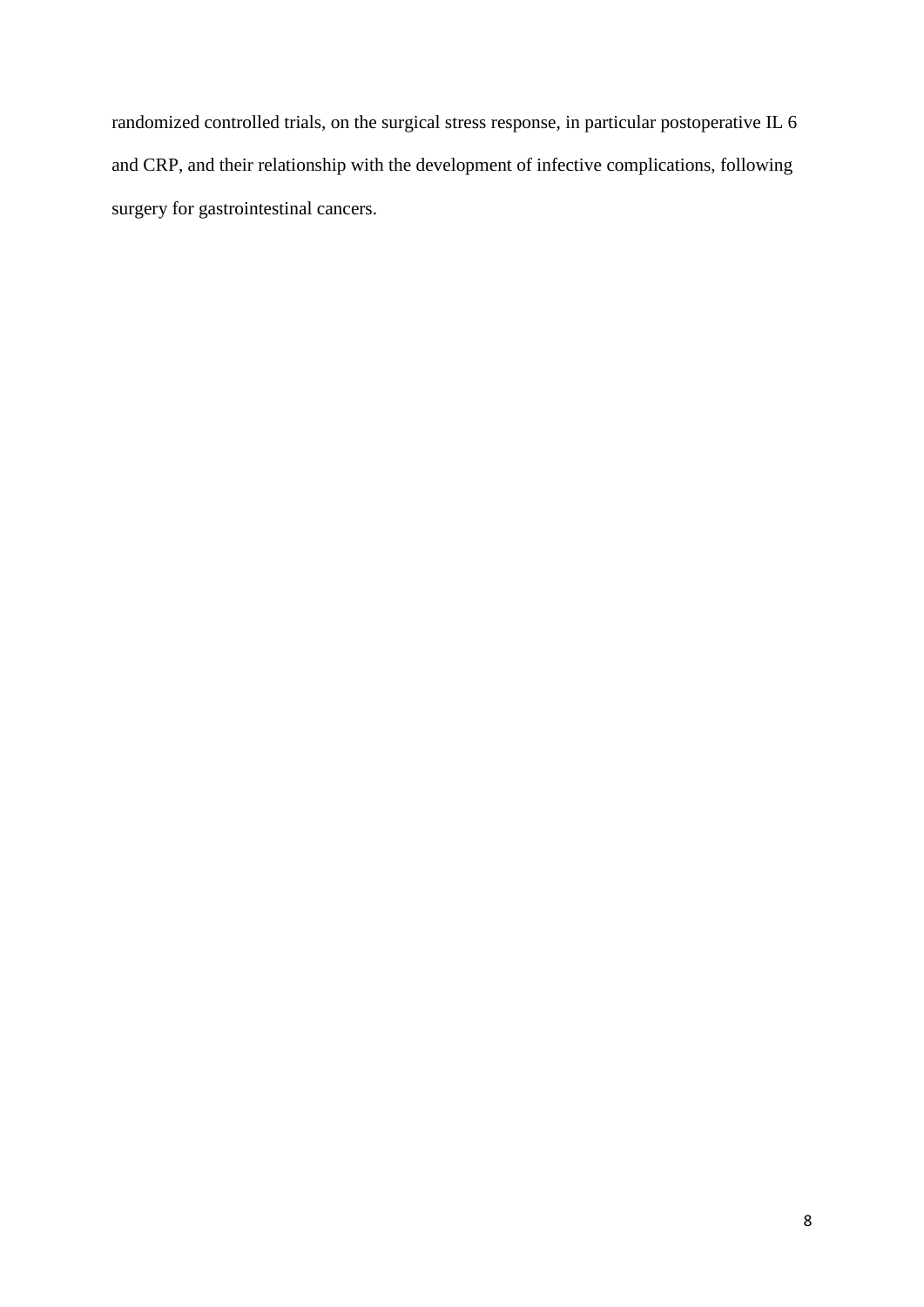#### **2. Methods**

The present systematic review and meta-analysis was performed and reported in accordance with the Preferred Reporting Items for Systematic Reviews and Meta-Analyses (PRISMA) statement (Supplementary Digital Content 1 – PRISMA Checklist.docx) [25].

#### 2.1 Outcomes of interest:

The primary outcome of interest was the impact of single dose preoperative corticosteroids on markers of the postoperative stress response following surgery for gastrointestinal cancer, in particular IL-6 and CRP. Those studies reporting chronic preoperative corticosteroid use or dosing at other perioperative time points were excluded. Secondary outcomes included the impact of preoperative corticosteroids on postoperative complications, infective complications, and anastomotic leak following surgery for gastrointestinal cancer, including pre-specified subgroup analysis based on surgical speciality/site. Postoperative complications were coded as categorised by the authors of the included studies where possible. Where there was doubt the authors of the present study categorised complications using a schemata described previously [26]. Post hoc metaregression of the impact of corticosteroid dose on postoperative day 1 IL-6 was performed following completion of the pre-specified analyses. Study selection and data extraction was performed by one author (SM) and any uncertainties resolved by consensus discussion with the senior authors (PH, DM).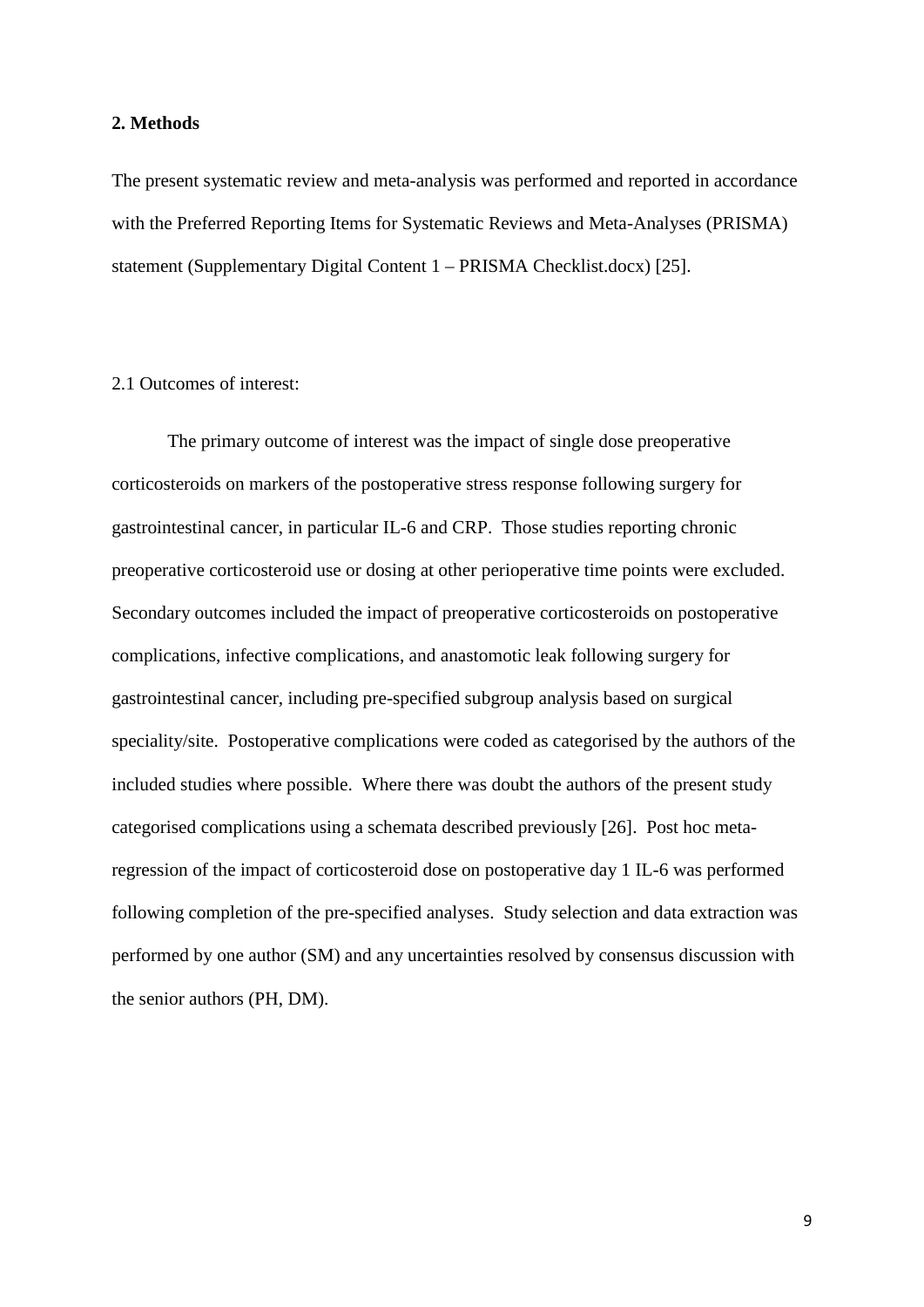#### 2.2 Literature search and study selection:

A systematic literature review was performed of the US National Library of Medicine (MEDLINE), PubMed, and the Cochrane Database of Systematic Reviews (CDSR) from inception to March 2015 inclusive. Subsequent to several pilot search strategies the following search term was used, "(cancer OR malignan\* OR tumour OR tumor OR neoplasm\*) AND (steroid OR corticosteroid OR glucocorticoid OR methylpredniso\* OR predniso\* OR dexamethasone) AND (surgery OR operati\* OR perioperati\* OR preoperati\*) along with the Cochrane Highly Sensitive Search Strategy for RCTs [26]. Abstracts were screened for relevance and those studies which were animal and pre-clinical, those studies not published in English, and review articles were excluded. Relevant full text articles were then appraised. Randomized controlled trials of single dose preoperative corticosteroids in surgery for gastrointestinal cancer which reported on a marker of the postoperative systemic inflammatory response and postoperative complications were included in the review. Reference lists of included studies were hand searched for further relevant studies.

#### 2.3 Data extraction and meta-analysis:

Data from included studies was extracted to tables and analysis was performed using Review Manager version 5.3 (RevMan 5.3, The Nordic Cochrane Centre, The Cochrane Collaboration, Copenhagen, Denmark). Meta-analysis of the impact of corticosteroids on postoperative IL 6 and CRP was performed by calculating the mean difference and 95% confidence intervals (CI) using the inverse variance method and combining study outcomes using a random effects model. Where data other than means and standard deviations were reported an attempt was made to calculate these values using published confidence intervals or p values as described by Hozo and colleagues or by the Cochrane Handbook for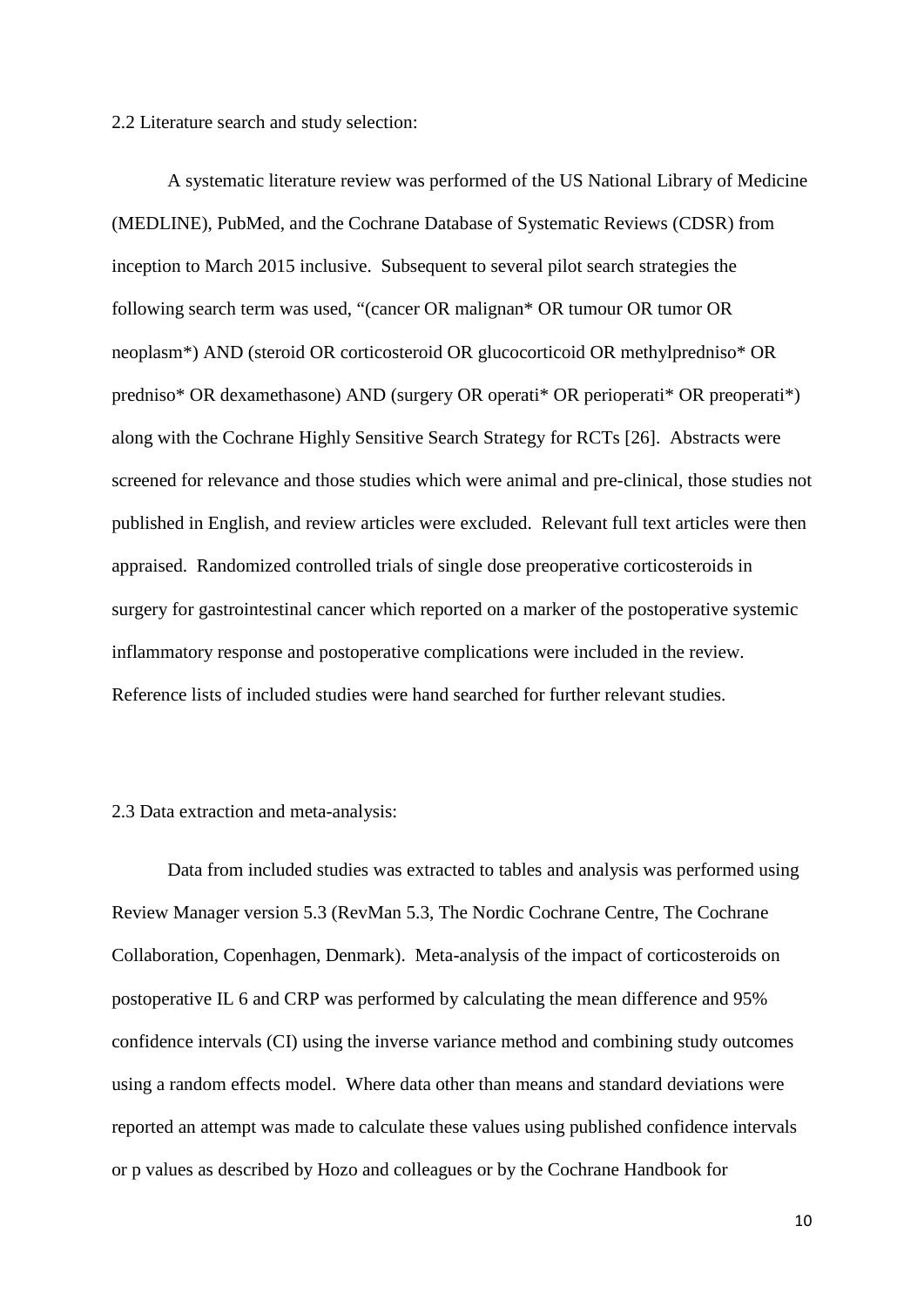Systematic Reviews of Interventions [27-28]. Results of the meta-analysis of the impact of corticosteroids on infective complications was assessed by odds ratios and 95% CIs using the Mantel-Haenzsel method and combining study outcomes using a random effects model. Peto odds ratios and their 95% CIs were combined using a fixed effects model to determine the impact of preoperative corticosteroids on anastomotic leak as there were a small number of events. Meta-regression, using a random effects model, was performed with respect to the impact of corticosteroid dose on postoperative day 1 IL-6, following conversion to hydrocortisone equivalents using a freely available Macro (Wilson, D. B. (Version 2005.05.23). Meta-analysis macros for SAS, SPSS, and Stata. Retrieved,  $7<sup>th</sup>$  May 2015 from [http://mason.gmu.edu/~dwilsonb/ma.html\)](http://mason.gmu.edu/~dwilsonb/ma.html) with IBM SPSS version 22 for Windows (Chicago, IL, USA) [28]. Two tailed p values <0.05 were considered statistically significant.

#### 2.4 Assessment of bias:

Assessment of the risk of bias was carried out using the Cochrane Collaboration tool provided by Review Manager version 5.3 (RevMan 5.3, The Nordic Cochrane Centre, The Cochrane Collaboration, Copenhagen, Denmark). Data was assessed for heterogeneity using the  $I^2$  statistic and  $\chi^2$  test interpreted using the guidance from the Cochrane Handbook for Systematic Reviews of Interventions [27]. Assessment of potential publication bias was carried out by visual inspection of funnel plots. P values  $\leq 0.05$  were considered statistically significant.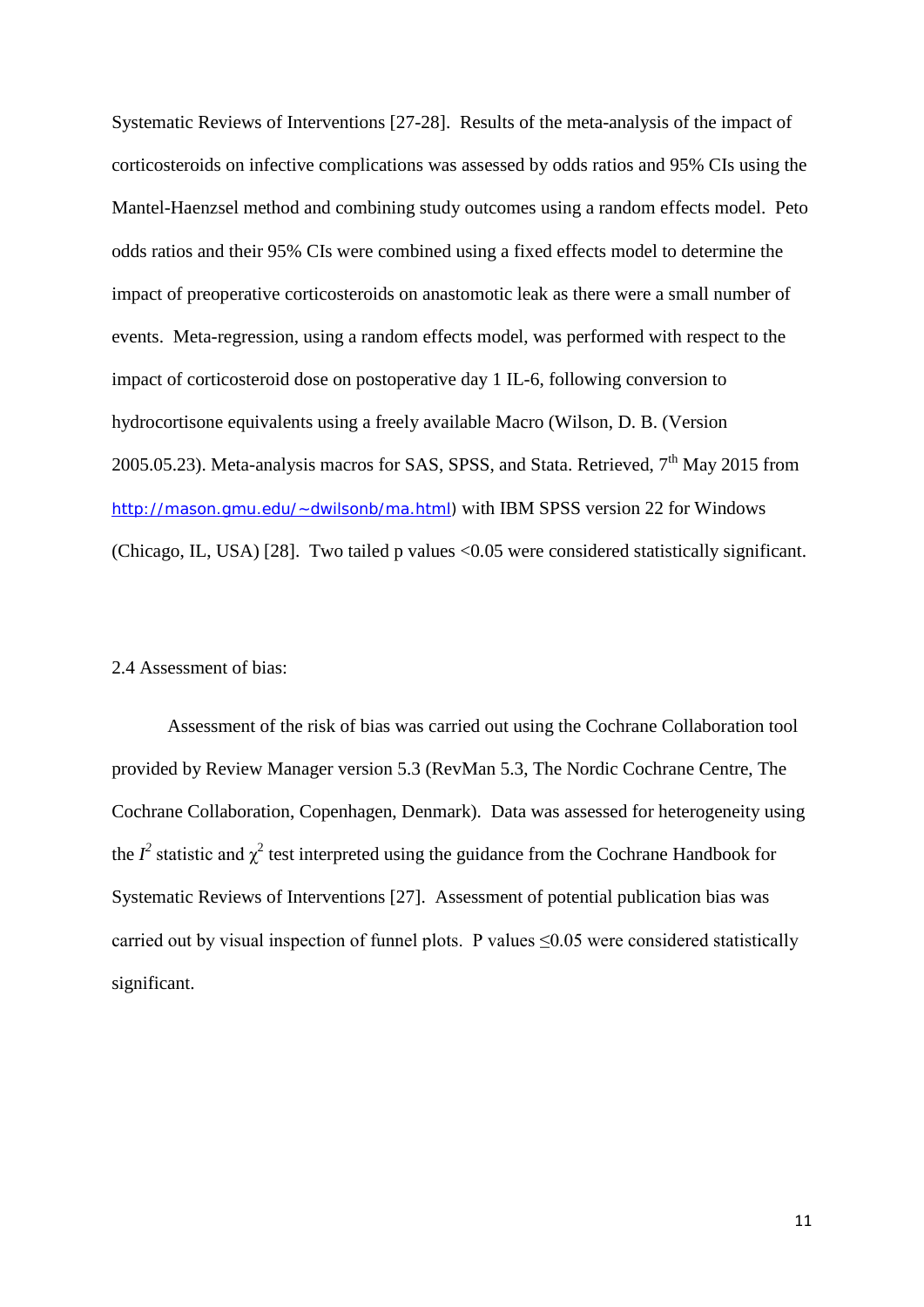#### **3. Results**

#### 3.1 Study selection process:

The study selection process is summarised in Figure 1. Using the search protocol described, 2,428 abstracts were identified. At screening, 2,354 abstracts were excluded, of which 16 were animal or pre-clinical studies, 227 were not in the English language, 328 were review articles, 3 were duplicate publications and 1,780 were not relevant to the review. Full text articles were reviewed of the remaining 74 studies.

After assessment of full text articles 63 studies were excluded, of which 36 were not in gastrointestinal surgery patients, 6 did not include patients with malginancy, 14 did not include the intervention of interest or included corticosteroids at timings other than preoperatively, 3 did not measure either postoperative IL-6 or CRP, 2 used historical controls, 1 was a duplicate study, and 1 a co-intervention of epidural analgesia alongside preoperative corticosteroids. The remaining 11 randomised controlled trials including 474 patients were included in the review (Table 1) [30-40].

Of the included studies, 3 including 139 patients were in colorectal surgery [38-40], 4 including 156 patients were in oesophageal surgery [30, 32, 34-35], and 4 including 179 patients were in hepatic surgery [31, 33, 36-37]. Of the 474 included patients, 436 ( 92%) had surgery for gastrointestinal cancer while 38 (8%) from 6 studies had surgery for benign gastrointestinal disease but were included in the meta-analysis [31, 36-38, 40]. All included patients underwent open surgery, no studies of minimally invasive surgery suitable for inclusion were returned by the search strategy.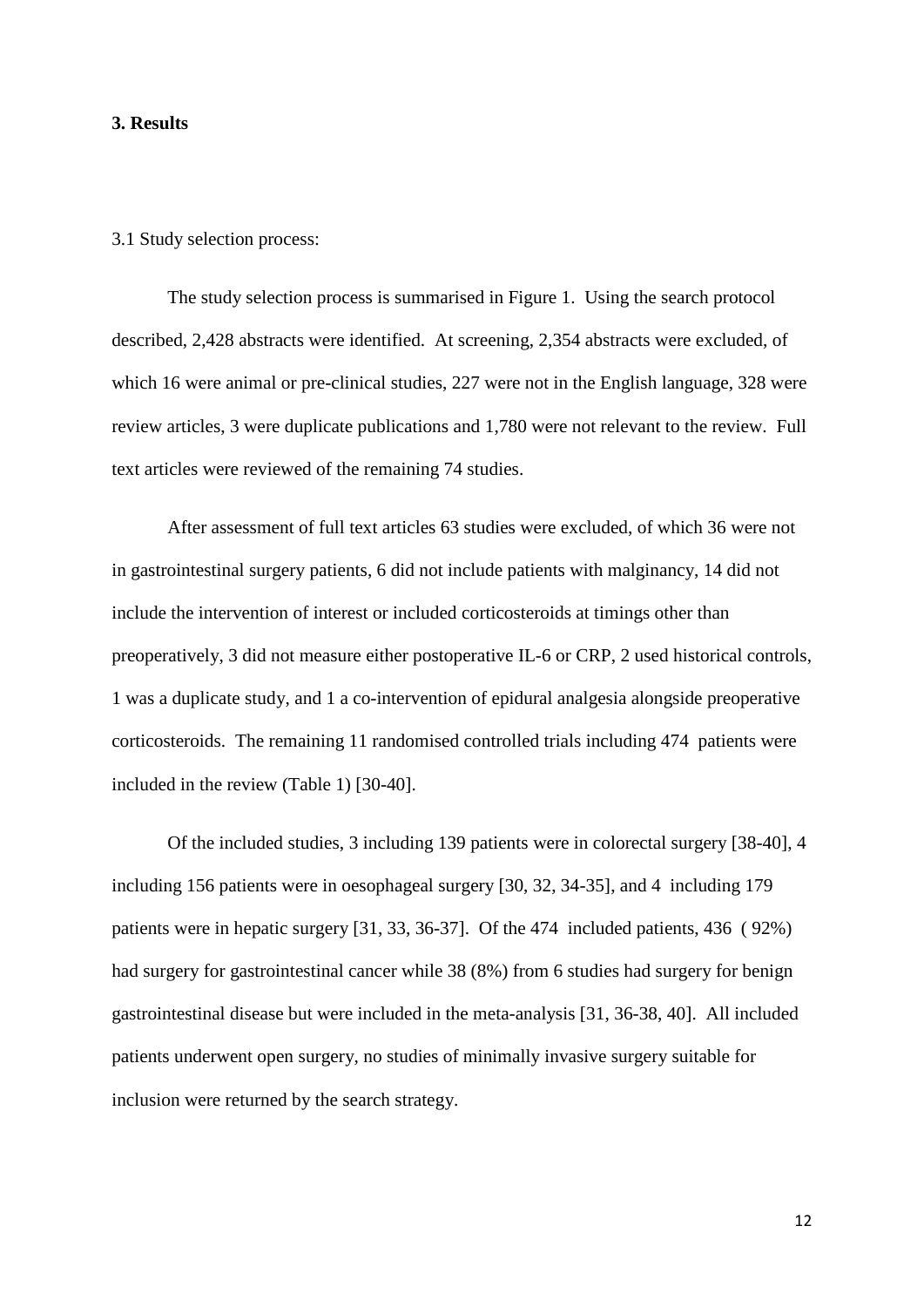3.2 Validity assessment:

The risk of study bias is summarised using the RevMan 5.3 Risk of bias summary tool (Supplemental Digital Content 2 – Risk of bias summary.pdf). Most studies were at low risk of bias however 3 did not report outcomes for patients who dropped out following randomisation [33, 36, 38], and 6 did not adequately report allocation concealment and blinding [30-31, 33-36].

3.3 Impact of preoperative corticosteroids on IL-6:

Of the included studies, 10 including 422 patients reported the impact of preoperative corticosteroids on postoperative IL-6 following surgery for gastrointestinal cancer and were included in meta-anaysis (Figure 2) [30-38, 40]. Preoperative corticosteroids were significantly associated with lower serum concentrations of IL-6 following surgery for gastrointestinal cancer on postoperative day 1 ( $p<0.001$ ), day 2 ( $p=0.01$ ), and day 3 (p=0.002), but not postoperative day 5 (p=0.11) or day 7 (p=0.69). There was a wide variation in heterogeneity between studies with the greatest on postoperative day 1 ( $I^2$ =86%,  $p<0.001$ ) and the least on postoperative day 7 ( $l^2$ =6%, p=0.36).

3.4 Impact of preoperative corticosteroids on C-reactive protein:

Of the included studies, 6 including 206 patients reported the impact of preoperative corticosteroids on postoperative CRP following surgery for gastrointestinal cancer and were included in meta-anaysis (Figure 3) [31, 35, 37-40]. Preoperative corticosteroids were significantly associated with lower serum concentrations of CRP following surgery for gastrointestinal cancer on postoperative day 3 ( $p<0.001$ ), and day 7 ( $p=0.04$ ), but not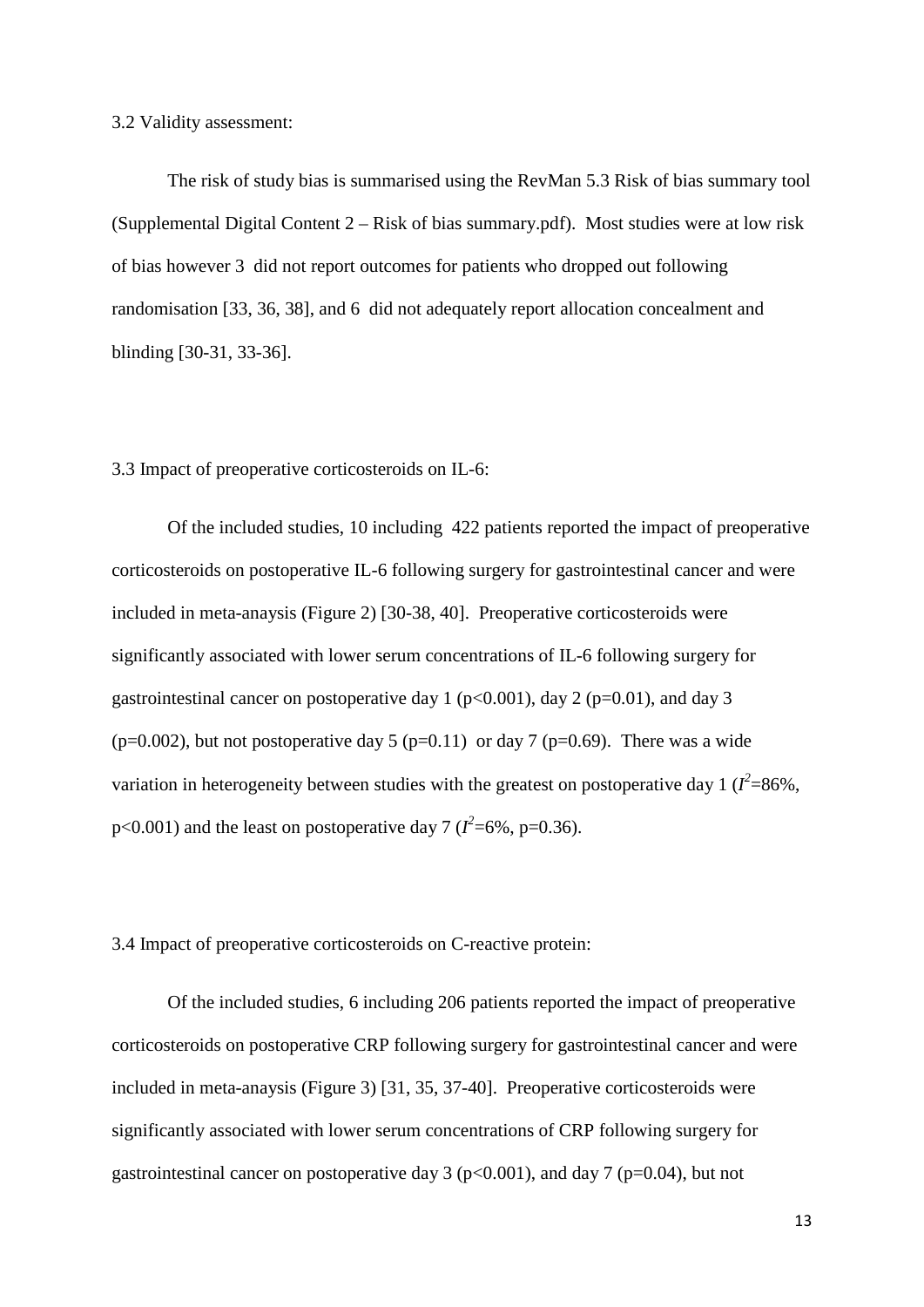postoperative day 1 ( $p=0.09$ ) or day 2 ( $p=0.11$ ). There was a wide variation in heterogeneity between studies with the greatest on postoperative day 2 ( $l^2$ =87%, p<0.001) and the least on postoperative day 7 ( $l^2$ =0%, p=0.44).

#### 3.5 Impact of preoperative corticosteroid dose on postoperative IL-6 and CRP

Within the 10 studies reporting postoperative day 1 IL-6, there was a wide variation in preoperative corticosteroid dose in the intervention arm [30-38, 40]. Following dose conversion to hydrocortisone equivalents (HEs) of both dexamethasone (1mg = 30 HEs) and methylprednisolone ( $1mg = 5$  HEs) [29], it was found that 2 studies gave patients 240 HEs [37,39], 3 studies gave 2,500 HEs [31, 35, 36], 3 studies gave 3,500 HEs [30, 32, 34], and 2 studies gave 10,500 HEs preoperatively [33, 37]. Meta-regression revealed no significant relationship between the corticosteroid dose as measured by HEs and effect size on postoperative day 1 IL-6 (B = -0.0065, 95% CI -0.029 to 0.016, p=0.569). No further metaregression of the impact of preoperative corticosteroid dose on postoperative IL-6 or CRP effect size was performed as the number of studies precluded meaningful analysis.

#### 3.6 Impact of preoperative corticosteroids on all postoperative complications

Of the included studies 10, including 434 patients with 163 complications, reported the impact of preoperative corticosteroids on postoperative complications following surgery for gastrointestinal cancer and were included in meta-analysis (Figure 4) [30-34, 36-40]. Preoperative corticosteroids were significantly associated with fewer postoperative complications following surgery for gastrointestinal cancer (OR 0.44, 95% CI 0.28 to 0.70,  $p<0.001$ ) There was minimal heterogeneity between studies ( $l^2$ =2%,  $p$ =0.42). At subgroup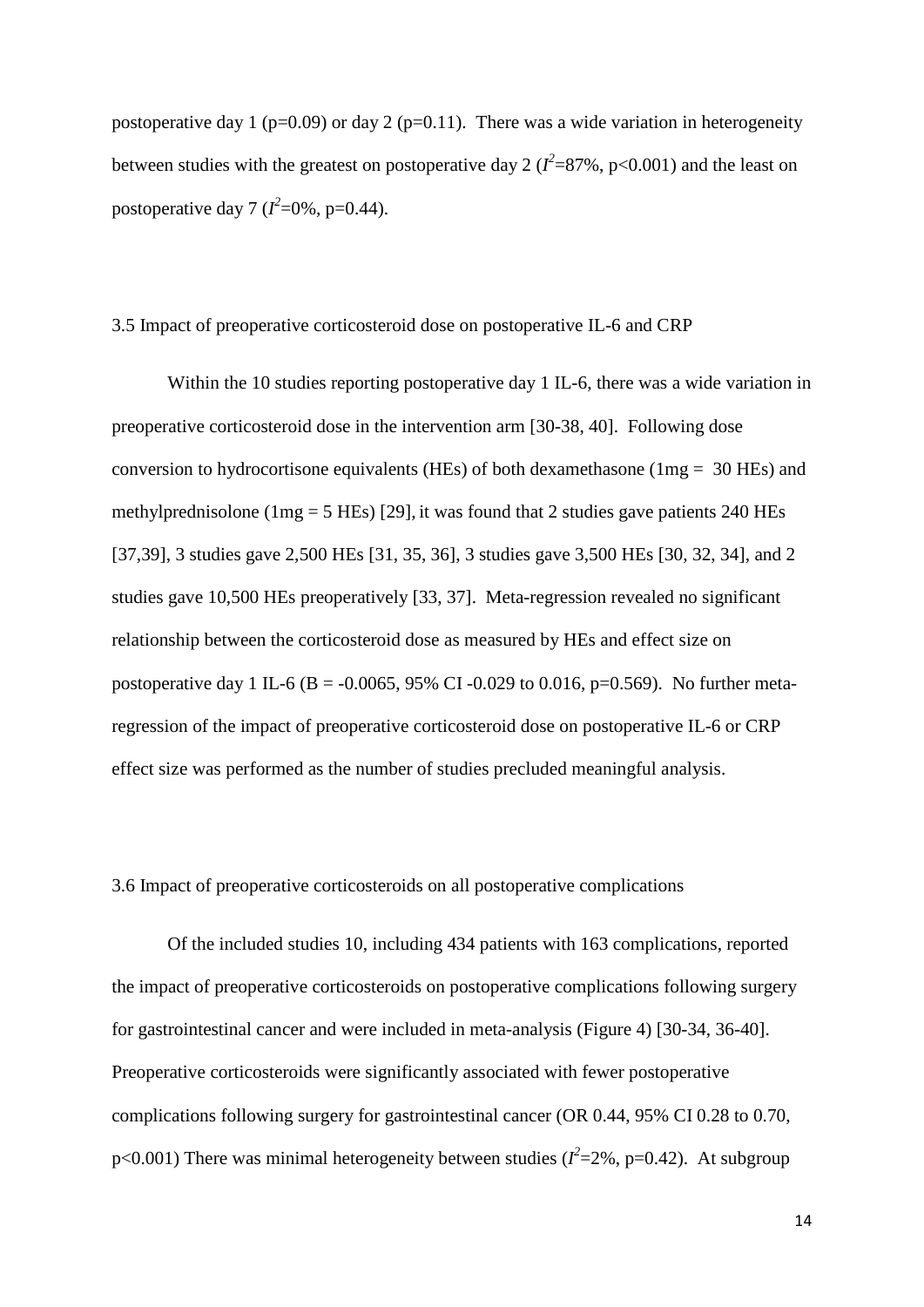analysis, preoperative corticosteroids were significantly associated with fewer postoperative complications following surgery for oesophageal ( $p=0.01$ ) and liver ( $p=0.02$ ) but not colorectal malignancy (p=0.25).

3.7 Impact of preoperative corticosteroids on postoperative infective complications:

Of the included studies 9, including 388 patients with 68 infective complications, reported the impact of preoperative corticosteroids on postoperative infective complications following surgery for gastrointestinal cancer and were included in meta-analysis (Figure 5) [31-32, 34-40]. Preoperative corticosteroids were significantly associated with fewer postoperative infective complications following surgery for gastrointestinal cancer (OR 0.47, 95% CI 0.26 to 0.83, p=0.01). There was minimal heterogeneity between studies  $(I^2=0\%$ , p=0.54). At subgroup analysis, preoperative corticosteroids were significantly associated with fewer postoperative infective complications following surgery for liver malignancy  $(p=0.02)$  but not colorectal  $(p=0.15)$  or oesophageal malignancy  $(p=0.58)$ .

3.8 Impact of preoperative corticosteroids on anastomotic leak:

Of the included studies 7, including 295 patients and 19 events, reported the impact of preoperative corticosteroids on anastomotic leak following colorectal or oesophageal surgery for cancer and were included in meta-analysis (Figure 6) [30, 32, 34-35, 38-40]. The remaining 5 studies were in hepatic surgery thus did not report anastomotic leak. There was no significant association between preoperative corticosteroids and anastomotic leak (OR 1.13, 95% CI 0.44 to 2.90, p=0.79). There was minimal heterogeneity between studies  $(I^2=0\%$ , p=0.61). At subgroup analysis there was no association between preoperative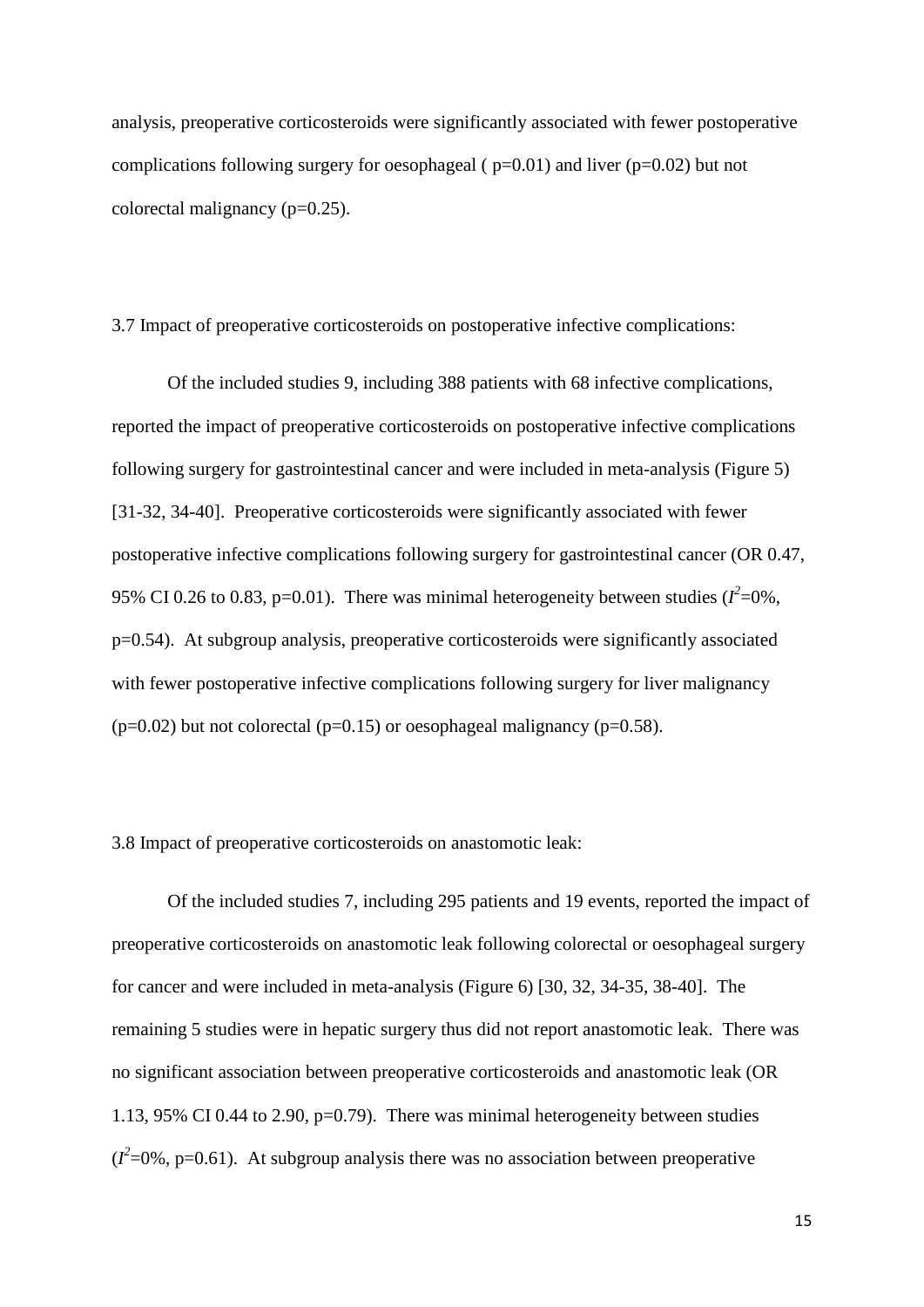corticosteroids and anastomotic leak following surgery for either colorectal  $(p=0.71)$  or oesophageal malignancy (p=1.00).

### 3.9 Assessment of publication bias:

Visual assessment of a funnel plot of studies reporting the impact of preoperative corticosteroids on postoperative CRP and all complications following surgery for gastrointestinal cancer (Figure 7) suggests that there may be evidence of publication bias with a positive skew amongst smaller studies.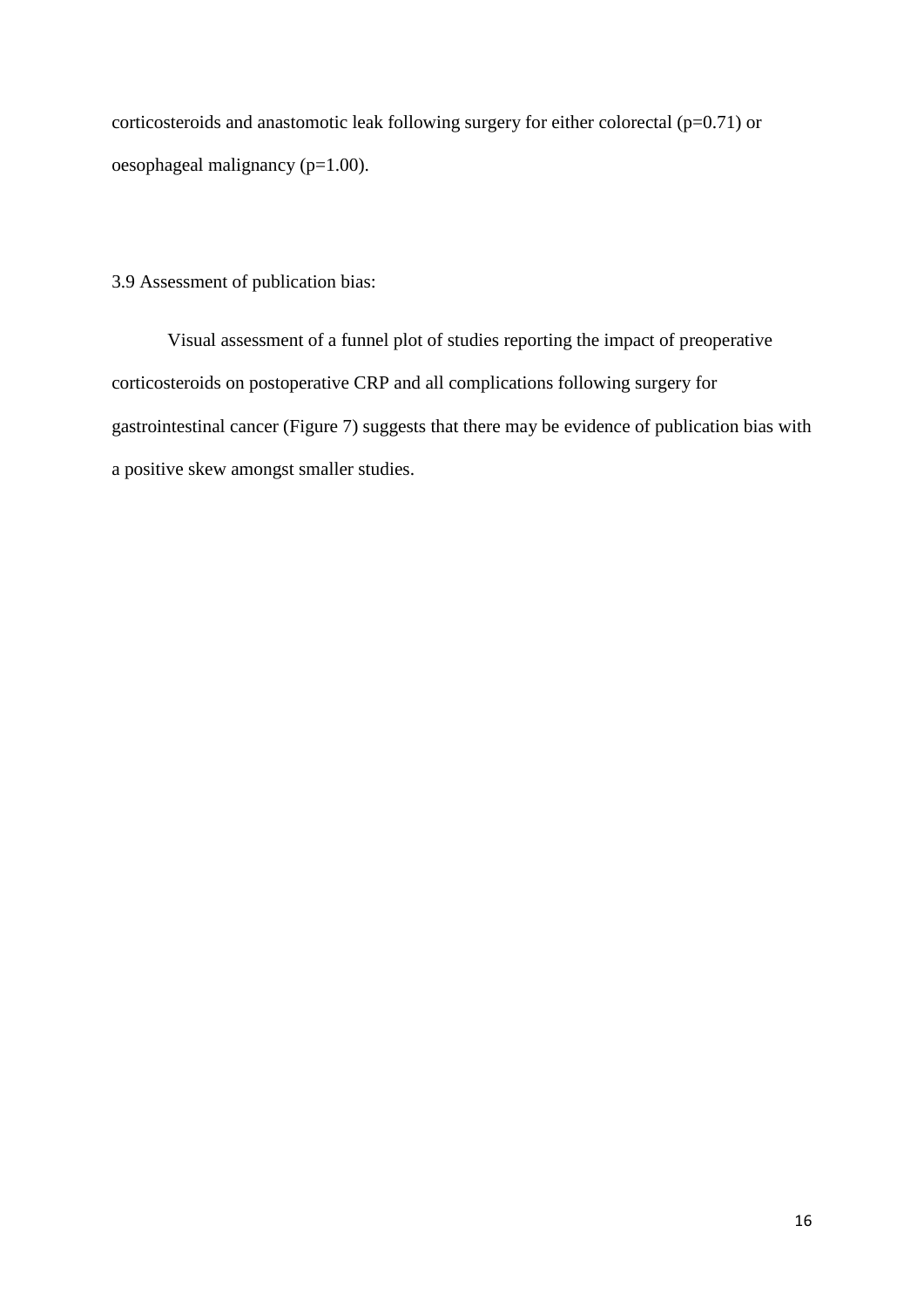#### **4. Discussion**

The present systematic review and meta-analysis reports that preoperative corticosteroids reduce the magnitude of the systemic inflammatory response, in particular IL-6 and CRP, and are significantly associated with fewer postoperative infective complications following surgery for gastrointestinal cancer.

The results of the present study with regard to postoperative IL-6 are consistent with recent meta-analyses of randomized controlled trials of preoperative corticosteroids in colorectal surgery, liver surgery and esophagectomy [21-24, 41]. In addition, the present meta-analysis reports a significant reduction in IL-6 on postoperative days 2, 3 and 5 in those patients given preoperative corticosteroids. The present study reports a significant reduction in CRP on postoperative days 3 and 7 in those given preoperative corticosteroids however found no significant impact of preoperative corticosteroids on postoperative day 1 or 2. As CRP is usually seen to reach its peak concentration around 48 hours after the initial surgical insult it may be that comparison on postoperative day 1 and 2 does not accurately reflect the influence of preoperative corticosteroids on the postoperative systemic inflammatory response [6]. It is of interest that even within the control groups of the studies included in the present meta-analysis, the mean data were below postoperative CRP thresholds associated with the development of postoperative complications. For example, it has recently been advocated that simple objective postoperative CRP thresholds >150mg/l on post-operative days 3-5 be used to alert clinicians to the risk of post-operative complications before clinical signs and symptoms [42]. Moreover, when examined in detail by operative site, the mean CRP concentrations reported by the studies included in the present meta-analysis were significantly lower than values reported in a comprehensive systematic review of the timing and peak magnitude of postoperative IL-6 and CRP following elective colorectal, oesophageal and liver surgery [7]. Therefore, it may be that patients recruited to previous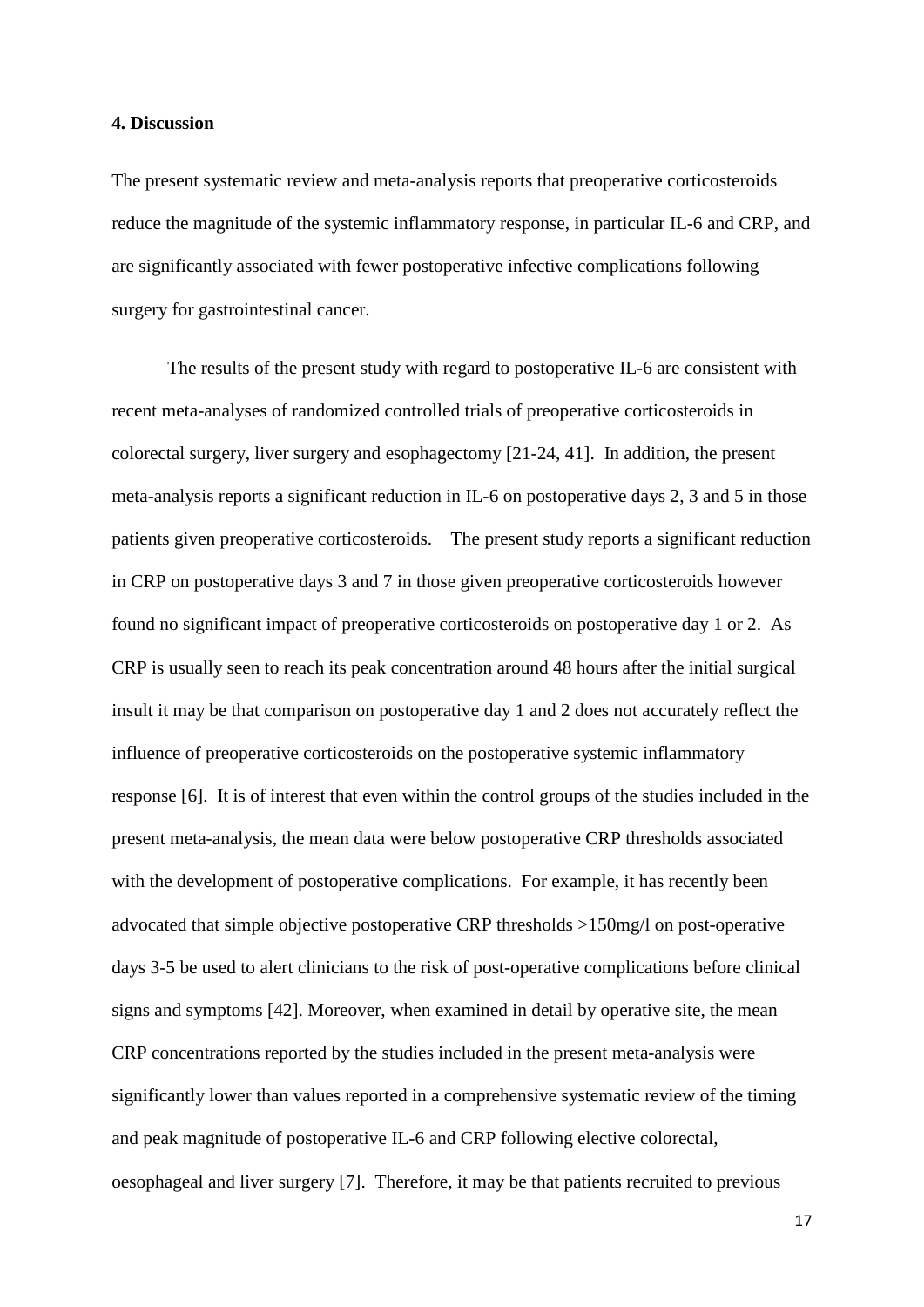randomised controlled trials of preoperative corticosteroids had a lower systemic inflammatory response compared with unselected patients. If this were to be the case then this may have implications for the randomised trials that reported efficacy of pre-operative corticosteroids on complication rates. In particular, it may be that the efficacy was underestimated.

As with previous meta-analyses there was a wide variation in corticosteroid dose equivalence and timing [43]. The degree of heterogeneity between studies within each speciality in the present meta-analysis suggests that this does have an impact on the degree of attenuation of the postoperative systemic inflammatory response. Within the present metaanalysis, no significant association was found between varying corticosteroid dose equivalencies and postoperative day 1 IL-6 effect size between studies. However, this analysis was performed on a post hoc basis in response to data heterogeneity. In addition, dose timing and the differing half-life of dexamethasone and methylprednisolone were not considered and may be implicated [43]. The results of the present study do not define the ideal dose of preoperative corticosteroid to moderate the systemic inflammatory response or postoperative nausea and vomiting. For example, a recent meta-analysis of preoperative corticosteroids in the prevention of postoperative nausea and vomiting reported similar efficacy with lower doses of IV dexamethasone (4-5mg), when compared to higher doses (8- 10mg) [44]. However, the efficacy of preoperative corticosteroids will depend on a number of factors including the magnitude of the systemic inflammatory response (eg. preventing patients breaching established threshold values of CRP) and the route and frequency of dose (eg. large single dose or smaller multiple doses). Further work, in the context of randomised trials examining varying corticosteroid doses with reference the magnitude of the postoperative systemic inflammatory response, is therefore required.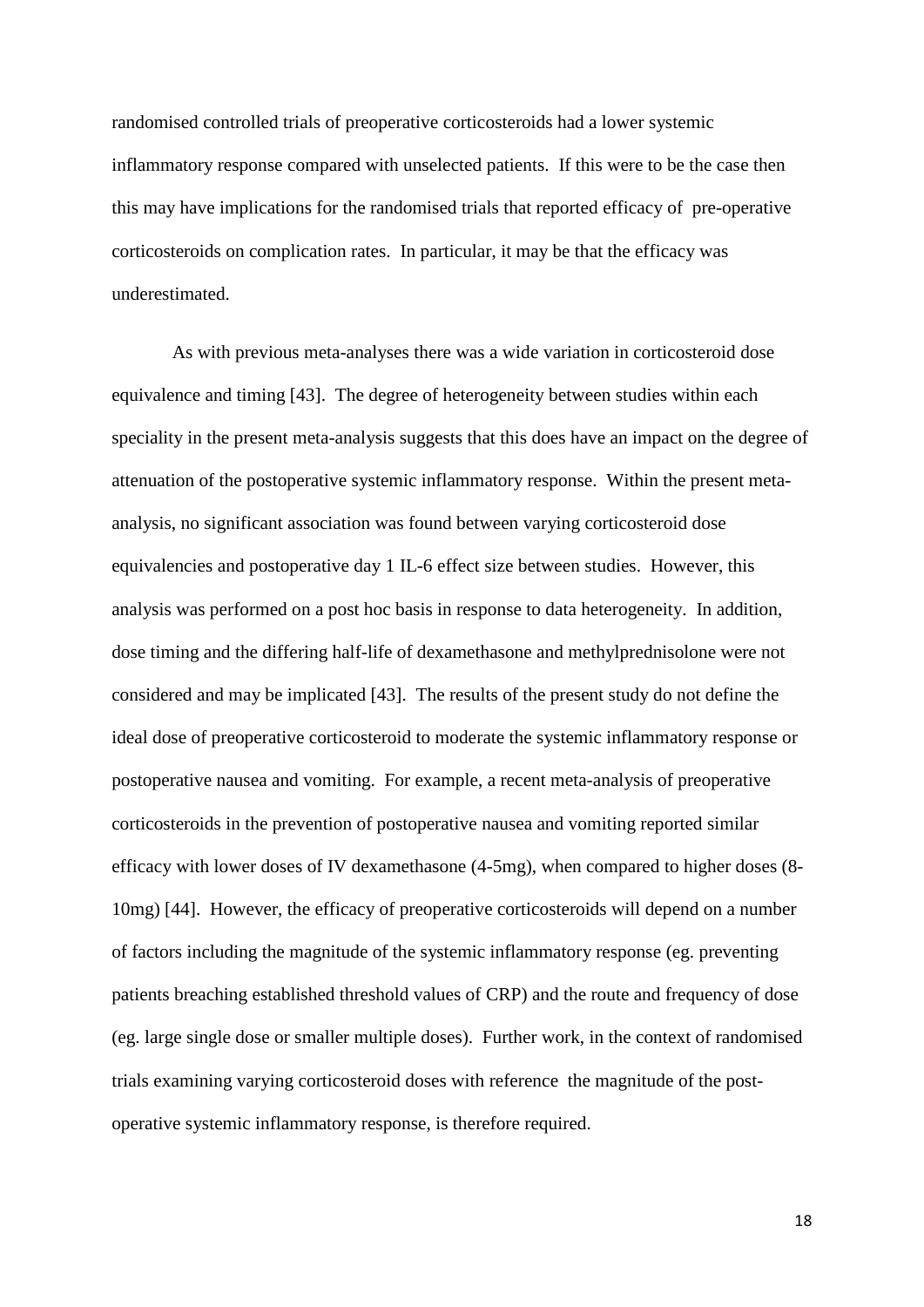Postoperative IL-6 and CRP concentrations have been reported to be markers of the magnitude of the postoperative stress response [7]. In relation to short term postoperative morbidity, several recent meta-analyses have demonstrated the utility of elevated postoperative serum CRP in the early diagnosis of infective complications and anastomotic leak in gastrointestinal surgery [10, 12, 15]. In addition, the magnitude of the postoperative CRP has been reported to be associated with complication severity following colorectal surgery [45-46]. Although this inflammatory response may represent an epiphenomenon rather than a cause of infective complications, given that the presence of a systemic inflammatory response (as evidenced by IL-6 or CRP) [7] is primarily an upregulated innate immune response (with consequent suppression of adaptive immunity), it is plausible that the magnitude of the postoperative systemic inflammatory response plays a role in the development of postoperative infective complications [47]. Indeed, the results of the present review are consistent with such a causal relationship. However, further interventional studies of preoperative corticosteroids would be required to prove such a relationship.

It is known that corticosteroids alter gene transcription and thus protein synthesis following intracellular receptor binding, however the exact mechanism by which they act to reduce inflammation is poorly understood [48]. Glucocorticoids act on the innate immune system including myeloid tissue, inhibiting the activity of neutrophils and macrophages via reduced transcription of several proinflammatory cytokines, and by increasing the transcription of lipocortins which themselves inhibit cyclo-oxygenase dependent inflammation pathways [49]. They are also recognised to have a down regulatory effect on adaptive immunity and lymphoid tissue, probably via inhibition of nuclear factor κB (NFκB) [50]. The results of the present review taken with that of previous meta-analyses suggest that, in the postoperative period, the action of corticosteroid may at least be partly due to reduced transcription and production of IL-6 by innate immune cells, consequently reduced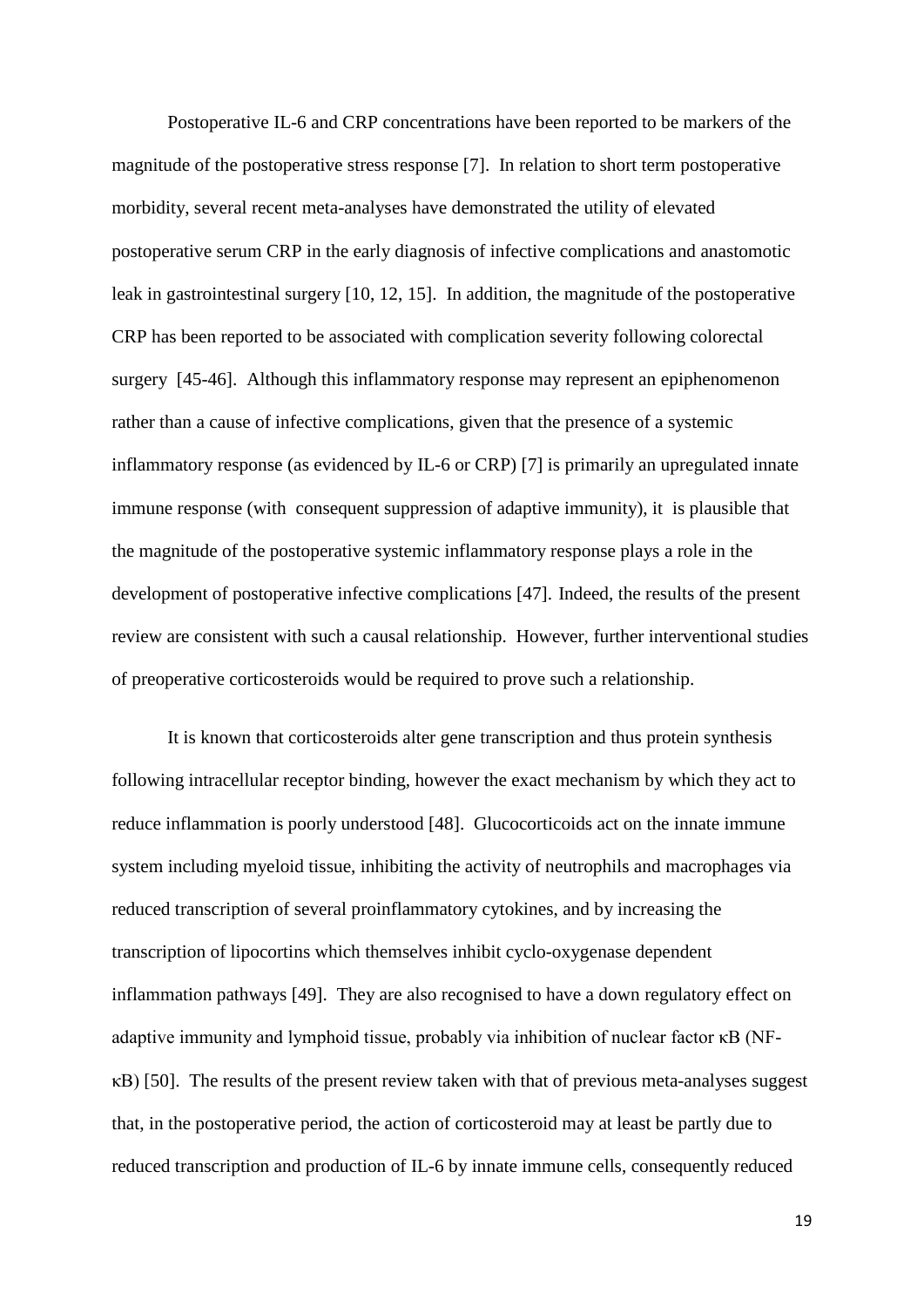synthesis of CRP by hepatocytes [21, 23-24]. Although both IL-6 and CRP are objective markers of the postoperative stress response and have both been associated with the development of complications following gastrointestinal surgery, CRP is routinely available in clinical practice [7]. Indeed, in a recent review of risk factors associated with anastomotic leak following colorectal surgery the authors advocate routine measurement of CRP on postoperative days 3 to 5, with a concentration greater than 150mg/L prompting the investigation of potentially developing complications [42]. In addition, other studies have investigated the use of other markers associated with the development of postoperative complications, for example procalcitonin, however the IMACORS study reported that CRP was more accurate in the detection of postoperative infective complications following colorectal surgery [51]. Furthermore, it has long been recognised that albumin is also a marker of the postoperative stress response [6], and is associated with postoperative complications and mortality [52]. It remains to be determined whether albumin, in terms of predicting post-operative complication, offers prognostic value in addition to that of CRP and whether albumin may be a useful therapeutic target for pre-operative corticosteroids.

There has long been a concern regarding the inhibitory effect of corticosteroids on collagen formation leading to postoperative wound dehiscence and potentially anastomotic leak. However, the present meta-analysis along with prior randomised trials and metaanalyses have failed to demonstrate a significant increase in either complication in patients given corticosteroids [21, 24, 53-54]. Much of the prior evidence regarding wound healing and infection has arisen from literature surrounding surgery for inflammatory bowel disease, in those undergoing transplant surgery, or in those with diseases of the hypothalamopituitary-adrenal axis [55]. Indeed, recent meta-analysis of both experimental and clinical trials suggests that receiving corticosteroids at standard therapeutic doses for 10 days or less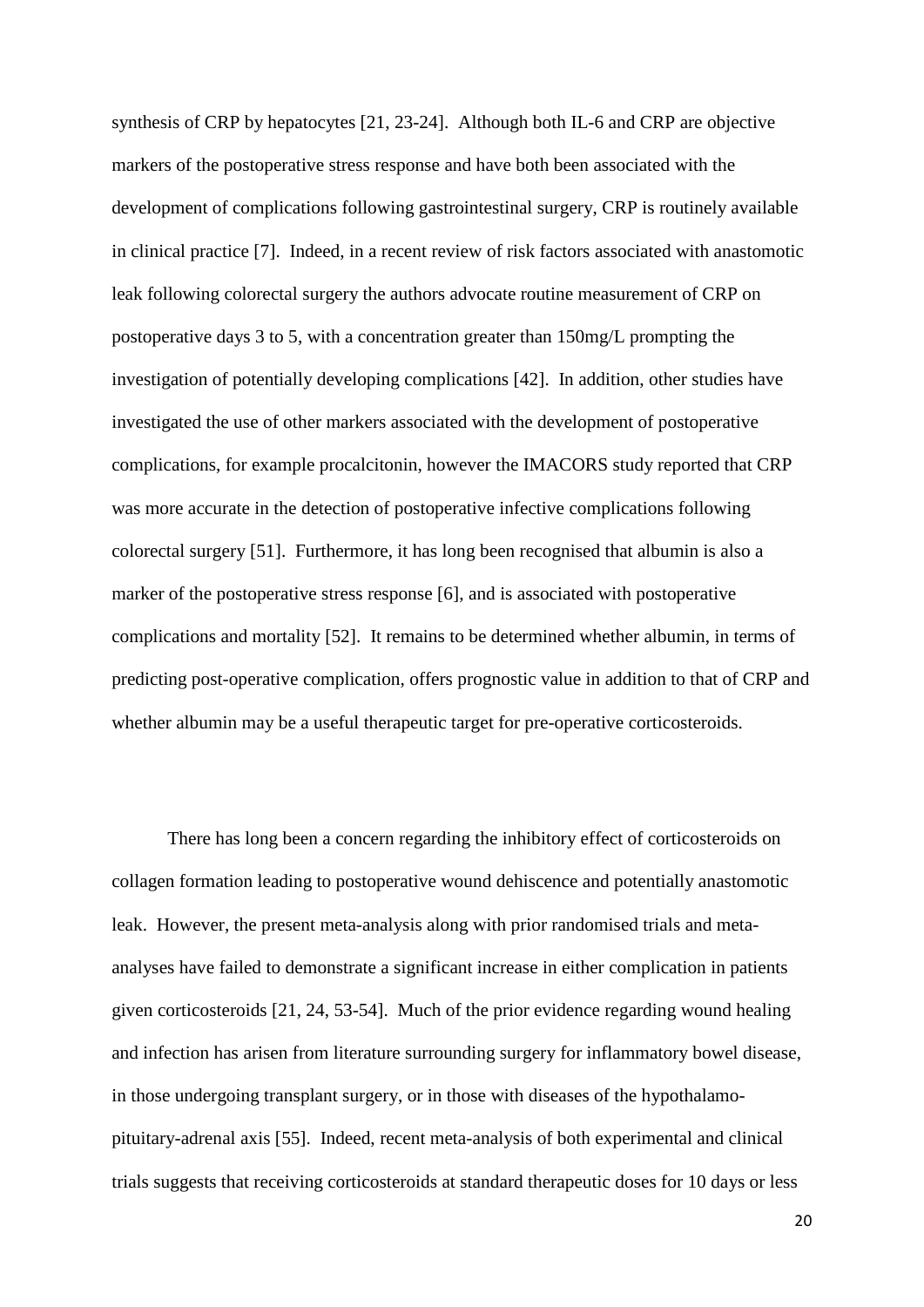is unlikely to impair wound healing [56]. Lastly, as recent preliminary reports suggest that preoperative corticosteroids may have a detrimental impact on oncologic outcome, some consideration should be given to their impact on longer term outcomes, especially in surgery for gastrointestinal cancer [57-58].

The main limitation of the present systematic review and meta-analysis is the relatively small number of patients included. To maximise the number of patients within the analysis several gastrointestinal surgical specialities were considered together using a random effects model. In addition there were a small number of patients included within the present meta-analysis who had undergone surgery for benign gastrointestinal disease. Indeed these factors, to an extent, limit the generalisability of the results of the present study. However, the exclusion of the 6 studies which included a small proportion of patients without malignant disease would have significantly reduced the power of the present meta-analysis [30, 35-37, 39]. A significant degree of heterogeneity was reported in the analysis of postoperative IL-6 and CRP. This may reflect the pooling of the various surgical specialities. However, no study individually reported a statistically significant increase in either postoperative IL-6 or CRP in the corticosteroid treatment group. Thus, although there are likely to be differences in the studied patient groups or methodology, the direction of the treatment effect at least, is very likely to be similar across the included studies. There was a wide variability in concentrations of IL 6 and CRP amongst studies within the same postoperative day. Both the biological variability of IL 6 and CRP, alongside the variety of surgical specialties included in the present study may account for this [59]. Other potential confounders include the use of a variety of preoperative corticosteroids, their dose and timing, although a random effects model was used as an attempt to minimise this, alongside meta-regression techniques. In addition, there may be a degree of publication bias toward positive results amongst the smaller studies included in the meta-analysis. In the present study, despite a broad and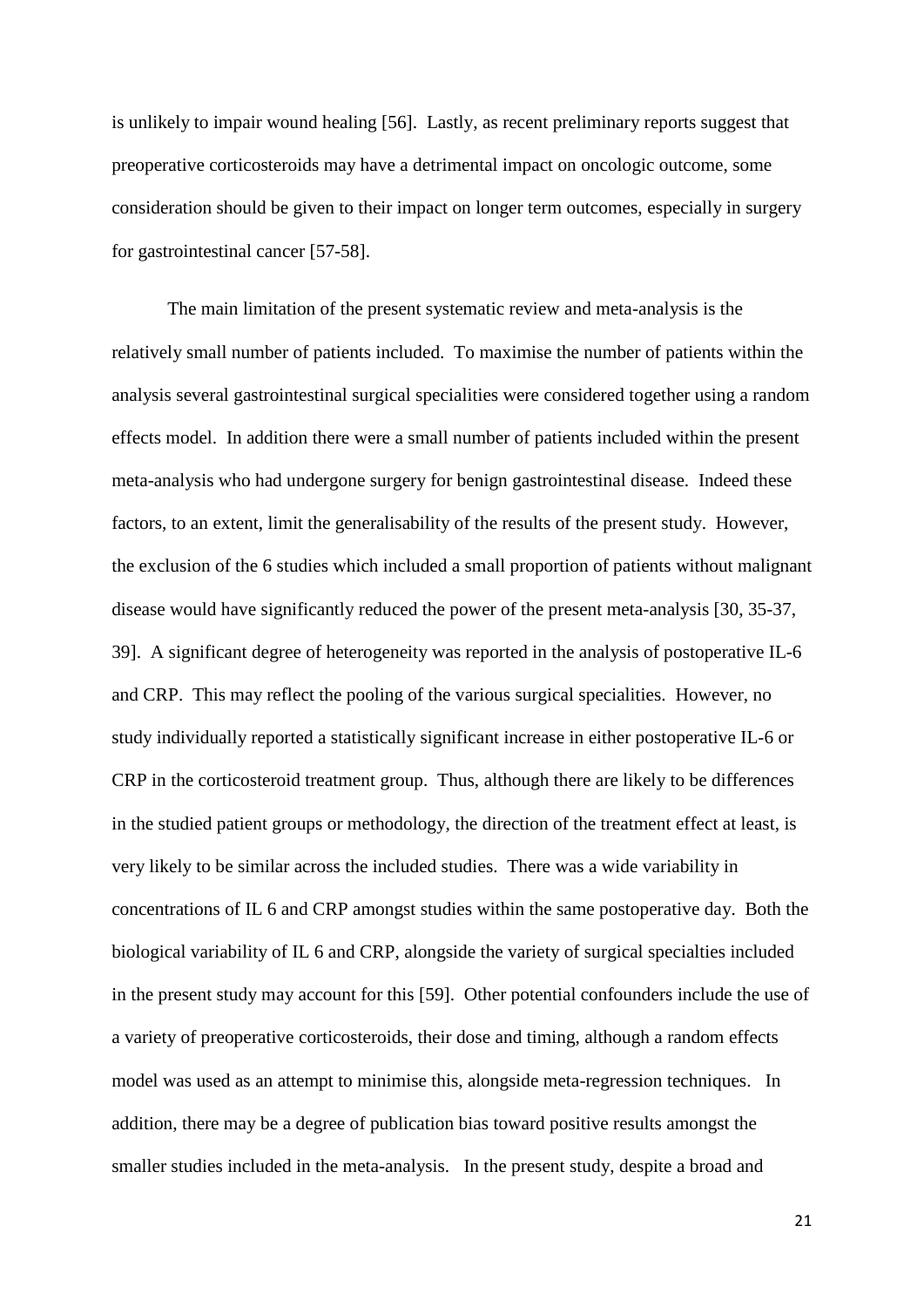inclusive search strategy, there were no trials conducted in the USA included in the analysis. Therefore, it would appear that although preoperative corticosteroids are used in routine clinical practice in the USA, no formal RCTs have been undertaken there. Finally, all of those studies included in the present meta-analysis were published prior to 2009. A single study in liver surgery, published in 2010, was excluded due to the use of postoperative corticosteroids in the treatment group, however it interestingly reported reduced concentrations of IL-6 and CRP in the treatment group with a trend toward fewer complications [60]. The lack of more recent studies may relate to the rapid uptake of enhanced recovery or fast-track postoperative protocols in gastrointestinal surgery which often include preoperative corticosteroids for the prevention of postoperative nausea and vomiting [61]. Nevertheless, the results of the present review with regard to the effect of preoperative corticosteroids on IL-6 and CRP provide important new information since they suggest that the efficacy of such interventions may be dependent on the magnitude of the postoperative systemic inflammatory response.

The results of the present systematic review and meta-analysis suggest that preoperative corticosteroids are associated with a reduction in the magnitude of the postoperative stress response and , within some subgroups, the likelihood of postoperative complications following surgery for gastrointestinal cancer. Although the magnitude of this postoperative systemic inflammatory response, especially CRP, has been associated with the development of complications following surgery, relatively few studies, have examined whether the attenuation of the systemic inflammatory response with preoperative corticosteroids may indeed reduce infective complication rates. Clearly, given the significant heterogeneity in the small number of studies included in the present meta-analysis, further work is warranted.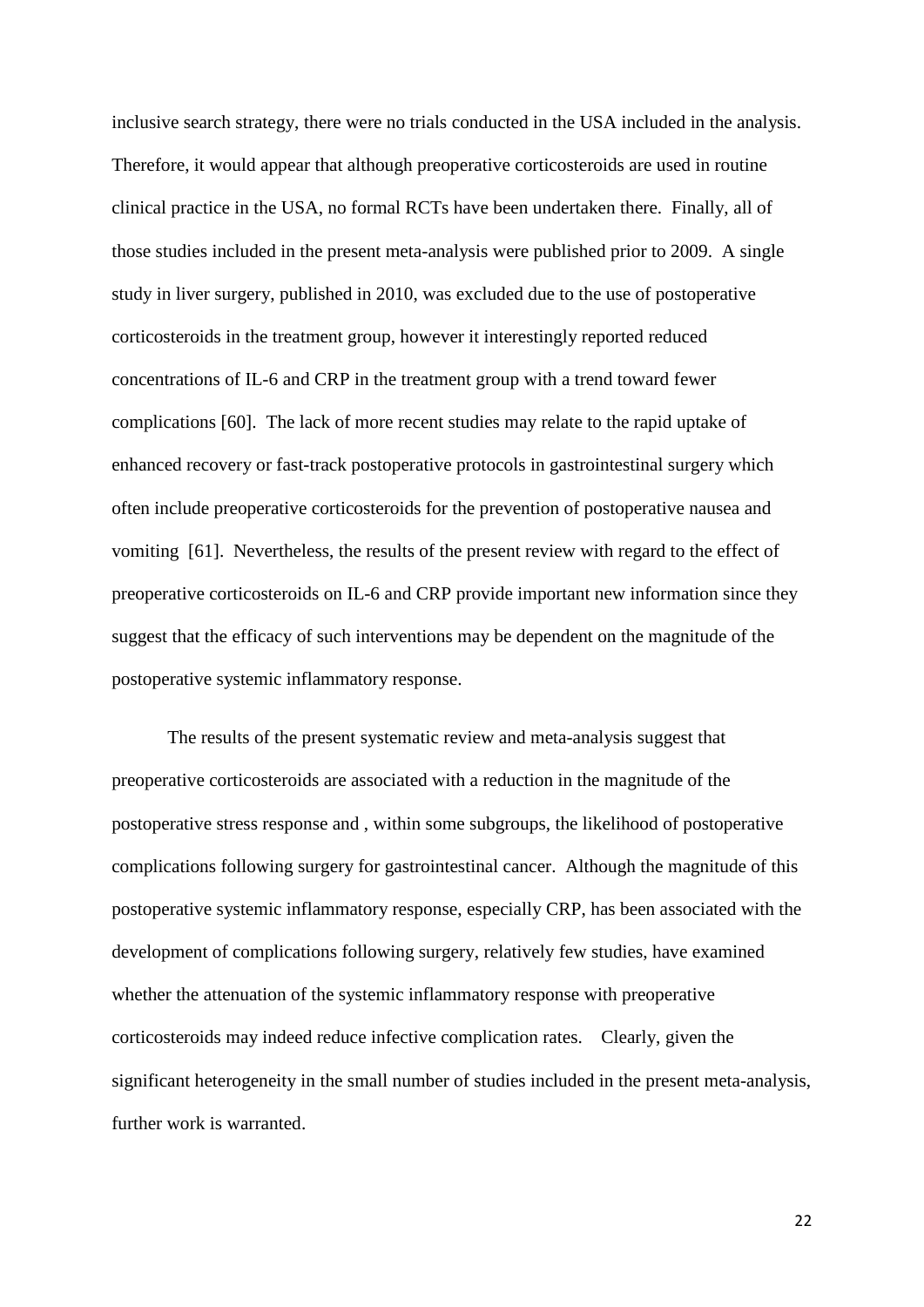**5. Acknowledgements/Conflict of interest statement:** No financial or competing interests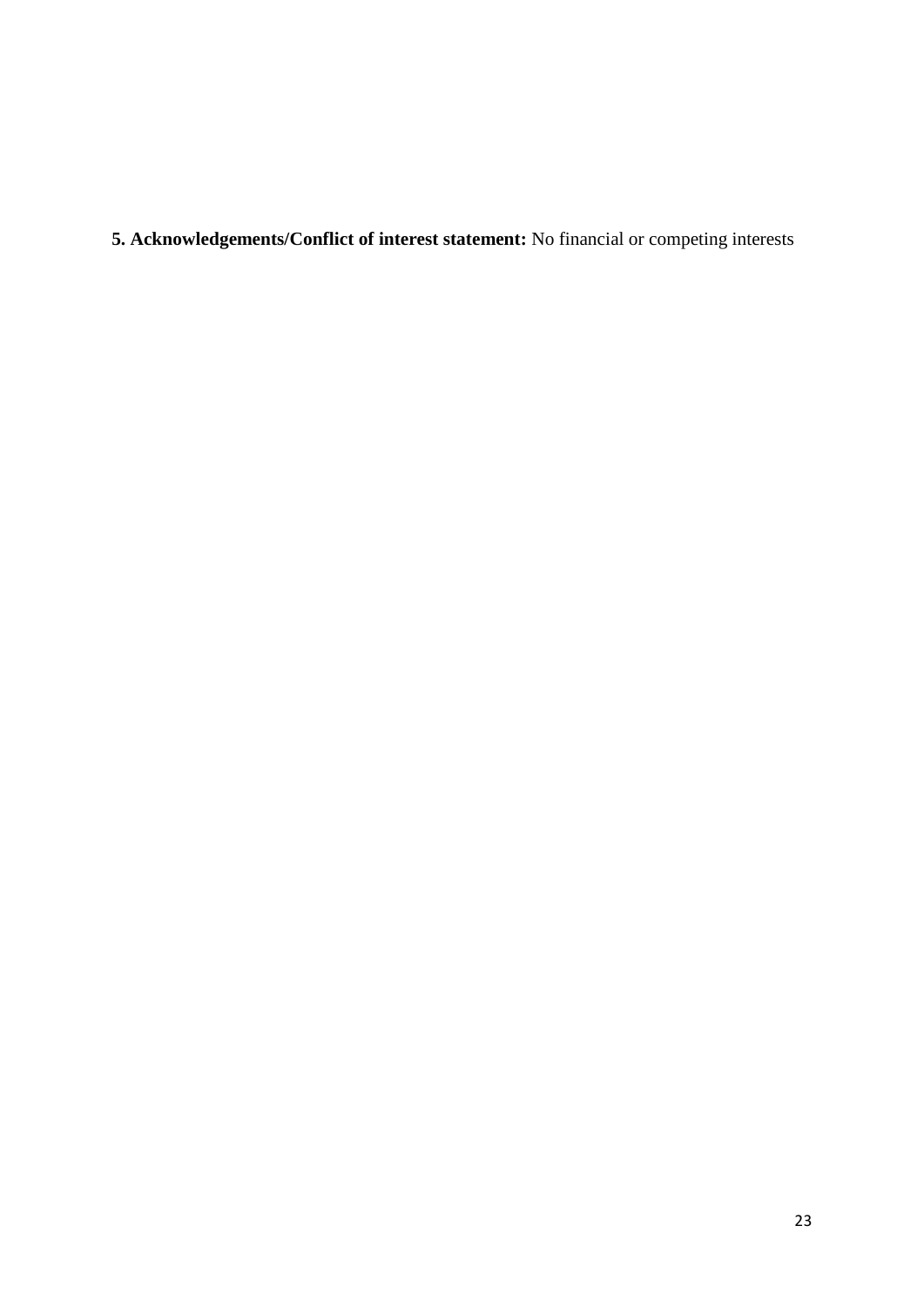#### **6. References**

[1] Cuthbertson DP. Second annual Jonathan E. Rhoads Lecture. The metabolic response to injury and its nutritional implications: retrospect and prospect. JPEN Journal of parenteral and enteral nutrition. 1979;3(3):108-29. Epub 1979/05/01.

[2] Marik PE, Flemmer M. The immune response to surgery and trauma: Implications for treatment. The journal of trauma and acute care surgery. 2012;73(4):801-8. Epub 2012/09/15

[3] Desborough JP. The stress response to trauma and surgery. Br JAnaesthesia. 2000;85(1):109-17

[4] Baigrie RJ, Lamont PM, Kwiatkowski D, Dallman MJ, Morris PJ. Systemic Cytokine Response after Major Surgery. Brit J Surg. 1992;79(8):757-60

[5] Dinarello CA, Novick D, Kim S, Kaplanski G. Interleukin-18 and IL-18 Binding Protein. Frontiers in immunology. 2013;4:289. Epub 2013/10/12.

[6] Gabay C, Kushner I. Acute-phase proteins and other systemic responses to inflammation.NEJM 1999;340:448-54

[7] Watt DG, Horgan PG, McMillan DC. Routine clinical markers of the magnitude of the systemic inflammatory response following elective surgery: a systematic review. Surgery 2014;157:261-379

[8] Dutta S, Fullarton GM, Forshaw MJ, Horgan PG, McMillan DC. Persistent elevation of c-reactive protein following esophagogastric cancer resection as a predictor of postoperative surgical site infectious complications. World J Surg. 2011;35(5):1017-25

[9] Platt JJ, Ramanathan ML, Crosbie RA, Anderson JH, McKee RF, Horgan PG et al. Creactive protein as a predictor of postoperative infective complications after curative resection in patients with colorectal cancer. Ann SurgOncol 2012;19:4168-77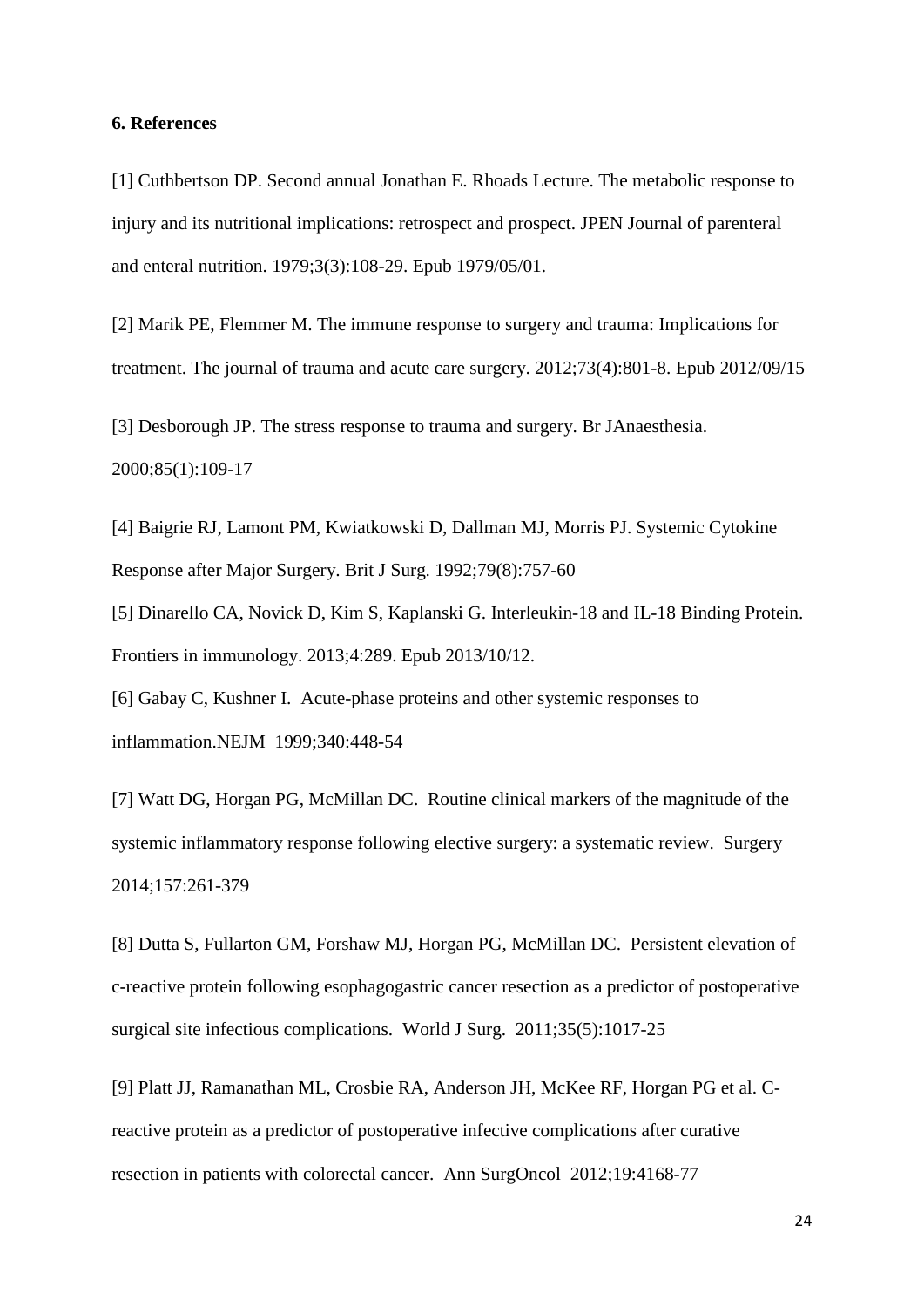[10] Adamina M, Steffen T, Tarantino I, Beutner U, Schmied BM, Warschkow R. Metaanalysis of the predictive value of C-reactive protein for infectious complications in abdominal surgery. Br J Surg 2015;Mar 16. doi: 10.1002/bjs.9756. [Epub ahead of print] [11] Ramanathan ML, MacKay GJ, Platt JJ, Horgan PG, McMillan DC. Impact of day 2 creactive protein on day 3 and 4 thresholds associated with infective complications following curative surgery for colorectal cancer. World J Surg 2013;37:2705-10

[12] Singh PP, Zeng IS, Srinivasa S, Lemanu DP, Connolly AB, Hill AG. Systematic review and meta-analysis of use of serum c-reactive protein levels to predict anastomotic leak after colorectal surgery. Br J Surg 2014;101:339-46

[13] Mirnezami A, Mirnezami R, Chandrakumaran K, Sasapu K, Sagar P, Finan P. Increased local recurrence and reduced survival from colorectal cancer following anastomotic leak: systematic review and meta-analysis. Ann Surg 2011;253:890-9

[14] Artinyan A, Orcutt ST, Anaya DA, Richardson P, Chen GJ, Berger DH. Infectious postoperative complications decrease long-term survival in patients undergoing curative surgery for colorectal cancer. Ann Surg 2015;261(3):497-505

[15] Warschkow R, Beutner U, Steffen T, Muller SA, Schmied BM, Guller U et al. Safe and early discharge after colorectal surgery due to C-reactive protein: a diagnostic meta-analysis of 1832 patients. Ann Surg. 2012;256(2):245-50

[16] Straatman J, van der Peet D. PREdiction of Complications: A Step-up Approach, CRP First Followed by CT-scan Imaging to Ensure Quality Control After Major Abdominal Surgery 2015<https://clinicaltrials.gov/show/NCT02102217> as of 16/4/2015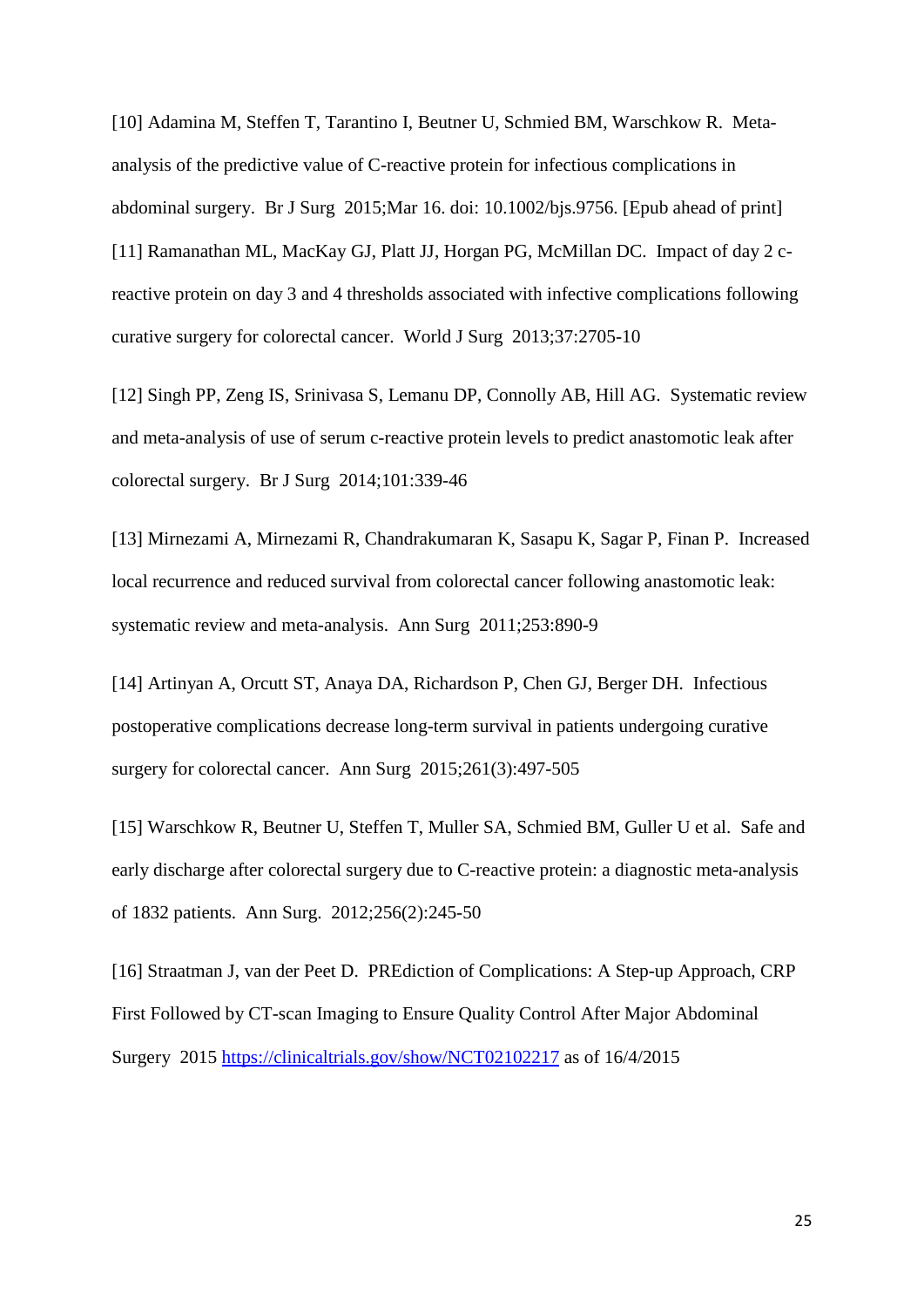[17] Sapolsky RM, Romero LM, Munck AU. How do glucocorticoids influence stress responses? Integrating permissive, suppressive, stimulatory, and preparative actions. Endocr Rev 2000;21(1):55-89

[18] Holte K, Kehlet H. Perioperative single dose glucocorticoid administration: pathophysiologic effects and clinical implications. J Am Coll Surg 2002;195(5):694-712

[19] Karanicolas PJ, Smith SE, Kanbur B, Davies E, Guyatt GH. The impact of prophylactic dexamethasone on nausea and vomiting after laparoscopic cholecystectomy: a systematic review and meta-analysis. Ann Surg 2008;248(5):751-62

[20] Waldron NH, Jones CA, Gan TJ, Allen TK, Habib AS. Impact of perioperative dexamethasone on postoperative analgesia and side-effects: systematic review and metaanalysis. Br J Anaesth 2013;110(2):191-200

[21] Srinivasa S, Kahoker AA, Yu TC, Hill AG. Preoperative glucocorticoid use in major abdominal surgery: systematic review and meta-analysis of randomized trials. Ann Surg 2011;254(2):183-91

[22] Richardson AJ, Laurence JM, Lam VWT. Use of pre-operative steroids in liver resection: a systematic review and meta-analysis. HPB 2014;16:12-19

[23] Raimondi AM, Guimaraes HP, Amaral JL, Leal PH. Perioperative glucocorticoid administration for the prevention of systemic organ failure in patients undergoing esophageal resection for esophageal carcinoma. Sao Paulo Med J 2006;124(2):112-15

[24] Gao Q, Mok HP, Wang WP, Xiao-Feizuo, Chen LQ. Effect of perioperative glucocorticoid administration on postoperative complications following esophagectomy: a meta-analysis. Onc Lett 2014;7:349-56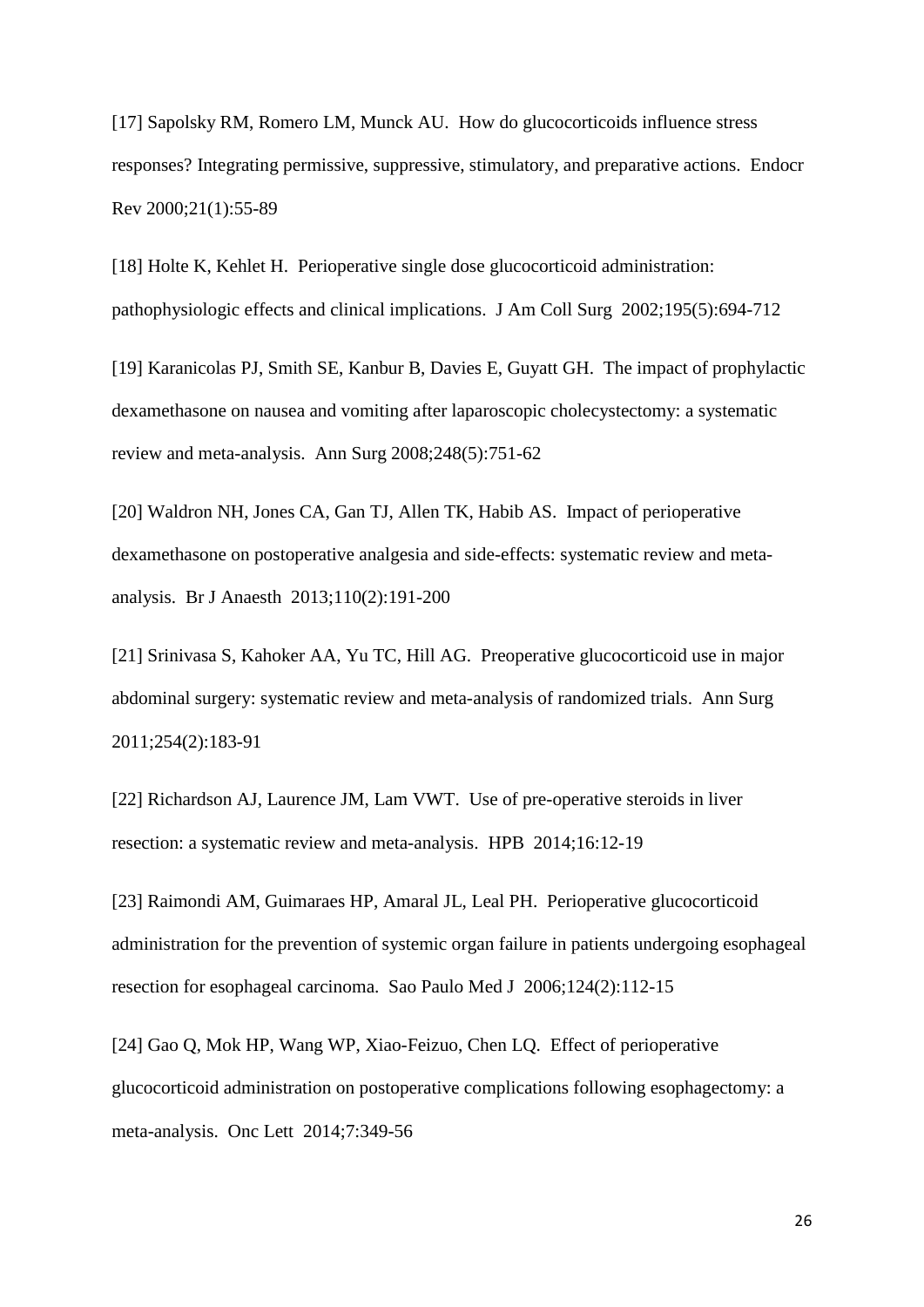[25] Moher D, Liberati A, Tetzlaff J, Altman DG, The PRISMA Group. Preferred reporting items for systematic reviews and meta-analyses: The PRISMA statement. Int J Surg 2010; doi:10.1016/j.ijsu.2010.02.007

[26] McSorley ST, Horgan PG, McMillan DC. The impact of the type and severity of postoperative complications on long-term outcomes following surgery for colorectal cancer: a systematic review and meta-analysis. Crit Rev Oncol Hematol 2015 [epub ahead of print] DOI: http://dx.doi.org/10.1016/j.critrevonc.2015.08.013

[27] Higgins JPT, Green S (editors). Cochrane Handbook for Systematic Reviews of Interventions. Version 5.1.0 [updated March 2011]. The Cochrane Collaboration 2011 www.cochrane-handbook.org

[28] Hozo SP, Djulbegovic B, Hozo I. Estimating the mean and variance from the median, range, and the size of a sample. BMC Med Res Methodol 2005;5:13

[29] Katzung BG. Basic and clinical pharmacology.  $6<sup>th</sup>$  ed. East Norwalk: Appleton and Lang; 1995:590-607

[30] Matsutani T, Masahiko O, Sasajima K, Miyashita M. Glucocorticoid attenuates a decrease of antithrombin III following major surgery. J Surg Res 1998;79:158-63

[31] Yamashita Y, Shimada M, Hamatsu T, Rikimaru T, Tanaka S, Shinbe K, et al. Effects of preoperative steroid administration on surgical stress in hepatic resection: prospective randomized trial. Arch Surg 2001;136(3):328-33

[32] Sato N, Koeda K, Ikeda K, Kimura Y, Aoki K, Iwaya T, et al. Radnomized study of the benefits of preoperative corticosteroid administration on the postoperative morbidity and cytokine response in patients undergoing surgery for esophageal cancer. Ann Surg 2002;236(2):184-90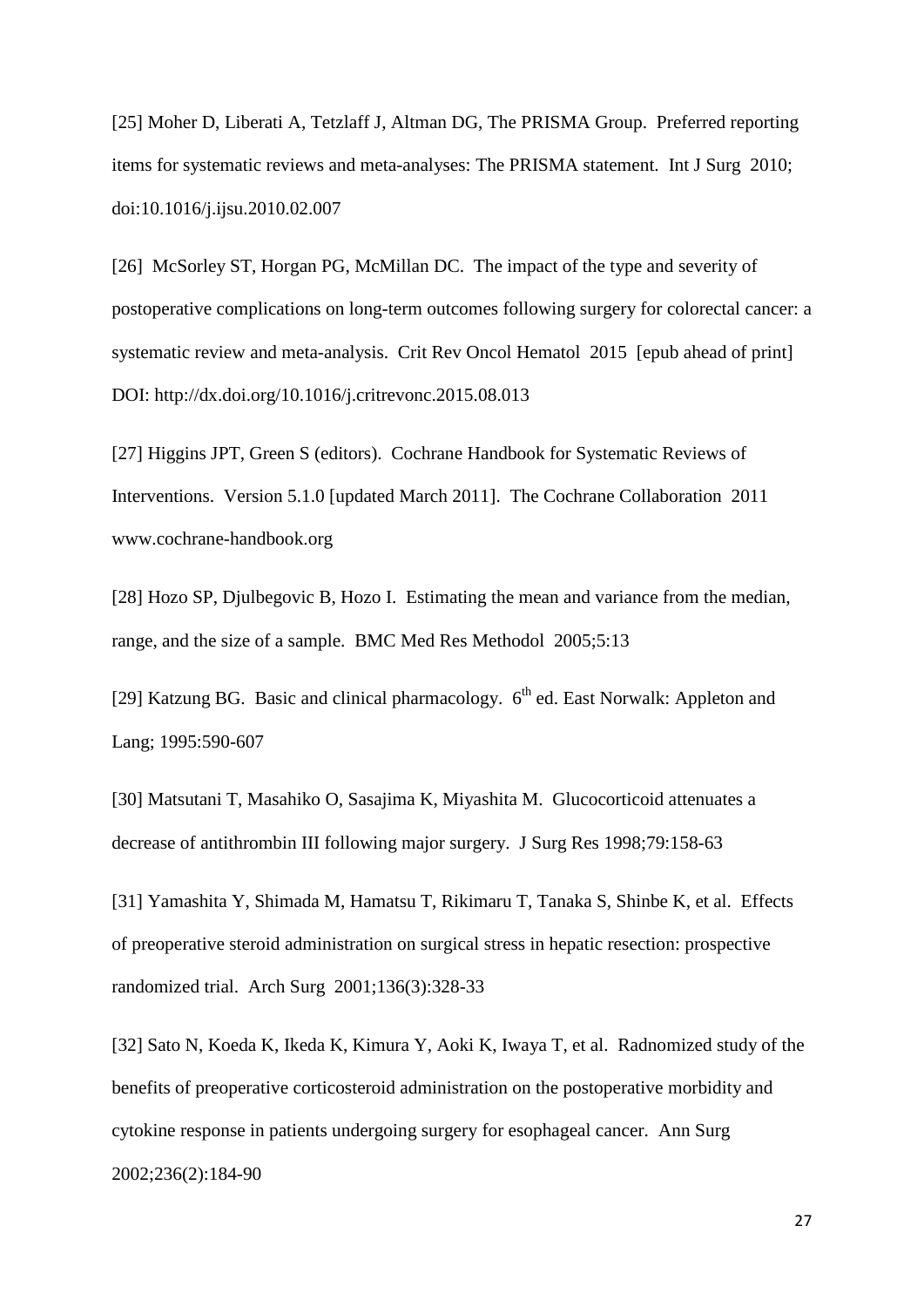[33] Muratore A, Ribero D, Ferrero A, Bergero R, Capuscotti L. Prospective randomized study of steroids in the prevention of ischaemic injury during hepatic resection with pedicle clamping. Br J Surg 2003;90:17-22

[34] Takeda S, Kim C, Ikezaki H, Nakanishi K, Sakamoto A, Okawa K, et al. Preoperative administration of methylprednisolone attenuates cytokine-induced respiratory failure after esophageal resection. J Nippon Med Sch 2003;70(1):16-20

[35] Yano M, Taniguchi M, Tsujinaka T, Fujiwara Y, Yasuda T, Shiozaki H, et al. Is Preoperative methylprednisolone beneficial for patients undergoing esophagectomy? Hepatogastroenterology 2005;52:481-5

[36] Aldrighetti L, Pulitano C, Arru M, Finazzi R, Catena M, Soldini L, et al. Impact of preoperative steroids administration on ischaemia-reperfusion injury and systemic responses in liver surgery: a prospective randomized study. Liver Transpl 2006;12:941-949 [37] Schmidt SC, Hamann S, Langrehr JM, Hoflich C, Mittler J, Jacob D, et al. Preoperative high-dose steroid administration attenuates the surgical stress response following liver resection: results of a prospective randomized study. J Hepatobiliary Pancreat Surg 2007;14:484-92

[38] Kirdak T, Yilmazlar A, Cavun S, Ercan I, Yilmazlar T. Does single, low-dose preoperative dexamethasone improve outcomes after colorectal surgery based on an enhanced recovery protocol? Double-blind, randomized clinical trial. Am Surg 2008;74(2):160-7

[39] Vignali A, Di Palo S, Orsenigo E, Ghirardelli L, Radaelli G, Staudacher C. Effect of prednisolone on local and systemic response in laparoscopic vs. open colon surgery: a randomized, double-blind, placebo-controlled trial. Dis Colon Rectum 2009;52:1080-8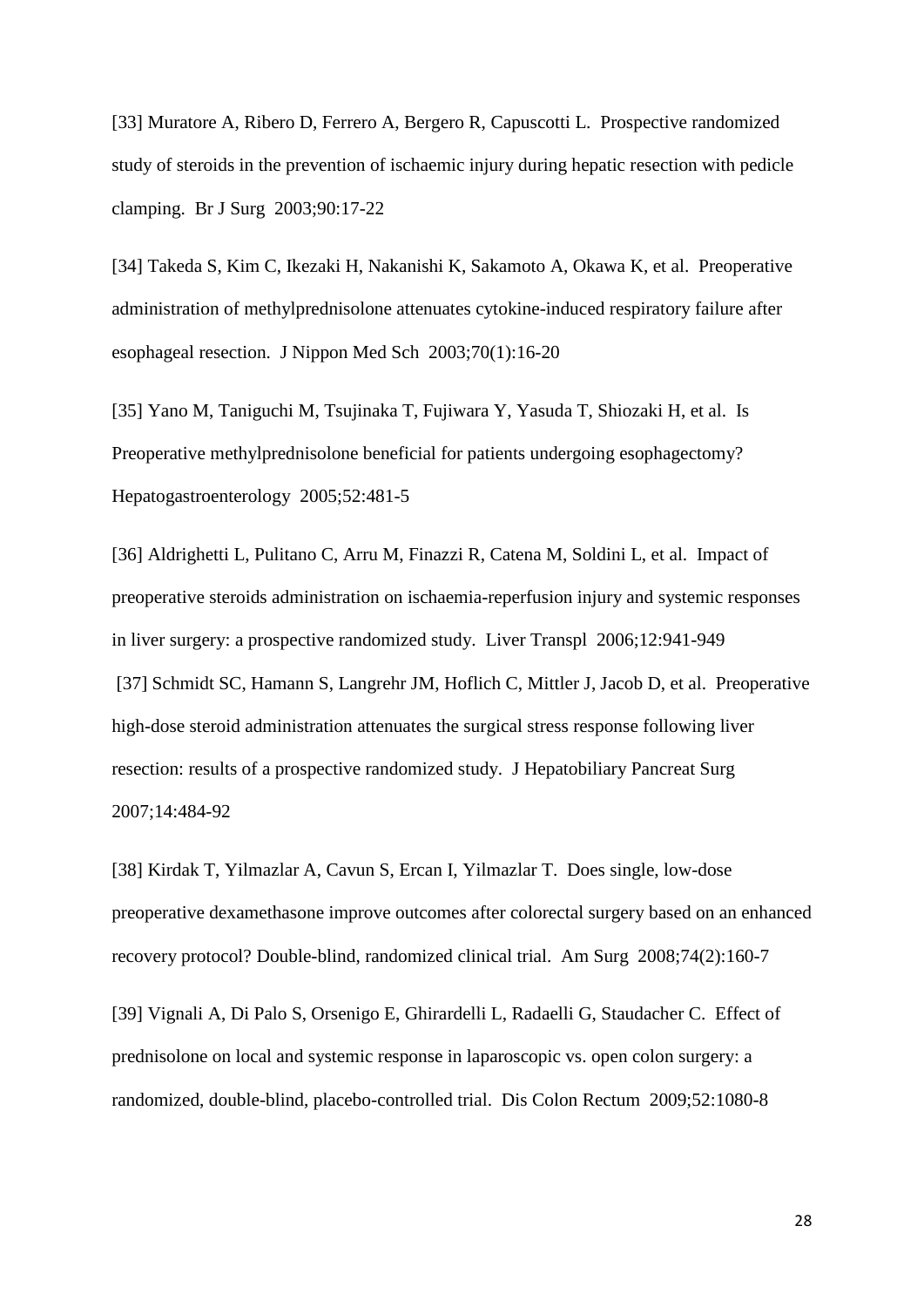[40] Zargar-Shoshtari K, Sammour T, Kahokehr A, Connolly AB, Hill AG. Randomized clinical trial of the effect of glucocorticoids on peritoneal inflammation and postoperative recovery after colectomy. Br J Surg 2009;96:1253-61

[41] Orci LA, Toso C, Mentha G, Morel P, Majno PE. Systematic review and meta-analysis of the effect of perioperative steroids on ischaemia-reperfusion injury and surgical stress response in patients undergoing liver resection. Br J Surg 2013;100:600-9

[42] McDermott FD, Heeney A, Kelly ME, Steele RJ, Carlson GL, Winter DC. Systematic review of preoperative, intraoperative and postoperative risk factors for colorectal anastomotic leaks. Br J Surg 2015;102:462-479

[43] Udelsman R, Ciarleglio M. Glucocorticoids: The devil is in the detail. Ann Surg 2011;254(2):192-3

[44] De Oliveira Jr GS, Santana Castro-Alves LJ, Ahmad S, Kendall MC, McCarthy RJ. Dexamethasone to prevent postoperative nausea and vomiting: an updated meta-analysis of randomized controlled trials. Anesth Analg 2013:116(1):58-71

[45] Selby J, Prabhudesai A. Can C-reactive protein predict the severity of a post-operative complication after elective resection of colorectal cancer. Int J Colorectal Dis. 2014;29(10):1211-5

[46] McSorley ST, Ramanathan ML, Horgan PG, McMillan DC. Postoperative C-reactive protein measurement predicts the severity of complications following surgery for colorectal cancer. Int J Colorectal Dis 2015;30(7):913-7

[47] Roxburgh CS, Horgan PG, McMillan DC. The perioperative immune/inflammatory insult in cancer surgery: Time for intervention? OncoImmunology

2013;2:e27324;http://dx.doi.org/10.4161/once.27324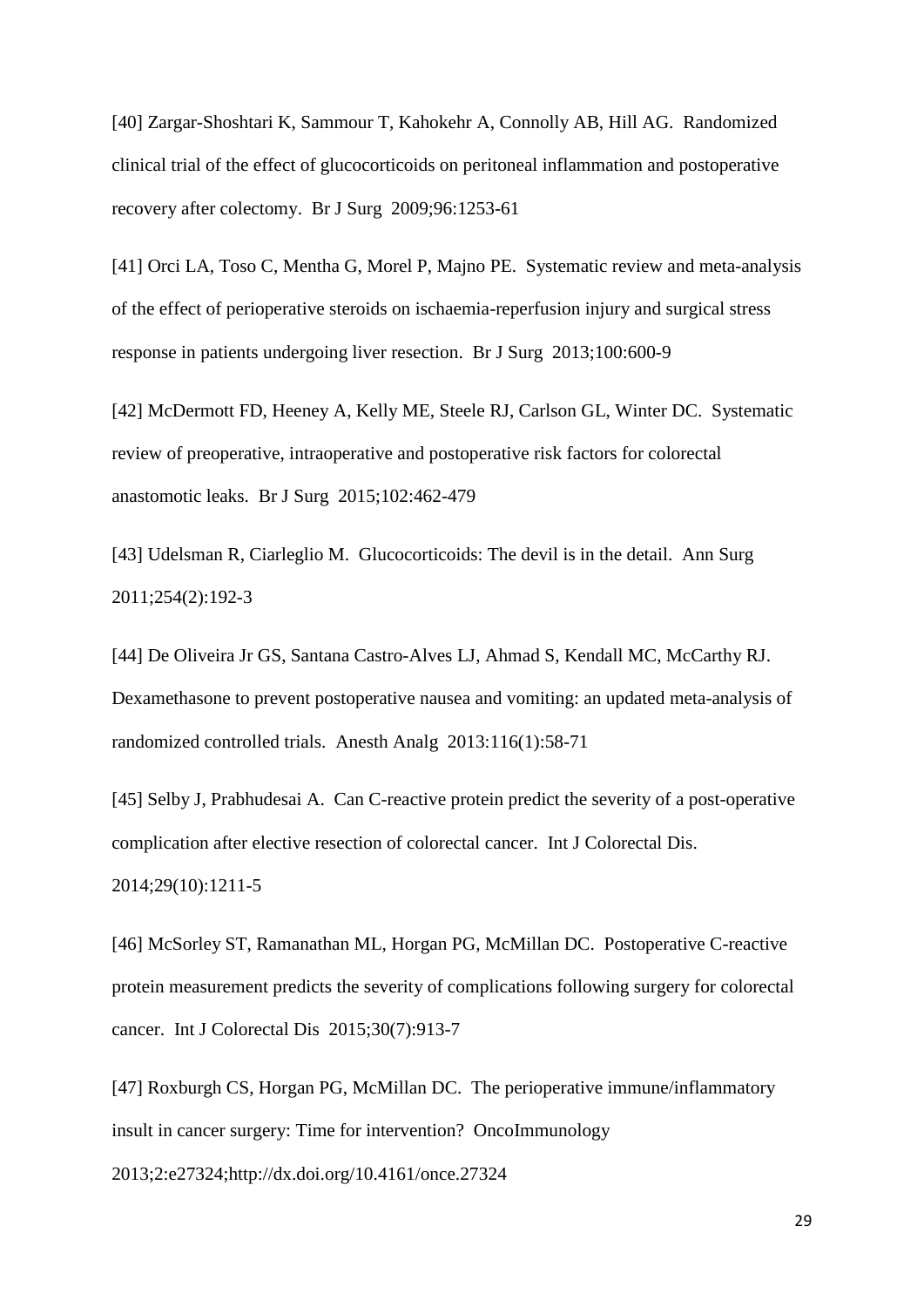[48] Barnes PJ. Anti-inflammatory actions of glucocorticoids: molecular mechanisms. Clin Sci (Lond) 1998;94:557-72

[49] Leung DYM, Bloom JW. Update on glucocorticoid action and resistance. J Allergy Clin Immunol 2003;111(1):3-22

[50] Rhen T, Cidlowski JA. Anti-inflammatory action of glucocorticoids – new mechanisms for old drugs. N Engl J Med 2005;353:1711-23

[51] Facy O, Paquette B, Orry D, Binquet C, Masson D, Bouvier A, Fournel I, Charles PE, Rat P, Ortega-Deballon P. Diagnostic accuracy of inflammatory markers as early predictors of infection after elective colorectal surgery: results from the IMACORS study. Ann Surg 2015 DOI: 10.1097/SLA.0000000000001303 [Epub ahead of print]

[52] Gibbs J, Cull W, Henderson W, Daley J, Hur K, Khuri SF. Preoperative serum albumin level as a predictor of operative mortality and morbidity: results from the National VA Surgical Risk Study. Arch Surg 1999;134(1):36-42

[53] Schulze S, Sommer P, Bigler D, Honnens M, Shenkin A, Cruickshank AM, et al. Effect of combined prednisolone, epidural analgesia and indomethacin on the systemic response after colonic surgery. Arch Surg 1992;127:325-31

[54] Schulze S, Andersen J, Overgaard H, Norgaard P, Neilsen HJ, Aasen A, et al. Effect of prednisolone on the systemic response and wound healing after colonic surgery. Arch Surg 1997;132:129-35

[55] Nicholson G, Burrin JM, Hall GM. Peri-operative steroid supplementation. Anaesthesia 1998;53:1091-1104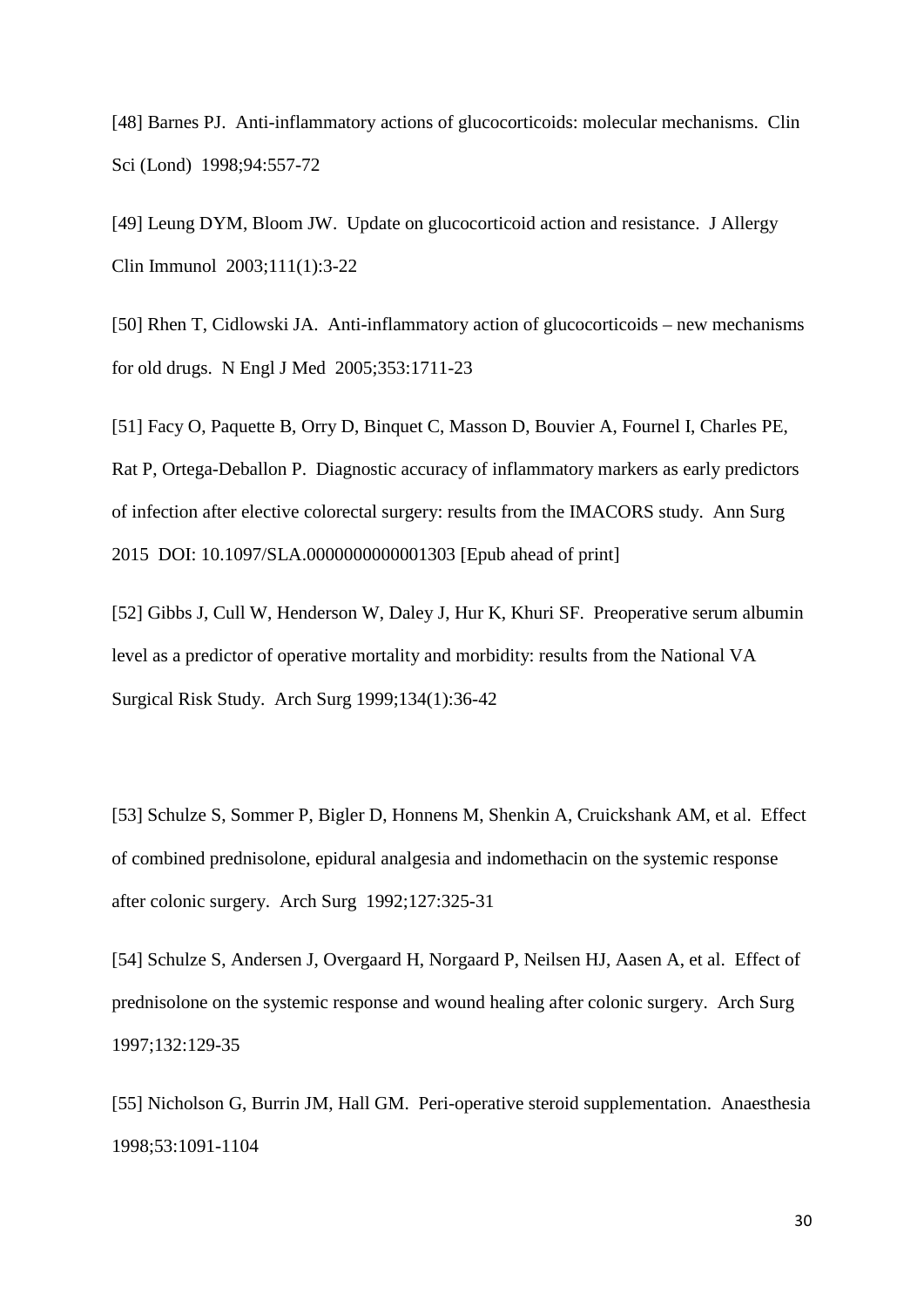[56] Wang AS, Armstrong EJ, Armstrong AW. Corticosteroids and wound healing: clinical considerations in the peroperative period. Am J Surg 2013;206(3):410-417

[57] Singh PP, Lemanu DP, Taylor MH, Hill AG. Association between pre-operative glucocorticoids and long-term survival and cancer recurrence after colectomy: follow-up analysis of a previously randomized trial. Br J Anaesth 2014;113(S1):i68-i73

[58] Yu HC, Luo YX, Peng H, Kang L, Huang MJ, Wang JP. Avoiding perioperative dexamethasone may improve the outcomes of patients with rectal cancer. Eur J Surg Oncol 2015;41:667-73

[59] EM Macy, TE Hayes, RP Tracy. Variability in the measurement of C-reactive protein in healthy subjects: implications for reference intervals and epidemiological applications. Clin Chem 1997;43:52-58

[60] Hayashi Y, Takayama T, Yamazaki S, Moriguchi M, Ohkubo T, Nakayama H, et al. Validation of perioperative steroids administration in liver resection: a randomized controlled trial. Ann Surg 2011;253(1):50-5

[61] Enhanced Recovery After Surgery: which components, if any, impact on the systemic inflammatory response following colorectal surgery?: a systematic review. Medicine (Baltimore) 2015;94(36):e1286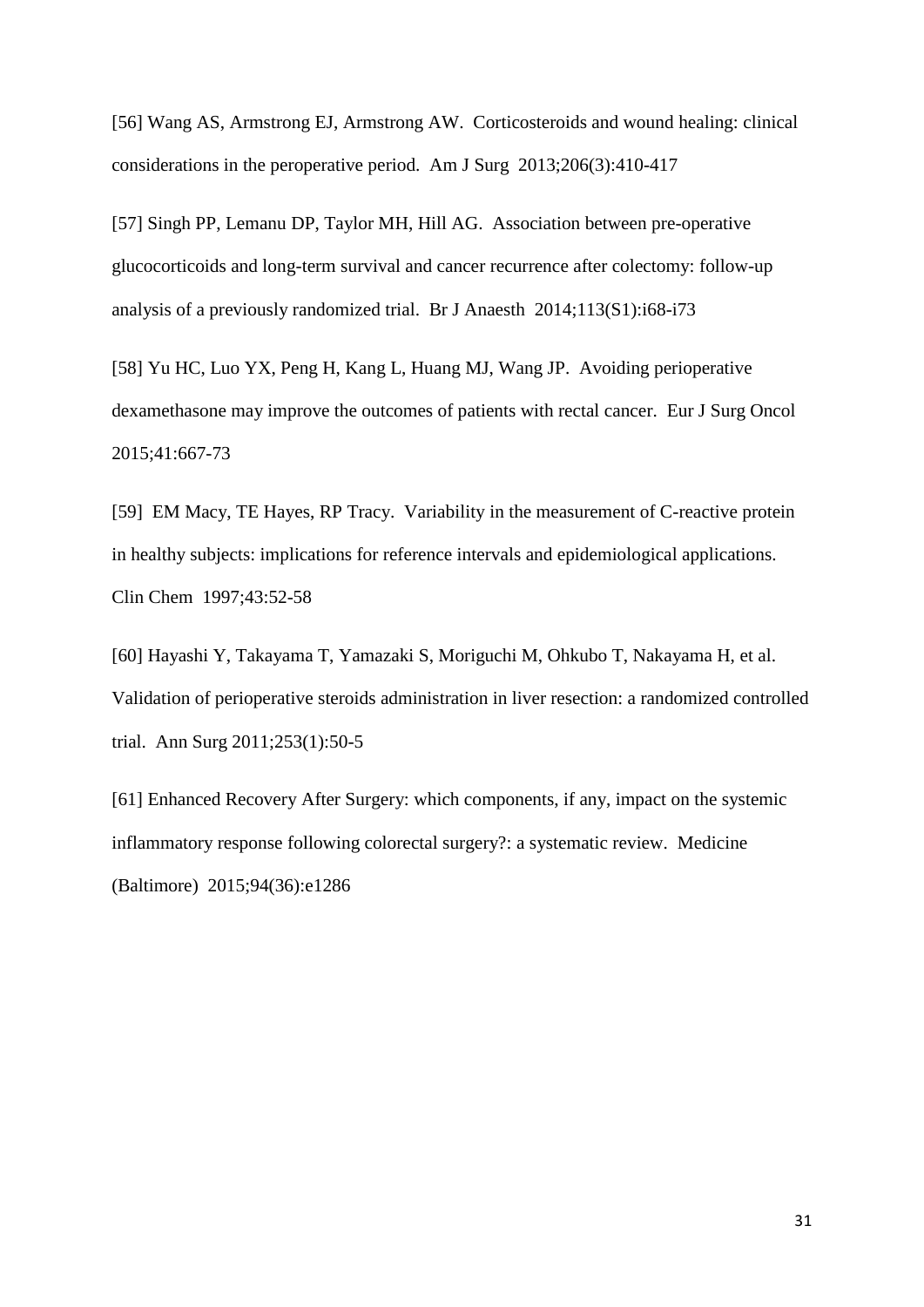## **7. Tables and footnotes**

7.1 Table 1: Clinical trials investigating the impact of preoperative steroids on the postoperative stress response following surgery for gastrointestinal cancer

| <b>Author</b>               | Year | <b>Journal</b>          | Country               | $\mathbf n$ | <b>Speciality</b> | Steroid/dose/route<br>/timing                        | <b>Surgical stress</b><br>response                                                                                                                   | <b>Period</b>                                                                | <b>Significant outcomes</b>                                                                                                            |  |
|-----------------------------|------|-------------------------|-----------------------|-------------|-------------------|------------------------------------------------------|------------------------------------------------------------------------------------------------------------------------------------------------------|------------------------------------------------------------------------------|----------------------------------------------------------------------------------------------------------------------------------------|--|
| Kirdak et al.               | 2008 | Am Surg                 | Turkey                | 27          | Colorectal        | Dexamethasone 8mg IV<br>at induction                 | Pain, nausea, IL 6, CRP                                                                                                                              | <b>POD 1-3</b>                                                               | None                                                                                                                                   |  |
| Zargar-<br>Shoshtari et al. | 2009 | Br J Surg               | <b>New</b><br>Zealand | 60          | Colorectal        | Dexamethasone 8mg<br>IV, at induction                | Pain, nausea, WCC,<br>Neutrophils, CRP, IL $1\beta$ ,<br>IL 6, IL 8, IL 10, IL 13,<br>TNF $\alpha$ , (serum and<br>peritoneal cytokines),<br>fatigue | Pain and nausea POD<br>1-3, Fatigue POD 1-<br>60, CRP and<br>cytokines POD 1 | Higher WCC, neutrophils<br>and lower pain, nausea,<br>serum IL 6, serum IL 8,<br>peritoneal IL 6, peritoneal<br>IL 13 in steroid group |  |
| Vignali et al.              | 2009 | Dis Colon<br>Rectum     | Italy                 | 52          | Colorectal        | Methylprednisolone<br>$30mg/kg$ IV, 60 mins<br>preop | Pain, FVC, FEV1, CRP,<br>IL 6, IL 8, TNF $\alpha$                                                                                                    | <b>POD 1-5</b>                                                               | Higher FVC, FEV1 and<br>lower pain, CRP, IL 6, IL 8<br>in steroid group                                                                |  |
| Matsutani et al.            | 1998 | J Surg Res              | Japan                 | 33          | Oesophageal       | Methylprednisolone<br>10mg/kg at induction           | TNFa, IL 6, PT, APTT,<br>AT III                                                                                                                      | <b>POD 1-7</b>                                                               | Higher AT III and lower<br>TNF $\alpha$ , IL 6 in steroid group                                                                        |  |
| Sato et al.                 | 2002 | Ann Surg                | Japan                 | 66          | Oesophageal       | Methylprednisolone<br>10mg/kg at induction           | IL 1, IL 6, IL 8, IL 10,<br>cortisol, lymphocytes,<br>neutrophils                                                                                    | <b>POD 1-7</b>                                                               | Higher IL 10 and lower IL<br>1, IL 6, and IL 8 in steroid<br>group                                                                     |  |
| Takeda et al.               | 2003 | J Nippon<br>Med Sch     | Japan                 | 17          | Oesophageal       | Methylprednisolone<br>10mg/kg IV at<br>induction     | Serum and<br>broncheoalveolar IL 6 and<br>IL $8$                                                                                                     | POD <sub>1</sub>                                                             | Lower serum IL 6 and IL 8,<br>and lower broncheoalveolar<br>IL 8 in steroid group                                                      |  |
| Yano et al.                 | 2005 | Hepatogas<br>troenterol | Japan                 | 40          | Oesophageal       | Methylprednisolone<br>500mg IV 2hrs preop            | IL 6, IL 8, IL 10, WCC,<br>rectal pHi, body weight                                                                                                   | POD 1-3                                                                      | Lower IL 6, IL 8 and CRP                                                                                                               |  |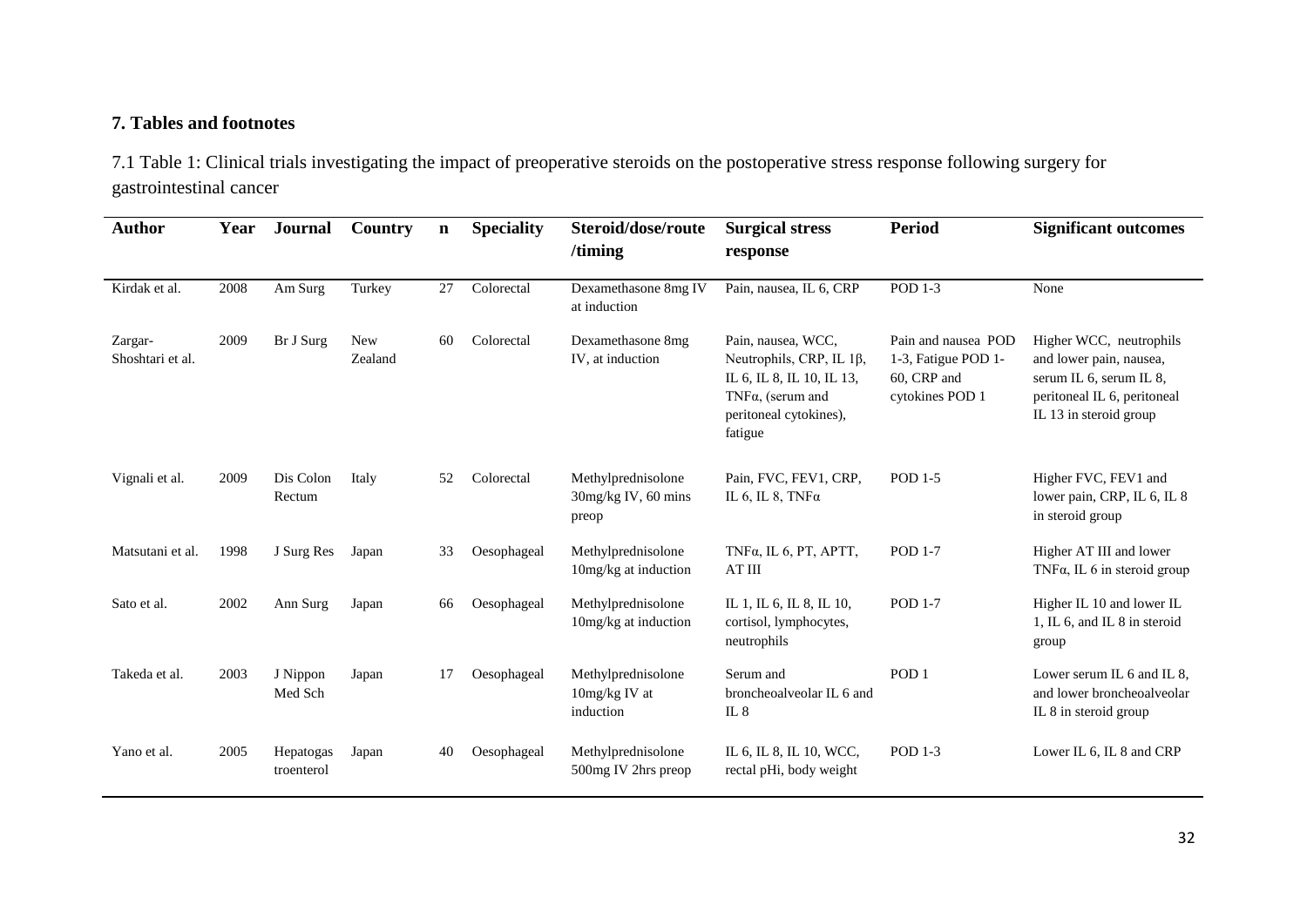|                       |      | ogy                                      |         |    |       |                                                     |                                                                             |                  |                                                                               |
|-----------------------|------|------------------------------------------|---------|----|-------|-----------------------------------------------------|-----------------------------------------------------------------------------|------------------|-------------------------------------------------------------------------------|
| Yamashita et al.      | 2001 | Arch Surg                                | Japan   | 33 | Liver | Methylprednisolone<br>500mg IV 2hrs preop           | IL 6, IL 10, CRP, Bil,<br>AST, ALT                                          | <b>POD 1-7</b>   | Higher IL 10 and lower Bil,<br>IL 6, CRP in steroid group                     |
| Muratore et al.       | 2003 | Br J Surg                                | Italy   | 53 | Liver | Methylprednisolone<br>30mg/kg IV at<br>induction    | IL 6, Bil, AST, ALT, PT                                                     | POD <sub>1</sub> | Lower IL 6 in steroid group                                                   |
| Aldrighetti et<br>al. | 2006 | Liver<br>Transpl                         | Italy   | 73 | Liver | Methylprednisolone<br>500mg IV at induction         | IL $6$ , TNF $\alpha$ , Bil, AST,<br>ALT, PT, platelets, AT<br>III, D-dimer | POD 1-5          | Higher AT III, platelets, and<br>lower IL 6, TNF $\alpha$ in steroid<br>group |
| Schmidt et al.        | 2007 | Hepatobili<br>ary<br>Pancreat<br>Surgery | Germany | 20 | Liver | Methylprednisolone<br>$30mg/kg$ IV 90 mins<br>preop | IL 6, IL 8, IL 10, CRP,<br>TNFα, HLA-DR, Bil                                |                  | Lower IL 6, IL 8, CRP,<br>$TNF\alpha$ , Bil in steroid group                  |

*POD* postoperative day, *IV* intravenous, *IL* interleukin, *CRP* C-reactive protein, *TNF* tumour necrosis factor, *WCC* white cell count, *FVC* forced vital capacity, *FEV* forced expiratory volume, *ADH* anti-diuretic hormone, *AT* antithrombin, *Bil* bilirubin, *AST* aspartate transaminase, *ALT* alanine transaminase, *PT* prothrombin time, *HLA* human leukocyte antigen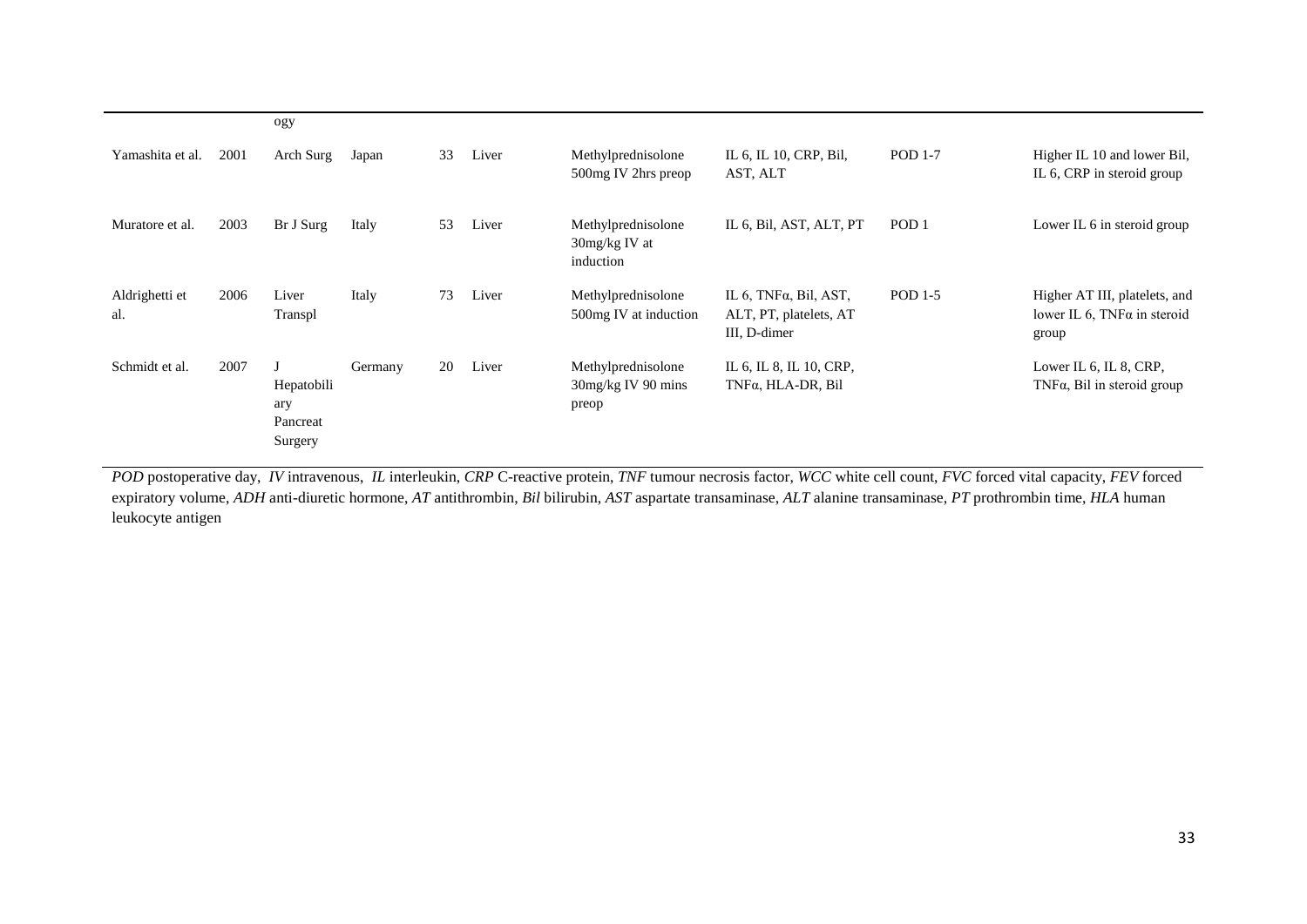### **8. Figures and Legends**

8.1 Figure 1: PRISMA flowchart demonstrating study selection

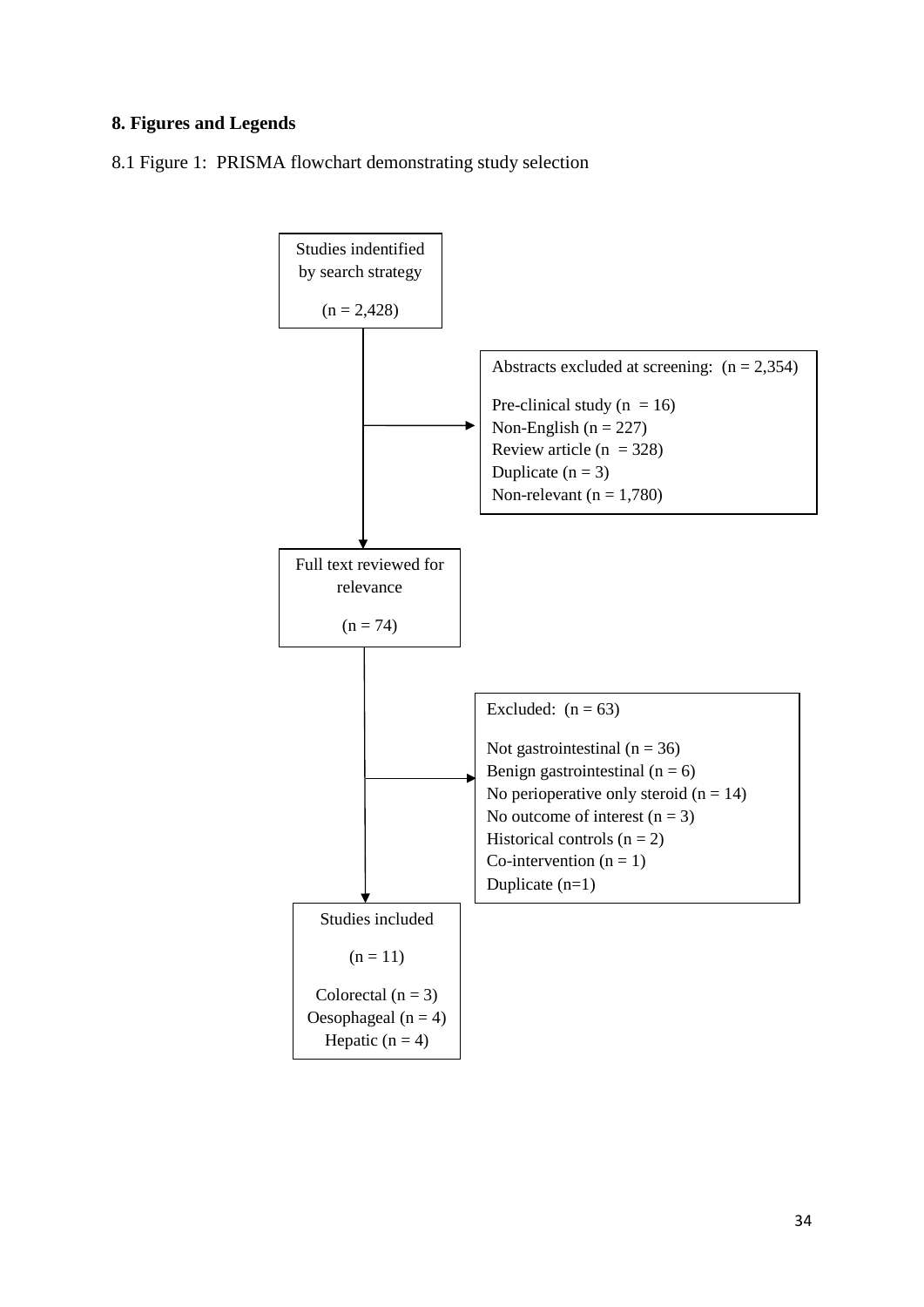## 8.2 Figure 2: Impact of preoperative corticosteroids on serum interleukin 6 following surgery for gastrointestinal cancer

|                                                                                                                                                      |                | <b>Steroid</b> |                |               | Control   |          | <b>Mean Difference</b> |                                                                    |      | <b>Mean Difference</b>                     |  |  |
|------------------------------------------------------------------------------------------------------------------------------------------------------|----------------|----------------|----------------|---------------|-----------|----------|------------------------|--------------------------------------------------------------------|------|--------------------------------------------|--|--|
| <b>Study or Subgroup</b>                                                                                                                             | Mean           |                |                | SD Total Mean |           |          | SD Total Weight        | IV, Random, 95% Cl Year                                            |      | IV, Random, 95% CI                         |  |  |
| 2.1.1 Postoperative day 1                                                                                                                            |                |                |                |               |           |          |                        |                                                                    |      |                                            |  |  |
| Matsutani et al. 1998                                                                                                                                | 86             | 87             | 14             | 515           | 414       | 19       | 6.0%                   | $-429.00$ [ $-620.65$ , $-237.35$ ] 1998 $+$                       |      |                                            |  |  |
| Yamashita et al. 2001                                                                                                                                | 30             | 14             | 17             | 81            | 46        | 16       | 19.7%                  | -51.00 [-74.50, -27.50]                                            | 2001 |                                            |  |  |
| Sato et al. 2002                                                                                                                                     | 108            | 85             | 33             | 463           | 322       | 33       | 11.1%                  | $-355.00$ [ $-468.63$ , $-241.37$ ] 2002 $+$                       |      |                                            |  |  |
| Takeda et al. 2003                                                                                                                                   | 92             | 77             | $\overline{7}$ | 486           | 923       | 10       | 0.9%                   | -394.00 [-968.91, 180.91] 2003                                     |      |                                            |  |  |
| Muratore et al. 2003                                                                                                                                 | 22             | 11             | 25             | 276           | 232       | 28       | 13.8%                  | -254.00 [-340.04, -167.96] 2003                                    |      |                                            |  |  |
| Yano et al. 2005                                                                                                                                     | 110            | 226            | 20             | 300           | 906       | 20       | 1.7%                   | -190.00 [-599.23, 219.23] 2005                                     |      |                                            |  |  |
| Aldrighetti et al. 2006                                                                                                                              | 26             | 20             | 36             | 73            | 38        | 37       | 20.1%                  | -47.00 [-60.88, -33.12] 2006                                       |      |                                            |  |  |
| Schmidt et al. 2007                                                                                                                                  | 16             | 14             | 10             | 92            | 86        | 10       | 17.1%                  | -76.00 [-130.00, -22.00] 2007                                      |      |                                            |  |  |
| Kirdak et al. 2008                                                                                                                                   | 199            | 179            | 14             | 294           | 218       | 13       | 8.2%                   | -95.00 [-246.11, 56.11] 2008                                       |      |                                            |  |  |
| Zargar-Shoshtari et al. 2009<br>Subtotal (95% CI)                                                                                                    |                | 53 129         | 29<br>205      |               | 128 1.318 | 31       | 1.4%<br>217 100.0%     | -75.00 [-541.33, 391.33] 2009<br>-148.42 [-204.52, -92.31]         |      |                                            |  |  |
| Heterogeneity: Tau <sup>2</sup> = 4024.75; Chi <sup>2</sup> = 65.70, df = 9 (P < 0.00001); $I^2 = 86\%$                                              |                |                |                |               |           |          |                        |                                                                    |      |                                            |  |  |
| Test for overall effect: $Z = 5.18$ (P < 0.00001)                                                                                                    |                |                |                |               |           |          |                        |                                                                    |      |                                            |  |  |
| 2.1.2 Postoperative day 2                                                                                                                            |                |                |                |               |           |          |                        |                                                                    |      |                                            |  |  |
| Yano et al. 2005                                                                                                                                     |                | 120 447        | 20             | 145           | 402       | 20       | 0.9%                   | -25.00 [-288.47, 238.47] 2005                                      |      |                                            |  |  |
| Aldrighetti et al. 2006                                                                                                                              | 24             | 17             | 36             | 46            | 27        | 37       | 74.2%                  | -22.00 [-32.32, -11.68] 2006                                       |      |                                            |  |  |
| Schmidt et al. 2007                                                                                                                                  | 14             | 13             | 10             | 77            | 73        | 10       | 22.2%                  | -63.00 [-108.96, -17.04] 2007                                      |      |                                            |  |  |
| Kirdak et al. 2008                                                                                                                                   |                | 199 179        | 14             | 294           | 218       | 13       | 2.7%                   | -95.00 [-246.11, 56.11] 2008                                       |      |                                            |  |  |
| Subtotal (95% CI)                                                                                                                                    |                |                | 80             |               |           | 80       | 100.0%                 | -33.07 [-58.24, -7.90]                                             |      |                                            |  |  |
| Heterogeneity: Tau <sup>2</sup> = 194.39; Chi <sup>2</sup> = 3.76, df = 3 (P = 0.29); $1^2$ = 20%                                                    |                |                |                |               |           |          |                        |                                                                    |      |                                            |  |  |
| Test for overall effect: $Z = 2.58$ (P = 0.01)                                                                                                       |                |                |                |               |           |          |                        |                                                                    |      |                                            |  |  |
| 2.1.3 Postoperative day 3                                                                                                                            |                |                |                |               |           |          |                        |                                                                    |      |                                            |  |  |
| Matsutani et al. 1998                                                                                                                                | 41             | 65             | 14             | 103           | 86        | 14       | 10.0%                  | -62.00 [-118.47, -5.53] 1998                                       |      |                                            |  |  |
| Yamashita et al. 2001                                                                                                                                | 16             | 16             | 17             | 33            | 16        | 16       | 40.5%                  | -17.00 [-27.92, -6.08] 2001                                        |      |                                            |  |  |
| Sato et al. 2002                                                                                                                                     | 46             | 50             | 33             | 126           | 125       | 33       | 13.6%                  | -80.00 [-125.93, -34.07] 2002                                      |      |                                            |  |  |
| Schmidt et al. 2007                                                                                                                                  | 10             | 8              | 10             | 30            | 24        | 10       | 36.0%                  | -20.00 [-35.68, -4.32] 2007                                        |      |                                            |  |  |
| Subtotal (95% CI)                                                                                                                                    |                |                | 74             |               |           |          | 73 100.0%              | -31.12 [-51.29, -10.96]                                            |      |                                            |  |  |
| Heterogeneity: Tau <sup>2</sup> = 230.42; Chi <sup>2</sup> = 8.89, df = 3 (P = 0.03); $I^2$ = 66%<br>Test for overall effect: $Z = 3.03$ (P = 0.002) |                |                |                |               |           |          |                        |                                                                    |      |                                            |  |  |
|                                                                                                                                                      |                |                |                |               |           |          |                        |                                                                    |      |                                            |  |  |
| 2.1.5 Postoperative day 5                                                                                                                            |                |                |                |               |           |          |                        |                                                                    |      |                                            |  |  |
| Matsutani et al. 1998<br>Sato et al. 2002                                                                                                            | 25<br>35       | 48<br>58       | 14             | 55<br>150     | 70<br>189 | 14<br>33 | 54.6%<br>45.4%         | -30.00 [-74.46, 14.46] 1998                                        |      |                                            |  |  |
| Subtotal (95% CI)                                                                                                                                    |                |                | 33<br>47       |               |           |          | 47 100.0%              | $-115.00$ [ $-182.45$ , $-47.55$ ] 2002<br>-68.56 [-151.50, 14.38] |      |                                            |  |  |
| Heterogeneity: Tau <sup>2</sup> = 2763.02; Chi <sup>2</sup> = 4.25, df = 1 (P = 0.04); $P = 76\%$                                                    |                |                |                |               |           |          |                        |                                                                    |      |                                            |  |  |
| Test for overall effect: $Z = 1.62$ (P = 0.11)                                                                                                       |                |                |                |               |           |          |                        |                                                                    |      |                                            |  |  |
| 2.1.7 Postoperative day 7                                                                                                                            |                |                |                |               |           |          |                        |                                                                    |      |                                            |  |  |
| Matsutani et al. 1998                                                                                                                                | 23             | 58             | 14             | 47            | 58        | 19       | 5.6%                   | -24.00 [-64.04, 16.04] 1998                                        |      |                                            |  |  |
| Yamashita et al. 2001                                                                                                                                | 8              | 16             | 17             | 10            | 16        | 16       | 60.5%                  | $-2.00$ [ $-12.92$ , 8.92] 2001                                    |      |                                            |  |  |
| Sato et al. 2002                                                                                                                                     | $\overline{7}$ | 40             | 33             | 43            | 165       | 33       | 2.7%                   | -36.00 [-93.93, 21.93] 2002                                        |      |                                            |  |  |
| Schmidt et al. 2007                                                                                                                                  | 20             | 24             | 10             | 15            | 10        | 10       | 31.3%                  | 5.00 [-11.11, 21.11] 2007                                          |      |                                            |  |  |
| Subtotal (95% CI)                                                                                                                                    |                |                | 74             |               |           |          | 78 100.0%              | $-1.95$ [ $-11.48, 7.58$ ]                                         |      |                                            |  |  |
| Heterogeneity: Tau <sup>2</sup> = 8.03; Chi <sup>2</sup> = 3.21, df = 3 (P = 0.36); $1^2$ = 6%                                                       |                |                |                |               |           |          |                        |                                                                    |      |                                            |  |  |
| Test for overall effect: $Z = 0.40$ (P = 0.69)                                                                                                       |                |                |                |               |           |          |                        |                                                                    |      |                                            |  |  |
|                                                                                                                                                      |                |                |                |               |           |          |                        |                                                                    |      |                                            |  |  |
|                                                                                                                                                      |                |                |                |               |           |          |                        |                                                                    |      | $-200$<br>$-100$<br>$\Omega$<br>100<br>200 |  |  |
|                                                                                                                                                      |                |                |                |               |           |          |                        |                                                                    |      | Favours steroid Favours control            |  |  |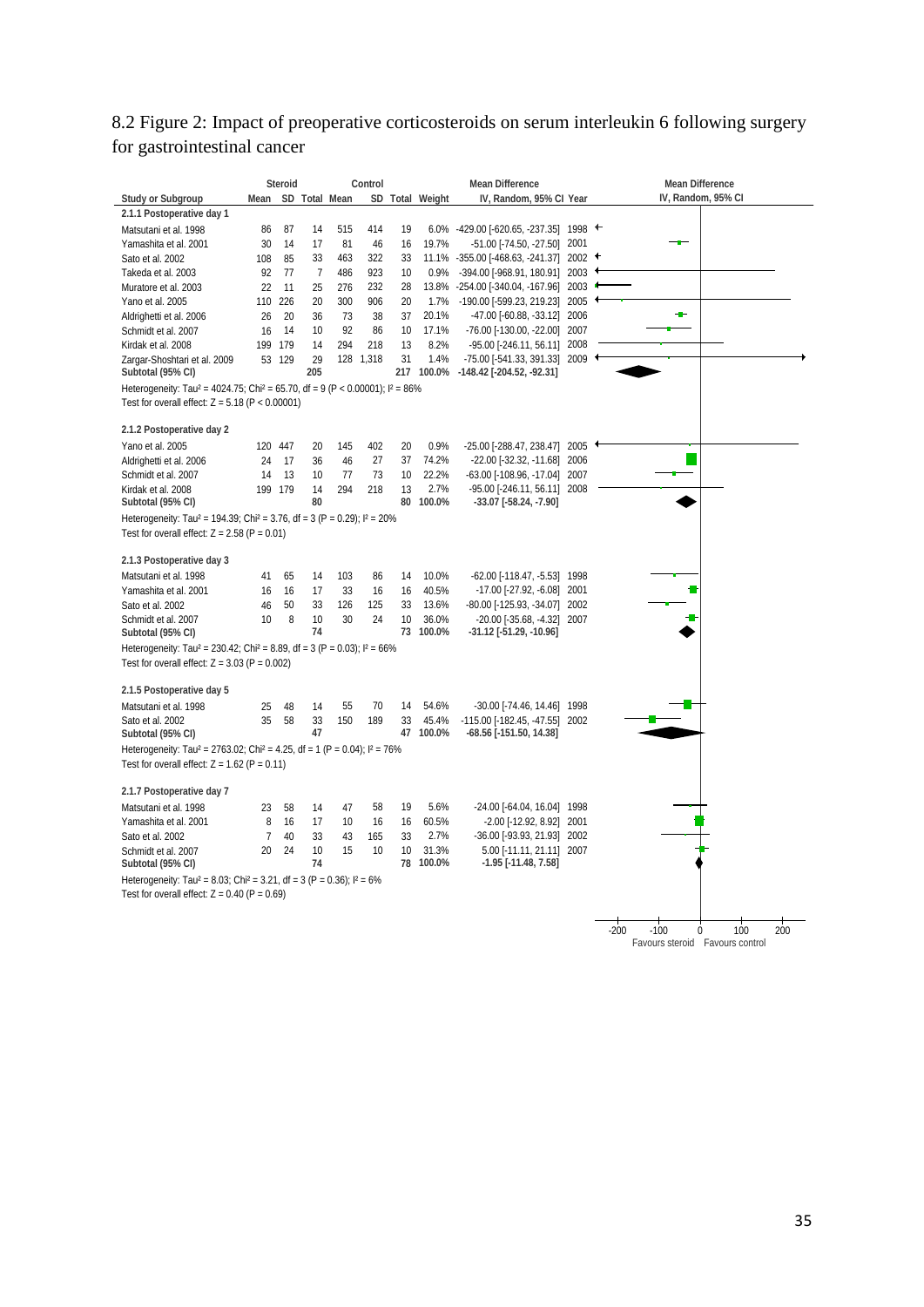## 8.3 Figure 3: Impact of preoperative corticosteroids on serum C-reactive protein following surgery for gastrointestinal cancer

|                                                                                                               |    | <b>Steroid</b> |          |        | Control |    |                                    | <b>Mean Difference</b>              |                     | <b>Mean Difference</b>            |
|---------------------------------------------------------------------------------------------------------------|----|----------------|----------|--------|---------|----|------------------------------------|-------------------------------------|---------------------|-----------------------------------|
| <b>Study or Subgroup</b>                                                                                      |    |                |          |        |         |    | Mean SD Total Mean SD Total Weight | IV, Random, 95% CI Year             |                     | IV, Random, 95% CI                |
| 2.2.1 Postoperative day 1                                                                                     |    |                |          |        |         |    |                                    |                                     |                     |                                   |
| Yamashita et al. 2001                                                                                         | 14 | 40             | 17       | 45     | 40      | 16 | 9.4%                               | -31.00 [-58.31, -3.69] 2001         |                     |                                   |
| Yano et al. 2005                                                                                              | 8  | 18             | 20       | 11     | 18      | 20 | 18.8%                              | $-3.00$ [ $-14.16$ , $8.16$ ] 2005  |                     |                                   |
| Schmidt et al. 2007                                                                                           | 30 | 14             | 10       | 45     | 18      | 10 | 16.7%                              | -15.00 [-29.13, -0.87] 2007         |                     |                                   |
| Kirdak et al. 2008                                                                                            | 12 | $\overline{2}$ | 14       | 11     | 4       | 13 | 23.3%                              | 1.00 [-1.41, 3.41] 2008             |                     |                                   |
| Zargar-Shoshtari et al. 2009                                                                                  | 93 | 40             | 29       | 83     | 24      | 31 | 14.9%                              | 10.00 [-6.83, 26.83] 2009           |                     |                                   |
| Vignali et al. 2009                                                                                           | 38 | 18             | 13       | 65     | - 18    | 13 | 16.9%                              | -27.00 [-40.84, -13.16] 2009        |                     |                                   |
| Subtotal (95% CI)                                                                                             |    |                | 103      |        |         |    | 103 100.0%                         | $-8.82$ [ $-19.58$ , $1.94$ ]       |                     |                                   |
| Heterogeneity: Tau <sup>2</sup> = 128.10; Chi <sup>2</sup> = 26.09, df = 5 (P < 0.0001); $I^2 = 81\%$         |    |                |          |        |         |    |                                    |                                     |                     |                                   |
| Test for overall effect: $Z = 1.61$ (P = 0.11)                                                                |    |                |          |        |         |    |                                    |                                     |                     |                                   |
|                                                                                                               |    |                |          |        |         |    |                                    |                                     |                     |                                   |
| 2.2.2 Postoperative day 2                                                                                     |    |                |          |        |         |    |                                    |                                     |                     |                                   |
| Yano et al. 2005                                                                                              | 15 | 20             | 20       | 24     | 25      | 20 | 36.7%                              | $-9.00$ $[-23.03, 5.03]$ 2005       |                     |                                   |
| Schmidt et al. 2007                                                                                           | 33 | 18             | 10       | 102 53 |         | 10 |                                    | 21.7% -69.00 [-103.69, -34.31] 2007 |                     |                                   |
| Kirdak et al. 2008                                                                                            | 16 | 5              | 14<br>44 | 17     | 8       | 13 | 41.6%                              | $-1.00$ [ $-6.08$ , $4.08$ ] 2008   |                     |                                   |
| Subtotal (95% CI)                                                                                             |    |                |          |        |         |    | 43 100.0%                          | $-18.71$ [ $-41.86, 4.44$ ]         |                     |                                   |
| Heterogeneity: Tau <sup>2</sup> = 328.85; Chi <sup>2</sup> = 15.20, df = 2 (P = 0.0005); l <sup>2</sup> = 87% |    |                |          |        |         |    |                                    |                                     |                     |                                   |
| Test for overall effect: $Z = 1.58$ (P = 0.11)                                                                |    |                |          |        |         |    |                                    |                                     |                     |                                   |
| 2.2.3 Postoperative day 3                                                                                     |    |                |          |        |         |    |                                    |                                     |                     |                                   |
| Yamashita et al. 2001                                                                                         | 68 | 8              | 17       | 113    | 8       | 16 | 30.9%                              | -45.00 [-50.46, -39.54]             | 2001                |                                   |
| Yano et al. 2005                                                                                              | 17 | 29             | 20       | 23     | 36      | 20 | 25.4%                              | $-6.00$ [ $-26.26$ , $14.26$ ] 2005 |                     |                                   |
| Schmidt et al. 2007                                                                                           | 26 | 16             | 10       | 110    | 51      | 10 | 19.3%                              | -84.00 [-117.13, -50.87]            | $2007$ $\leftarrow$ |                                   |
| Vignali et al. 2009                                                                                           | 22 | 29             | 13       | 75     | 29      | 13 | 24.4%                              | -53.00 [-75.29, -30.71] 2009        |                     |                                   |
| Subtotal (95% CI)                                                                                             |    |                | 60       |        |         |    |                                    | 59 100.0% -44.55 [-67.92, -21.18]   |                     |                                   |
| Heterogeneity: Tau <sup>2</sup> = 452.57; Chi <sup>2</sup> = 19.87, df = 3 (P = 0.0002); $I^2 = 85\%$         |    |                |          |        |         |    |                                    |                                     |                     |                                   |
| Test for overall effect: $Z = 3.74$ (P = 0.0002)                                                              |    |                |          |        |         |    |                                    |                                     |                     |                                   |
| 2.2.7 Postoperative day 7                                                                                     |    |                |          |        |         |    |                                    |                                     |                     |                                   |
| Yamashita et al. 2001                                                                                         | 25 | 21             | 17       | 48     | 42      | 16 | 33.0%                              | -23.00 [-45.87, -0.13] 2001         |                     |                                   |
| Yano et al. 2005                                                                                              | 13 | 40             | 20       | 14     | 40      | 20 | 28.1%                              | -1.00 [-25.79, 23.79] 2005          |                     |                                   |
| Schmidt et al. 2007                                                                                           |    | 35 30          | 10       | 50     | 16      | 10 | 38.9%                              | -15.00 [-36.07, 6.07] 2007          |                     |                                   |
| Subtotal (95% CI)                                                                                             |    |                | 47       |        |         |    | 46 100.0%                          | $-13.71$ [ $-26.85, -0.57$ ]        |                     |                                   |
| Heterogeneity: Tau <sup>2</sup> = 0.00; Chi <sup>2</sup> = 1.66, df = 2 (P = 0.44); $1^2$ = 0%                |    |                |          |        |         |    |                                    |                                     |                     |                                   |
| Test for overall effect: $Z = 2.04$ (P = 0.04)                                                                |    |                |          |        |         |    |                                    |                                     |                     |                                   |
|                                                                                                               |    |                |          |        |         |    |                                    |                                     |                     |                                   |
|                                                                                                               |    |                |          |        |         |    |                                    |                                     |                     | 50<br>$-100$<br>$-50$<br>100<br>0 |
|                                                                                                               |    |                |          |        |         |    |                                    |                                     |                     | Favours steroid Favours control   |
|                                                                                                               |    |                |          |        |         |    |                                    |                                     |                     |                                   |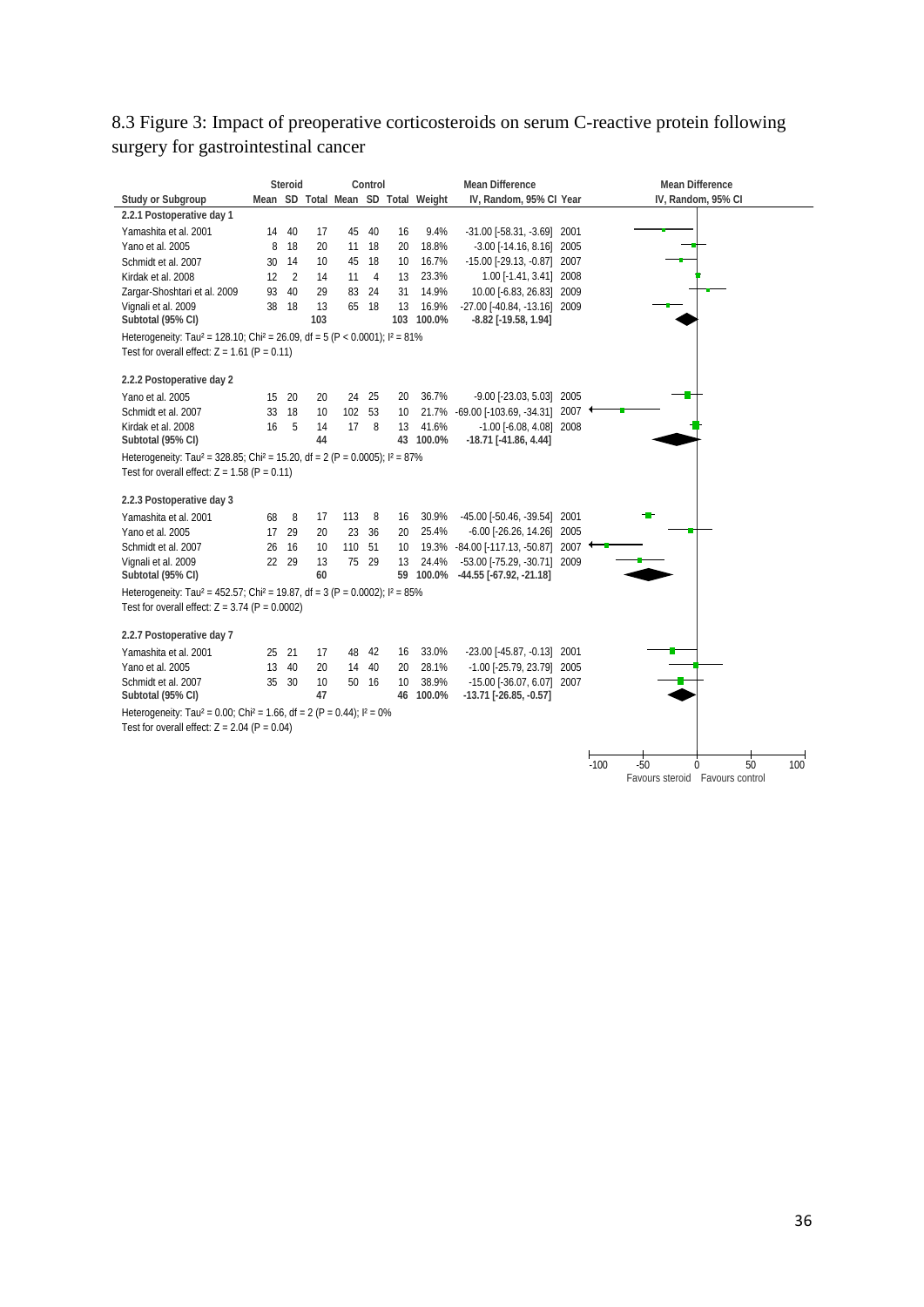|                                                                                                 | <b>Steroid</b>                                                                                  |                | Control      |           | <b>Odds Ratio</b>                |                             |      | <b>Odds Ratio</b>                  |  |  |  |  |  |
|-------------------------------------------------------------------------------------------------|-------------------------------------------------------------------------------------------------|----------------|--------------|-----------|----------------------------------|-----------------------------|------|------------------------------------|--|--|--|--|--|
| <b>Study or Subgroup</b>                                                                        |                                                                                                 |                |              |           | Events Total Events Total Weight | M-H, Random, 95% Cl Year    |      | M-H, Random, 95% CI                |  |  |  |  |  |
| 1.1.1 Colorectal                                                                                |                                                                                                 |                |              |           |                                  |                             |      |                                    |  |  |  |  |  |
| Kirdak et al. 2008                                                                              | 6                                                                                               | 14             | 13           | 13        | 2.4%                             | 2008<br>$0.03$ [0.00, 0.57] |      |                                    |  |  |  |  |  |
| Vignali et al. 2009                                                                             | 8                                                                                               | 26             | 11           | 26        | 16.1%                            | 2009<br>$0.61$ [0.19, 1.89] |      |                                    |  |  |  |  |  |
| Zargar-Shoshtari et al. 2009                                                                    | 20                                                                                              | 29             | 22           | 31        | 17.1%                            | 0.91 [0.30, 2.74] 2009      |      |                                    |  |  |  |  |  |
| Subtotal (95% CI)                                                                               |                                                                                                 | 69             |              | 70        | 35.6%                            | $0.46$ [0.12, 1.74]         |      |                                    |  |  |  |  |  |
| Total events                                                                                    | 34                                                                                              |                | 46           |           |                                  |                             |      |                                    |  |  |  |  |  |
|                                                                                                 | Heterogeneity: Tau <sup>2</sup> = 0.77; Chi <sup>2</sup> = 4.80, df = 2 (P = 0.09); $1^2$ = 58% |                |              |           |                                  |                             |      |                                    |  |  |  |  |  |
| Test for overall effect: $Z = 1.15$ (P = 0.25)                                                  |                                                                                                 |                |              |           |                                  |                             |      |                                    |  |  |  |  |  |
| 1.1.2 Oesophageal                                                                               |                                                                                                 |                |              |           |                                  |                             |      |                                    |  |  |  |  |  |
| Matsutani et al. 1998                                                                           | 0                                                                                               | 14             | 5            | 19        | 2.4%                             | $0.09$ [0.00, 1.80] 1998    |      |                                    |  |  |  |  |  |
| Sato et al. 2002                                                                                | 11                                                                                              | 33             | 20           | 33        | 20.6%                            | $0.33$ [0.12, 0.89]<br>2002 |      |                                    |  |  |  |  |  |
| Takeda et al. 2003                                                                              | $\mathbf{0}$                                                                                    | $\overline{7}$ | $\mathbf{0}$ | 10        |                                  | Not estimable 2003          |      |                                    |  |  |  |  |  |
| Yano et al. 2005                                                                                | 0                                                                                               | $\mathbf 0$    | 0            | $\pmb{0}$ |                                  | Not estimable 2005          |      |                                    |  |  |  |  |  |
| Subtotal (95% CI)                                                                               |                                                                                                 | 54             |              | 62        | 23.0%                            | $0.29$ [0.11, 0.74]         |      |                                    |  |  |  |  |  |
| Total events                                                                                    | 11                                                                                              |                | 25           |           |                                  |                             |      |                                    |  |  |  |  |  |
| Heterogeneity: Tau <sup>2</sup> = 0.00; Chi <sup>2</sup> = 0.65, df = 1 (P = 0.42); $I^2 = 0\%$ |                                                                                                 |                |              |           |                                  |                             |      |                                    |  |  |  |  |  |
| Test for overall effect: $Z = 2.58$ (P = 0.010)                                                 |                                                                                                 |                |              |           |                                  |                             |      |                                    |  |  |  |  |  |
| 1.1.3 Hepatic                                                                                   |                                                                                                 |                |              |           |                                  |                             |      |                                    |  |  |  |  |  |
| Yamashita et al. 2001                                                                           | 2                                                                                               | 17             | 2            | 16        | 4.9%                             | $0.93$ [0.12, 7.55]<br>2001 |      |                                    |  |  |  |  |  |
| Muratore et al. 2003                                                                            | $\overline{7}$                                                                                  | 25             | 12           | 28        | 15.8%                            | $0.52$ [0.16, 1.64]<br>2003 |      |                                    |  |  |  |  |  |
| Aldrighetti et al. 2006                                                                         | 5                                                                                               | 36             | 14           | 37        | 15.7%                            | $0.26$ [0.08, 0.84]<br>2006 |      |                                    |  |  |  |  |  |
| Schmidt et al. 2007                                                                             | 2                                                                                               | 10             | 3            | 10        | 5.0%                             | 0.58 [0.07, 4.56] 2007      |      |                                    |  |  |  |  |  |
| Subtotal (95% CI)                                                                               |                                                                                                 | 88             |              | 91        | 41.4%                            | $0.44$ [0.21, 0.89]         |      |                                    |  |  |  |  |  |
| Total events                                                                                    | 16                                                                                              |                | 31           |           |                                  |                             |      |                                    |  |  |  |  |  |
| Heterogeneity: Tau <sup>2</sup> = 0.00; Chi <sup>2</sup> = 1.39, df = 3 (P = 0.71); $1^2 = 0\%$ |                                                                                                 |                |              |           |                                  |                             |      |                                    |  |  |  |  |  |
| Test for overall effect: $Z = 2.28$ (P = 0.02)                                                  |                                                                                                 |                |              |           |                                  |                             |      |                                    |  |  |  |  |  |
| <b>Total (95% CI)</b>                                                                           |                                                                                                 | 211            |              |           | 223 100.0%                       | $0.44$ [0.28, 0.70]         |      |                                    |  |  |  |  |  |
| Total events                                                                                    | 61                                                                                              |                | 102          |           |                                  |                             |      |                                    |  |  |  |  |  |
| Heterogeneity: Tau <sup>2</sup> = 0.01; Chi <sup>2</sup> = 8.13, df = 8 (P = 0.42); $1^2$ = 2%  |                                                                                                 |                |              |           |                                  |                             | 0.01 | 0.1<br>10<br>100                   |  |  |  |  |  |
| Test for overall effect: $Z = 3.44$ (P = 0.0006)                                                |                                                                                                 |                |              |           |                                  |                             |      | Favours steroid<br>Favours control |  |  |  |  |  |
| Test for subgroup differences: Chi <sup>2</sup> = 0.56, df = 2 (P = 0.76), $1^2 = 0\%$          |                                                                                                 |                |              |           |                                  |                             |      |                                    |  |  |  |  |  |

## 8.4 Figure 4: Impact of preoperative corticosteroids on all postoperative complications following surgery for gastrointestinal cancer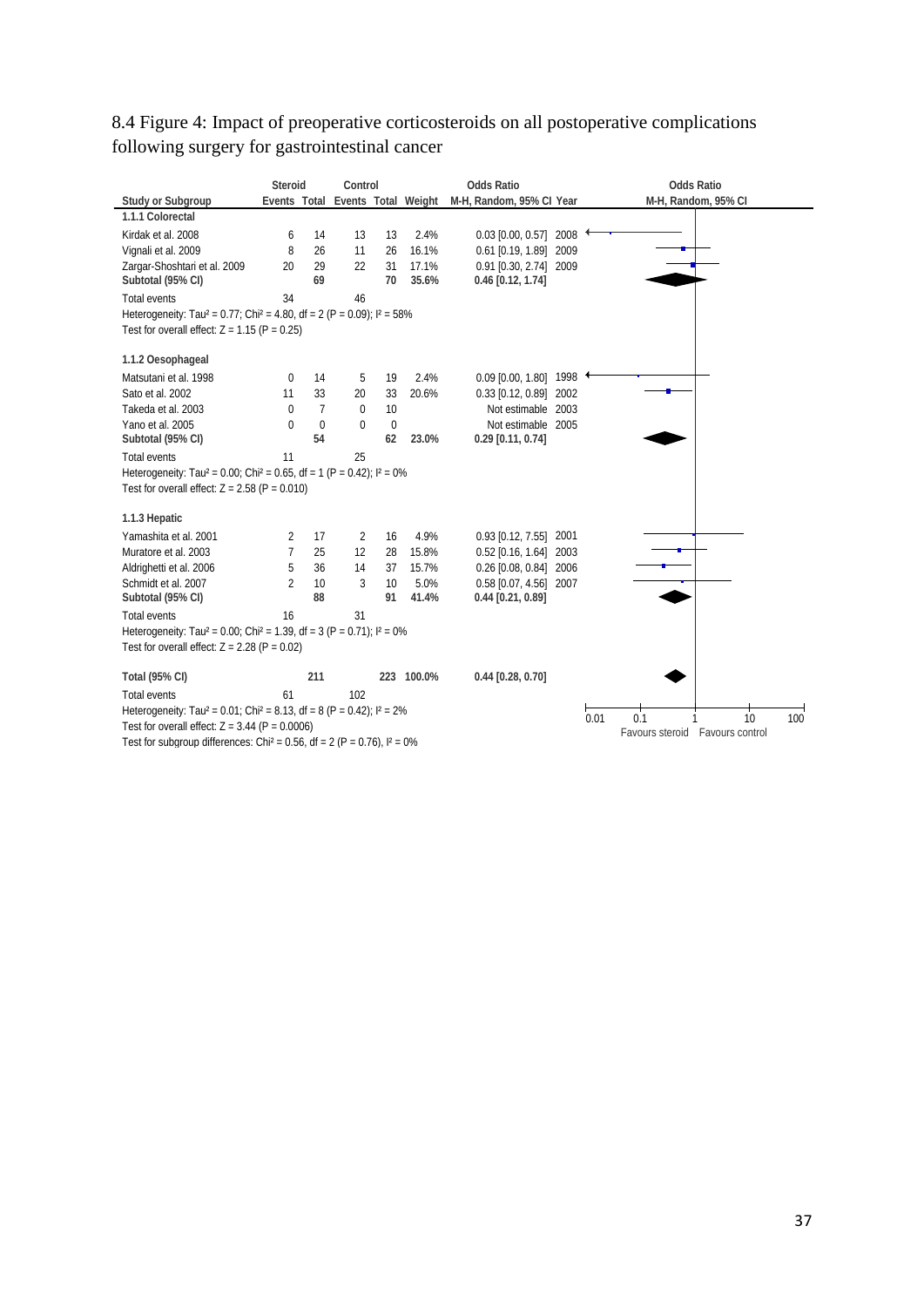|                                                                                                  | <b>Steroid</b> |                | Control                          |              |            | <b>Odds Ratio</b>        |      |      | <b>Odds Ratio</b>               |    |     |  |  |
|--------------------------------------------------------------------------------------------------|----------------|----------------|----------------------------------|--------------|------------|--------------------------|------|------|---------------------------------|----|-----|--|--|
| <b>Study or Subgroup</b>                                                                         |                |                | Events Total Events Total Weight |              |            | M-H, Random, 95% CI Year |      |      | M-H, Random, 95% CI             |    |     |  |  |
| 1.2.1 Colorectal                                                                                 |                |                |                                  |              |            |                          |      |      |                                 |    |     |  |  |
| Kirdak et al. 2008                                                                               | 1              | 14             | 5                                | 13           | 6.3%       | $0.12$ [0.01, 1.25] 2008 |      |      |                                 |    |     |  |  |
| Zargar-Shoshtari et al. 2009                                                                     | 9              | 29             | 11                               | 31           | 29.4%      | $0.82$ [0.28, 2.40]      | 2009 |      |                                 |    |     |  |  |
| Vignali et al. 2009                                                                              | 4              | 26             | $\overline{7}$                   | 26           | 18.1%      | 0.49 [0.12, 1.95] 2009   |      |      |                                 |    |     |  |  |
| Subtotal (95% CI)                                                                                |                | 69             |                                  | 70           | 53.8%      | $0.54$ [0.23, 1.25]      |      |      |                                 |    |     |  |  |
| <b>Total events</b>                                                                              | 14             |                | 23                               |              |            |                          |      |      |                                 |    |     |  |  |
| Heterogeneity: Tau <sup>2</sup> = 0.05; Chi <sup>2</sup> = 2.16, df = 2 (P = 0.34); $1^2$ = 7%   |                |                |                                  |              |            |                          |      |      |                                 |    |     |  |  |
| Test for overall effect: $Z = 1.43$ (P = 0.15)                                                   |                |                |                                  |              |            |                          |      |      |                                 |    |     |  |  |
| 1.2.2 Oesophageal                                                                                |                |                |                                  |              |            |                          |      |      |                                 |    |     |  |  |
| Matsutani et al. 1998                                                                            | $\mathbf 0$    | $\mathbf 0$    | 0                                | $\pmb{0}$    |            | Not estimable 1998       |      |      |                                 |    |     |  |  |
| Sato et al. 2002                                                                                 | 3              | 33             | 2                                | 33           | 9.9%       | 1.55 [0.24, 9.94] 2002   |      |      |                                 |    |     |  |  |
| Takeda et al. 2003                                                                               | $\mathbf{0}$   | $\overline{7}$ | 0                                | 10           |            | Not estimable 2003       |      |      |                                 |    |     |  |  |
| Yano et al. 2005                                                                                 | 3              | 20             | $\overline{7}$                   | 20           | 14.5%      | 0.33 [0.07, 1.52] 2005   |      |      |                                 |    |     |  |  |
| Subtotal (95% CI)                                                                                |                | 60             |                                  | 63           | 24.4%      | $0.65$ [0.14, 2.95]      |      |      |                                 |    |     |  |  |
| <b>Total events</b>                                                                              | 6              |                | 9                                |              |            |                          |      |      |                                 |    |     |  |  |
| Heterogeneity: Tau <sup>2</sup> = 0.45; Chi <sup>2</sup> = 1.60, df = 1 (P = 0.21); $I^2 = 37\%$ |                |                |                                  |              |            |                          |      |      |                                 |    |     |  |  |
| Test for overall effect: $Z = 0.56$ (P = 0.58)                                                   |                |                |                                  |              |            |                          |      |      |                                 |    |     |  |  |
| 1.2.3 Hepatic                                                                                    |                |                |                                  |              |            |                          |      |      |                                 |    |     |  |  |
| Yamashita et al. 2001                                                                            | 1              | 17             | 2                                | 16           | 5.4%       | 0.44 [0.04, 5.36] 2001   |      |      |                                 |    |     |  |  |
| Muratore et al. 2003                                                                             | $\mathbf{0}$   | $\mathbf{0}$   | $\mathbf 0$                      | $\mathbf{0}$ |            | Not estimable 2003       |      |      |                                 |    |     |  |  |
| Aldrighetti et al. 2006                                                                          | $\overline{2}$ | 36             | 10                               | 37           | 13.3%      | 0.16 [0.03, 0.79] 2006   |      |      |                                 |    |     |  |  |
| Schmidt et al. 2007                                                                              | $\mathbf{0}$   | 10             | 1                                | 10           | 3.1%       | 0.30 [0.01, 8.33] 2007   |      |      |                                 |    |     |  |  |
| Subtotal (95% CI)                                                                                |                | 63             |                                  | 63           | 21.8%      | $0.22$ [0.06, 0.78]      |      |      |                                 |    |     |  |  |
| <b>Total events</b>                                                                              | 3              |                | 13                               |              |            |                          |      |      |                                 |    |     |  |  |
| Heterogeneity: Tau <sup>2</sup> = 0.00; Chi <sup>2</sup> = 0.48, df = 2 (P = 0.78); $1^2$ = 0%   |                |                |                                  |              |            |                          |      |      |                                 |    |     |  |  |
| Test for overall effect: $Z = 2.35$ (P = 0.02)                                                   |                |                |                                  |              |            |                          |      |      |                                 |    |     |  |  |
| <b>Total (95% CI)</b>                                                                            |                | 192            |                                  |              | 196 100.0% | $0.47$ [0.26, 0.83]      |      |      |                                 |    |     |  |  |
| <b>Total events</b>                                                                              | 23             |                | 45                               |              |            |                          |      |      |                                 |    |     |  |  |
| Heterogeneity: Tau <sup>2</sup> = 0.00; Chi <sup>2</sup> = 5.97, df = 7 (P = 0.54); $1^2$ = 0%   |                |                |                                  |              |            |                          |      | 0.01 | 0.1                             | 10 | 100 |  |  |
| Test for overall effect: $Z = 2.57$ (P = 0.01)                                                   |                |                |                                  |              |            |                          |      |      | Favours steroid Favours control |    |     |  |  |
| Test for subgroup differences: Chi <sup>2</sup> = 1.61, df = 2 (P = 0.45), $1^2 = 0\%$           |                |                |                                  |              |            |                          |      |      |                                 |    |     |  |  |

## 8.5 Figure 5: Impact of preoperative corticosteroids on infective postoperative complications following surgery for gastrointestinal cancer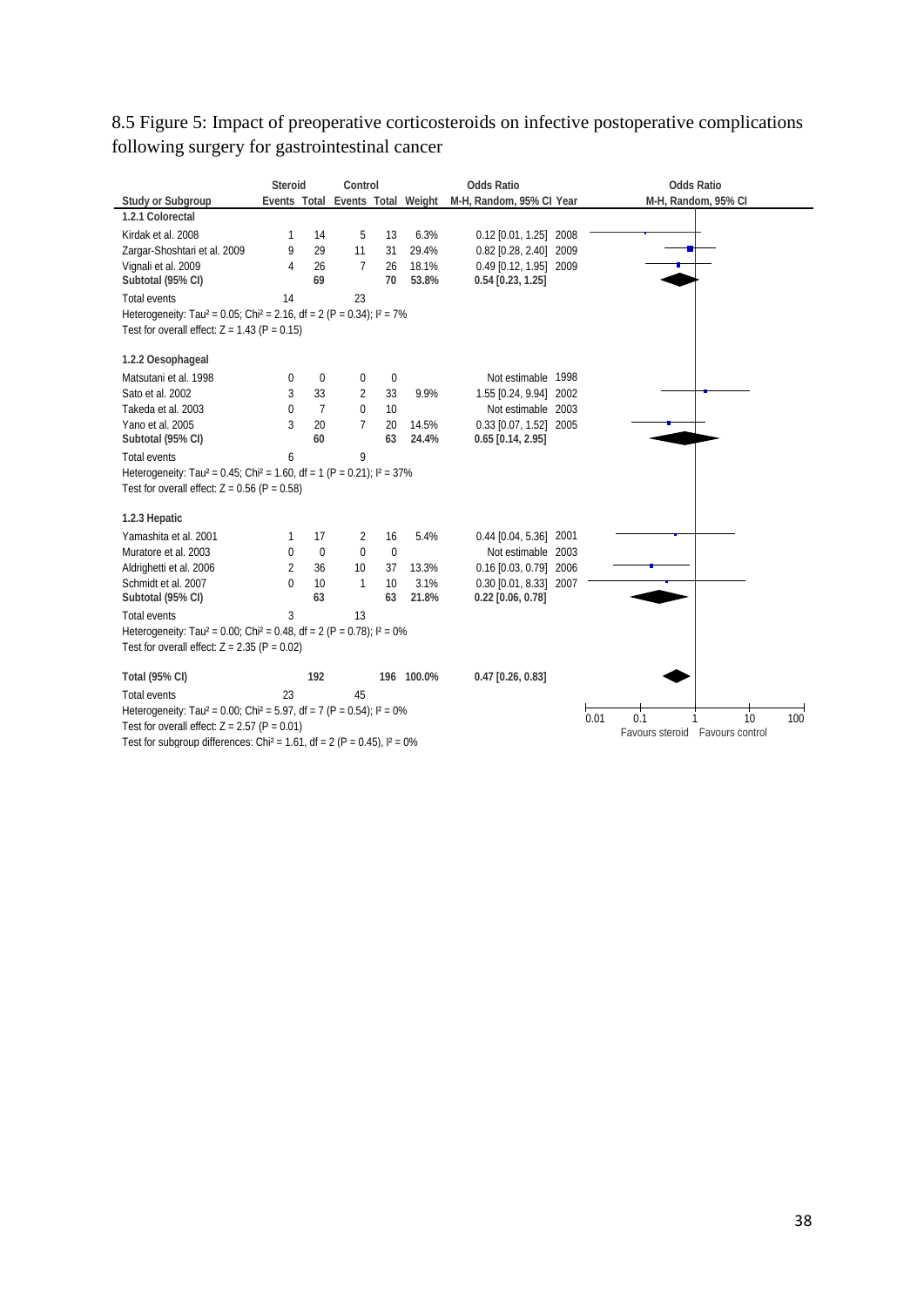## 8.6 Figure 6: Impact of preoperative corticosteroids on anastomotic leak following surgery for gastrointestinal cancer

|                                                                                        | <b>Steroid</b> |                | Control        |    |                                  | Peto Odds Ratio          |      |      | Peto Odds Ratio     |                 |     |
|----------------------------------------------------------------------------------------|----------------|----------------|----------------|----|----------------------------------|--------------------------|------|------|---------------------|-----------------|-----|
| <b>Study or Subgroup</b>                                                               |                |                |                |    | Events Total Events Total Weight | Peto, Fixed, 95% CI Year |      |      | Peto, Fixed, 95% CI |                 |     |
| 1.3.1 Colorectal                                                                       |                |                |                |    |                                  |                          |      |      |                     |                 |     |
| Kirdak et al. 2008                                                                     | 3              | 29             | 1              | 31 | 21.8%                            | 3.08 [0.41, 23.06]       | 2008 |      |                     |                 |     |
| Zargar-Shoshtari et al. 2009                                                           | 0              | 14             | 1              | 13 | 5.7%                             | 0.13 [0.00, 6.33]        | 2009 |      |                     |                 |     |
| Vignali et al. 2009                                                                    | $\overline{2}$ | 26             | 2              | 26 | 21.7%                            | 1.00 [0.13, 7.54] 2009   |      |      |                     |                 |     |
| Subtotal (95% CI)                                                                      |                | 69             |                | 70 | 49.2%                            | 1.29 [0.34, 4.94]        |      |      |                     |                 |     |
| <b>Total events</b>                                                                    | 5              |                | 4              |    |                                  |                          |      |      |                     |                 |     |
| Heterogeneity: Chi <sup>2</sup> = 2.14, df = 2 (P = 0.34); $1^2 = 6\%$                 |                |                |                |    |                                  |                          |      |      |                     |                 |     |
| Test for overall effect: $Z = 0.37$ (P = 0.71)                                         |                |                |                |    |                                  |                          |      |      |                     |                 |     |
| 1.3.2 Oesophageal                                                                      |                |                |                |    |                                  |                          |      |      |                     |                 |     |
| Matsutani et al. 1998                                                                  | $\Omega$       | 14             | 0              | 19 |                                  | Not estimable            | 1998 |      |                     |                 |     |
| Sato et al. 2002                                                                       |                | 33             | $\overline{2}$ | 33 | 16.7%                            | $0.50$ [0.05, 5.01]      | 2002 |      |                     |                 |     |
| Takeda et al. 2003                                                                     | $\Omega$       | $\overline{7}$ | $\Omega$       | 10 |                                  | Not estimable 2003       |      |      |                     |                 |     |
| Yano et al. 2005                                                                       | 4              | 20             | 3              | 20 | 34.1%                            | 1.40 [0.28, 7.02]        | 2005 |      |                     |                 |     |
| Subtotal (95% CI)                                                                      |                | 74             |                | 82 | 50.8%                            | 1.00 [0.27, 3.74]        |      |      |                     |                 |     |
| <b>Total events</b>                                                                    | 5              |                | 5              |    |                                  |                          |      |      |                     |                 |     |
| Heterogeneity: Chi <sup>2</sup> = 0.51, df = 1 (P = 0.47); $I^2 = 0\%$                 |                |                |                |    |                                  |                          |      |      |                     |                 |     |
| Test for overall effect: $Z = 0.00$ (P = 1.00)                                         |                |                |                |    |                                  |                          |      |      |                     |                 |     |
| <b>Total (95% CI)</b>                                                                  |                | 143            |                |    | 152 100.0%                       | 1.13 [0.44, 2.90]        |      |      |                     |                 |     |
| <b>Total events</b>                                                                    | 10             |                | 9              |    |                                  |                          |      |      |                     |                 |     |
| Heterogeneity: Chi <sup>2</sup> = 2.72, df = 4 (P = 0.61); $I^2 = 0\%$                 |                |                |                |    |                                  |                          |      |      |                     |                 |     |
| Test for overall effect: $Z = 0.26$ (P = 0.79)                                         |                |                |                |    |                                  |                          |      | 0.01 | 0.1                 | 10              | 100 |
| Test for subgroup differences: Chi <sup>2</sup> = 0.07, df = 1 (P = 0.79), $I^2 = 0\%$ |                |                |                |    |                                  |                          |      |      | Favours steroid     | Favours control |     |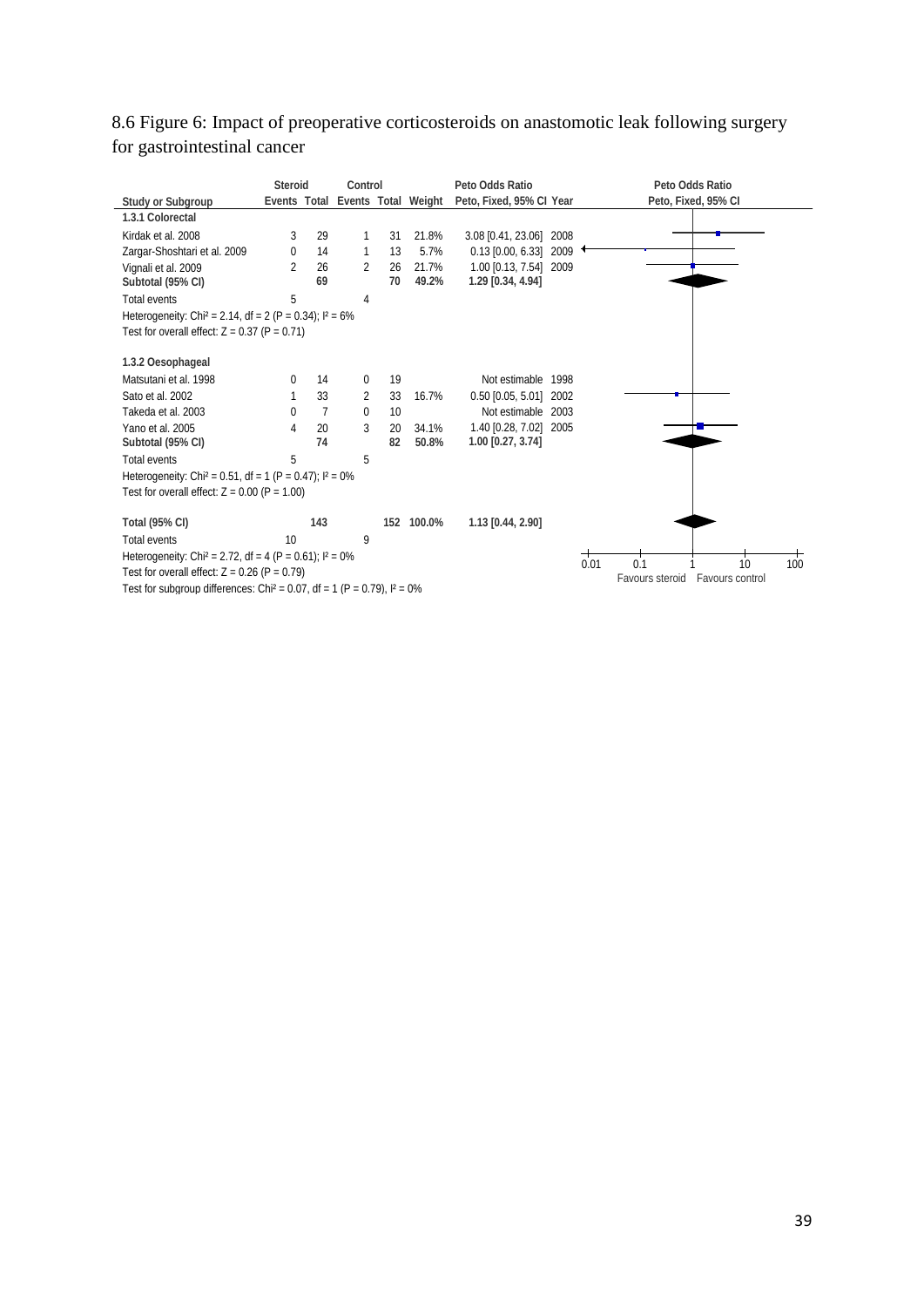8.7 Figure 7: Funnel plots of the impact of preoperative corticosteroids on **A**: postoperative C-reactive protein and **B**: all postoperative complications following surgery for gastrointestinal cancer

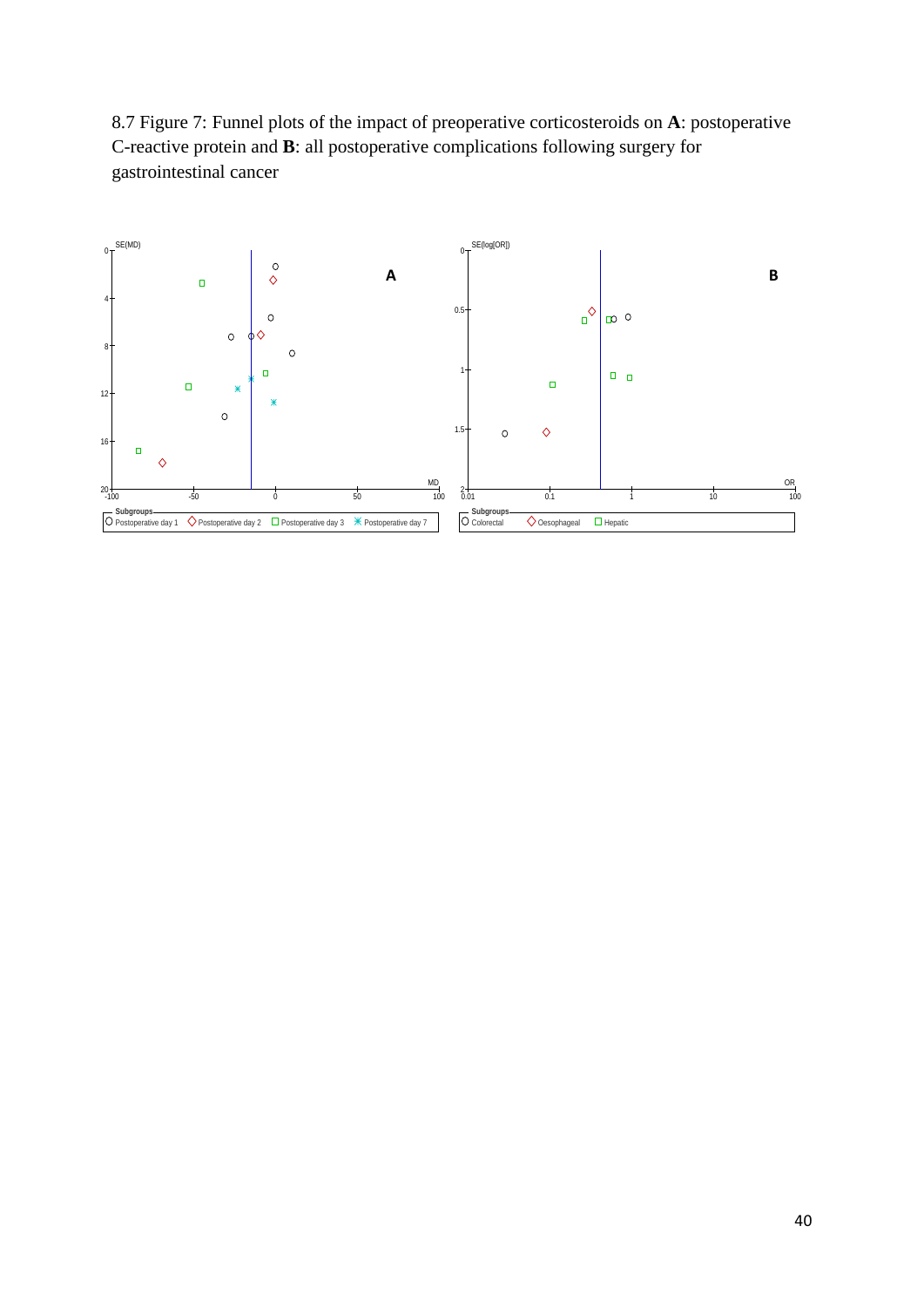# **9. Supplementary Digital Content:**

# 9.1 Supplementary Digital Content 1 – PRISMA Checklist.docx

| <b>Section/topic</b>      |   | <b>Checklist item</b>                                                                                                                                                                                                                                                                                             | <b>Reported</b><br>on page # |
|---------------------------|---|-------------------------------------------------------------------------------------------------------------------------------------------------------------------------------------------------------------------------------------------------------------------------------------------------------------------|------------------------------|
| <b>TITLE</b>              |   |                                                                                                                                                                                                                                                                                                                   |                              |
| Title                     |   | Identify the report as a systematic review, meta-analysis, or both.                                                                                                                                                                                                                                               |                              |
| <b>ABSTRACT</b>           |   |                                                                                                                                                                                                                                                                                                                   |                              |
| Structured summary        | 2 | Provide a structured summary including, as applicable: background; objectives; data sources; study eligibility criteria,<br>participants, and interventions; study appraisal and synthesis methods; results; limitations; conclusions and<br>implications of key findings; systematic review registration number. | $2 - 3$                      |
| <b>INTRODUCTION</b>       |   |                                                                                                                                                                                                                                                                                                                   |                              |
| Rationale                 | 3 | Describe the rationale for the review in the context of what is already known.                                                                                                                                                                                                                                    | $6 - 7$                      |
| Objectives                | 4 | Provide an explicit statement of questions being addressed with reference to participants, interventions, comparisons,<br>outcomes, and study design (PICOS).                                                                                                                                                     | 8                            |
| <b>METHODS</b>            |   |                                                                                                                                                                                                                                                                                                                   |                              |
| Protocol and registration |   | Indicate if a review protocol exists, if and where it can be accessed (e.g., Web address), and, if available, provide<br>registration information including registration number.                                                                                                                                  | <b>NA</b>                    |
| Eligibility criteria      |   | Specify study characteristics (e.g., PICOS, length of follow-up) and report characteristics (e.g., years considered,<br>language, publication status) used as criteria for eligibility, giving rationale.                                                                                                         | $9 - 11$                     |
| Information sources       |   | Describe all information sources (e.g., databases with dates of coverage, contact with study authors to identify<br>additional studies) in the search and date last searched.                                                                                                                                     | $9 - 11$                     |
| Search                    |   | Present full electronic search strategy for at least one database, including any limits used, such that it could be<br>repeated.                                                                                                                                                                                  | $9 - 11$                     |
| Study selection           | 9 | State the process for selecting studies (i.e., screening, eligibility, included in systematic review, and, if applicable,<br>included in the meta-analysis).                                                                                                                                                      | $9 - 11$                     |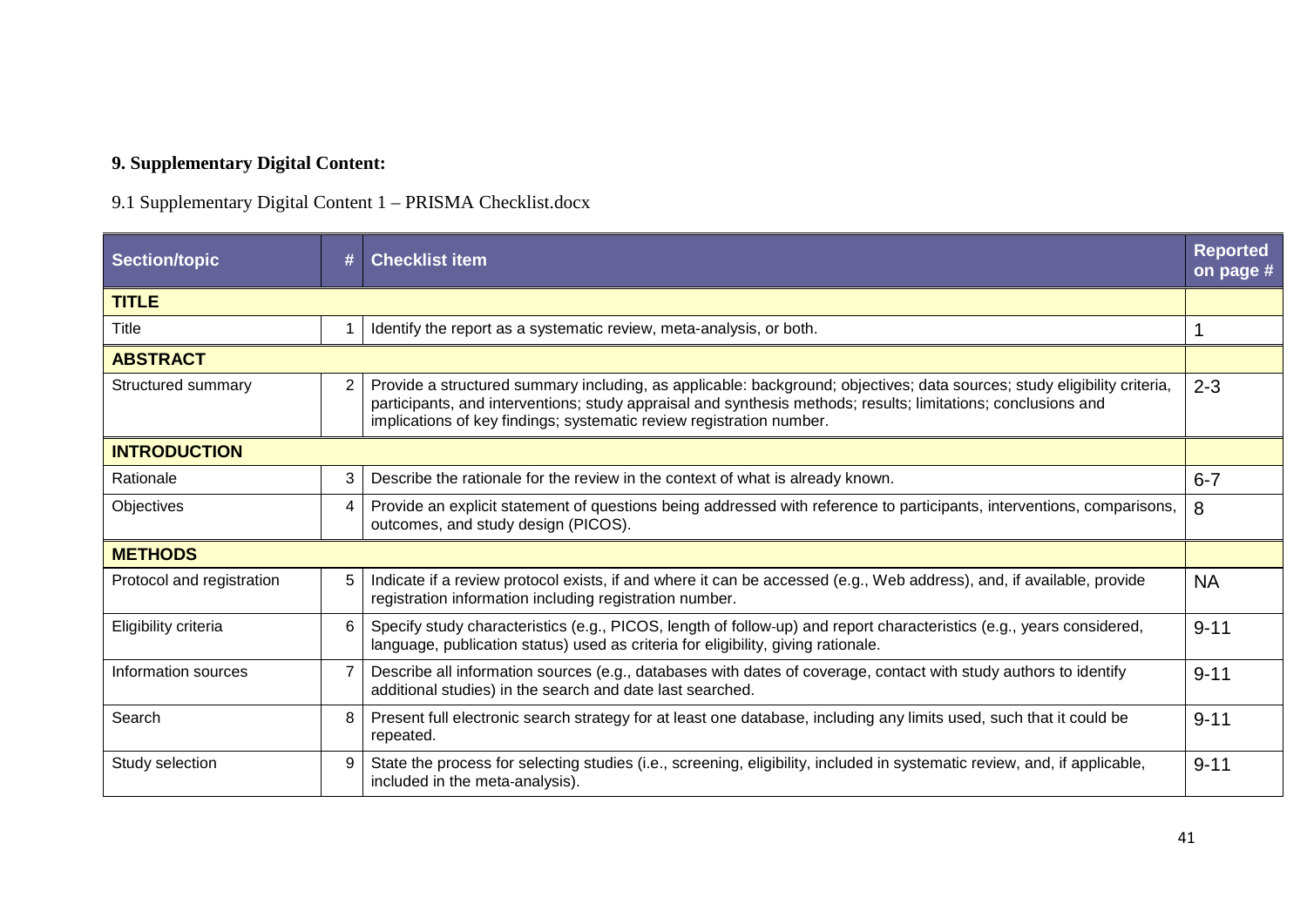| Data collection process               | 10 | Describe method of data extraction from reports (e.g., piloted forms, independently, in duplicate) and any processes<br>for obtaining and confirming data from investigators.                                             | $9 - 11$ |
|---------------------------------------|----|---------------------------------------------------------------------------------------------------------------------------------------------------------------------------------------------------------------------------|----------|
| Data items                            |    | List and define all variables for which data were sought (e.g., PICOS, funding sources) and any assumptions and<br>simplifications made.                                                                                  | $9 - 11$ |
| Risk of bias in individual<br>studies | 12 | Describe methods used for assessing risk of bias of individual studies (including specification of whether this was<br>done at the study or outcome level), and how this information is to be used in any data synthesis. | $9 - 11$ |
| Summary measures                      | 13 | State the principal summary measures (e.g., risk ratio, difference in means).                                                                                                                                             | $9 - 11$ |
| Synthesis of results                  | 14 | Describe the methods of handling data and combining results of studies, if done, including measures of consistency<br>(e.g., $I^2$ ) for each meta-analysis.                                                              | $9 - 11$ |

#### Page 1 of 2

| <b>Section/topic</b>          |    | <b>Checklist item</b>                                                                                                                                                                                       | <b>Reported</b><br>on page #     |
|-------------------------------|----|-------------------------------------------------------------------------------------------------------------------------------------------------------------------------------------------------------------|----------------------------------|
| Risk of bias across studies   | 15 | Specify any assessment of risk of bias that may affect the cumulative evidence (e.g., publication bias, selective<br>reporting within studies).                                                             | $9 - 11$                         |
| Additional analyses           | 16 | Describe methods of additional analyses (e.g., sensitivity or subgroup analyses, meta-regression), if done, indicating<br>which were pre-specified.                                                         | $9 - 11$                         |
| <b>RESULTS</b>                |    |                                                                                                                                                                                                             |                                  |
| Study selection               | 17 | Give numbers of studies screened, assessed for eligibility, and included in the review, with reasons for exclusions at<br>each stage, ideally with a flow diagram.                                          | $12 - 16$<br>(Fig 1)             |
| Study characteristics         | 18 | For each study, present characteristics for which data were extracted (e.g., study size, PICOS, follow-up period) and<br>provide the citations.                                                             | (Table 1)                        |
| Risk of bias within studies   | 19 | Present data on risk of bias of each study and, if available, any outcome level assessment (see item 12).                                                                                                   | $12 - 16$<br>(Suppl<br>file $2)$ |
| Results of individual studies | 20 | For all outcomes considered (benefits or harms), present, for each study: (a) simple summary data for each<br>intervention group (b) effect estimates and confidence intervals, ideally with a forest plot. | (Fig 3-5)                        |
| Synthesis of results          | 21 | Present results of each meta-analysis done, including confidence intervals and measures of consistency.                                                                                                     | 12-16and<br>$(Fig 3-5)$          |
| Risk of bias across studies   | 22 | Present results of any assessment of risk of bias across studies (see Item 15).                                                                                                                             | 13 and                           |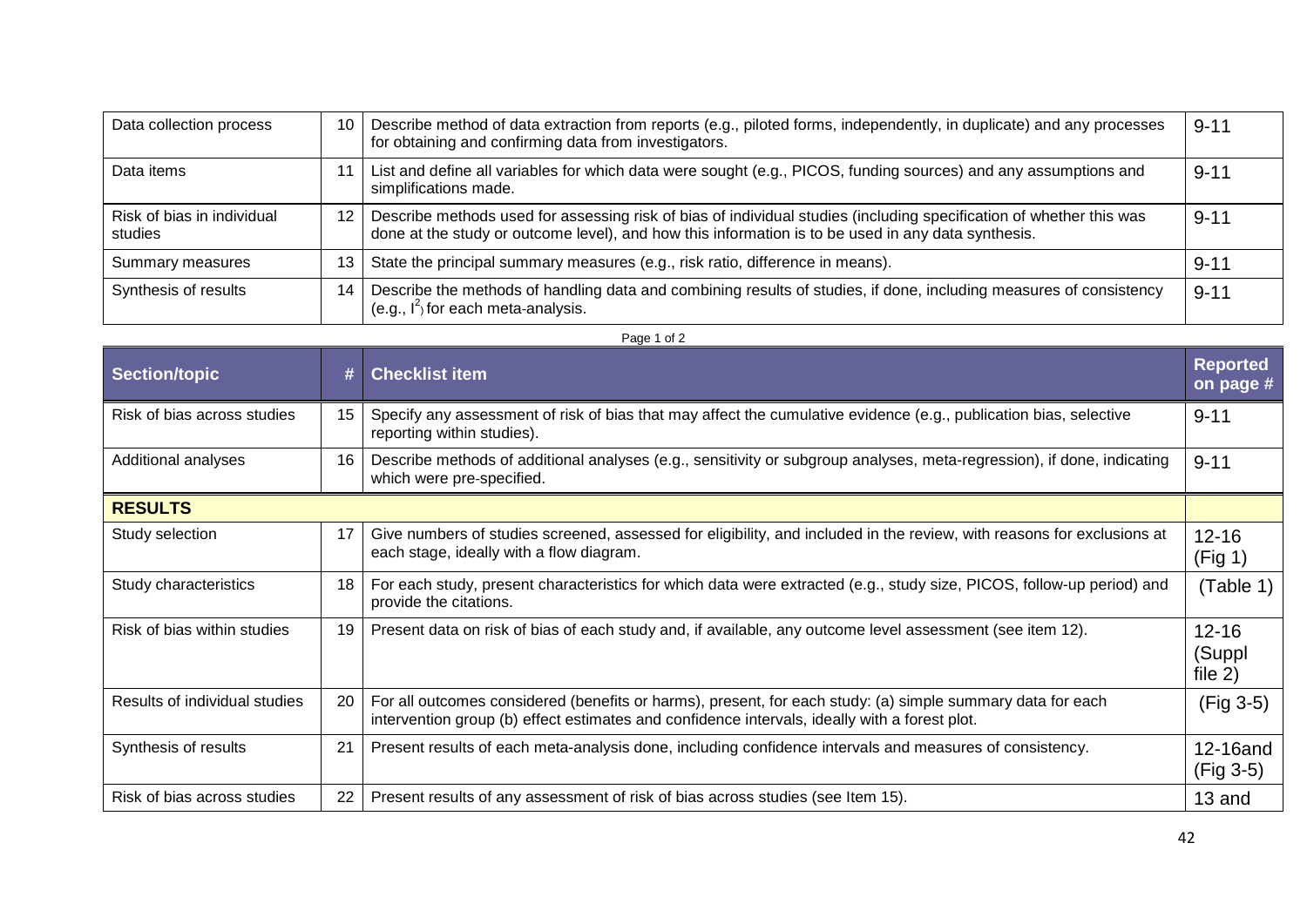|                     |    |                                                                                                                                                                                         | (Fig 6)               |
|---------------------|----|-----------------------------------------------------------------------------------------------------------------------------------------------------------------------------------------|-----------------------|
| Additional analysis | 23 | Give results of additional analyses, if done (e.g., sensitivity or subgroup analyses, meta-regression [see Item 16]).                                                                   | 12-16and<br>(Fig 3-5) |
| <b>DISCUSSION</b>   |    |                                                                                                                                                                                         |                       |
| Summary of evidence | 24 | Summarize the main findings including the strength of evidence for each main outcome; consider their relevance to<br>key groups (e.g., healthcare providers, users, and policy makers). | $17 - 22$             |
| Limitations         | 25 | Discuss limitations at study and outcome level (e.g., risk of bias), and at review-level (e.g., incomplete retrieval of<br>identified research, reporting bias).                        | $21 - 22$             |
| Conclusions         | 26 | Provide a general interpretation of the results in the context of other evidence, and implications for future research.                                                                 | $17 - 22$             |
| <b>FUNDING</b>      |    |                                                                                                                                                                                         |                       |
| Funding             | 27 | Describe sources of funding for the systematic review and other support (e.g., supply of data); role of funders for the<br>systematic review.                                           |                       |

*From:* Moher D, Liberati A, Tetzlaff J, Altman DG, The PRISMA Group (2009). Preferred Reporting Items for Systematic Reviews and Meta-Analyses: The PRISMA Statement. PLoS Med 6(6): e1000097. doi:10